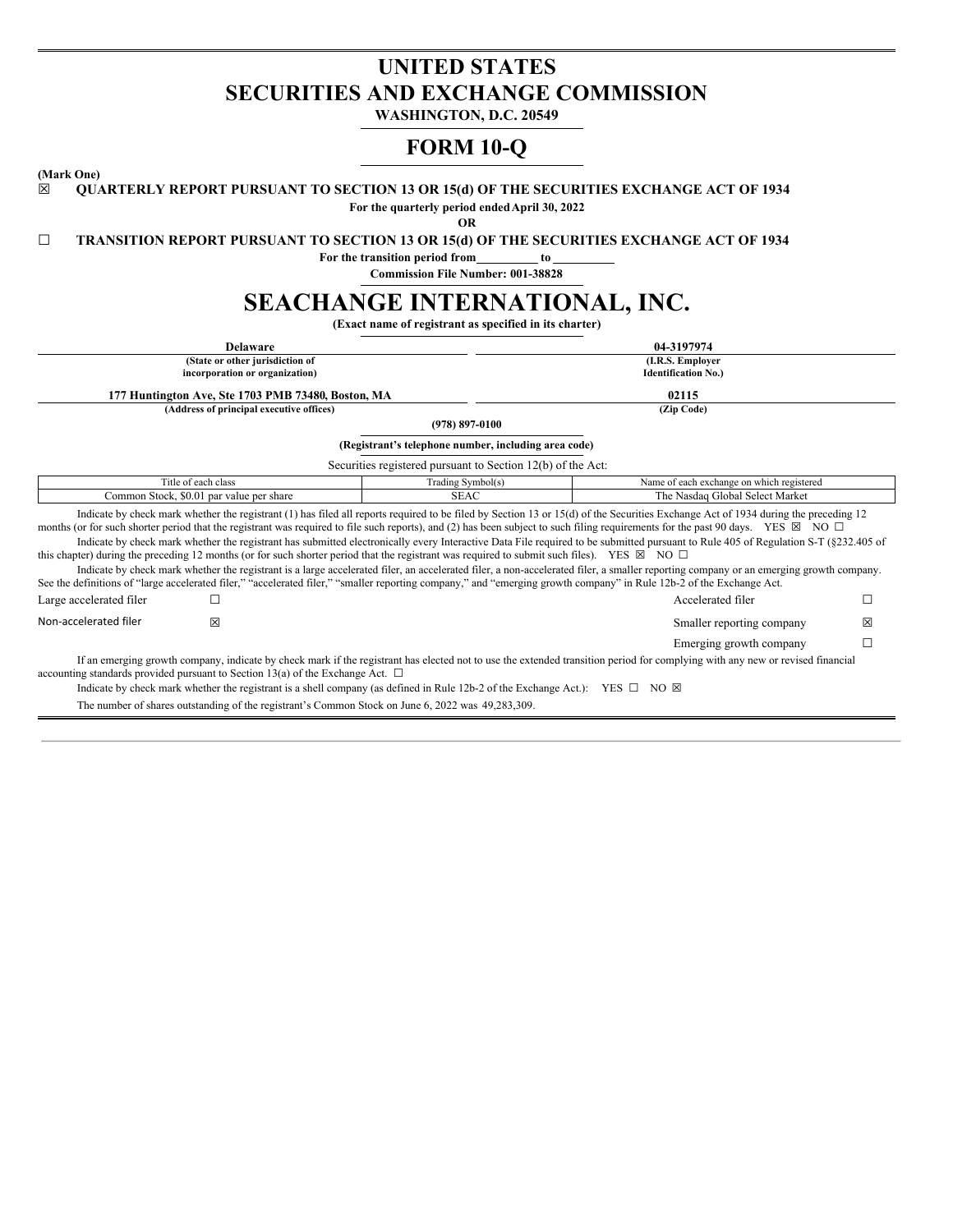### **SEACHANGE INTERNATIONAL, INC.**

### **Table of Contents**

|                   |                                                                                           | Page |
|-------------------|-------------------------------------------------------------------------------------------|------|
|                   | <b>PART I. FINANCIAL INFORMATION</b>                                                      |      |
| Item 1.           | <b>Condensed Consolidated Financial Statements (Unaudited)</b>                            |      |
|                   | <b>Condensed Consolidated Balance Sheets</b>                                              | 2    |
|                   | <b>Condensed Consolidated Statements of Operations and Comprehensive Loss (Unaudited)</b> | 3    |
|                   | <b>Condensed Consolidated Statements of Stockholders' Equity (Unaudited)</b>              | 4    |
|                   | Condensed Consolidated Statements of Cash Flows (Unaudited)                               | 5    |
|                   | Notes to Condensed Consolidated Financial Statements (Unaudited)                          | 6    |
| Item 2.           | Management's Discussion and Analysis of Financial Condition and Results of Operations     | 22   |
| Item 3.           | <b>Quantitative and Qualitative Disclosures About Market Risk</b>                         | 28   |
| Item 4.           | <b>Controls and Procedures</b>                                                            | 28   |
|                   | <b>PART II. OTHER INFORMATION</b>                                                         |      |
| Item 1.           | <b>Legal Proceedings</b>                                                                  | 29   |
| Item 1A.          | <b>Risk Factors</b>                                                                       | 29   |
| Item 2.           | Unregistered Sales of Equity Securities and Use of Proceeds                               | 29   |
| Item 3.           | <b>Defaults Upon Senior Securities</b>                                                    | 29   |
| Item 4.           | <b>Mine Safety Disclosures</b>                                                            | 29   |
| Item 5.           | <b>Other Information</b>                                                                  | 29   |
| Item 6.           | <b>Exhibits</b>                                                                           | 29   |
| <b>SIGNATURES</b> |                                                                                           | 31   |
|                   |                                                                                           |      |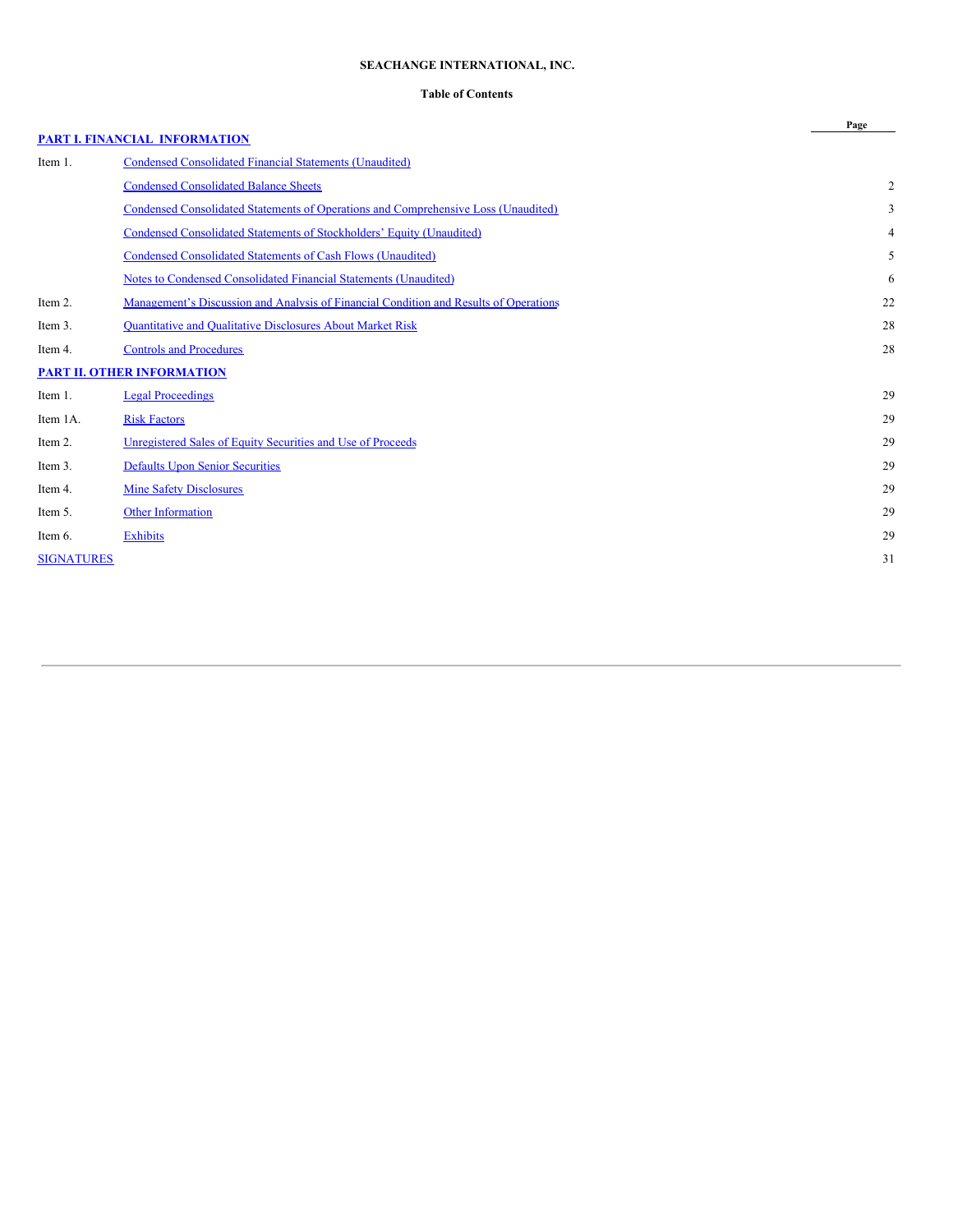## <span id="page-2-2"></span><span id="page-2-1"></span><span id="page-2-0"></span>**ITEM 1. Financial Statements**

### **SEACHANGE INTERNATIONAL, INC. CONDENSED CONSOLIDATED BALANCE SHEETS (In thousands, except share data)**

|                                                                                                                                                                                                                            |              | April 30,<br>2022<br>(Unaudited) |              | January 31,<br>2022 |
|----------------------------------------------------------------------------------------------------------------------------------------------------------------------------------------------------------------------------|--------------|----------------------------------|--------------|---------------------|
| <b>Assets</b>                                                                                                                                                                                                              |              |                                  |              |                     |
| Current assets:                                                                                                                                                                                                            |              |                                  |              |                     |
| Cash and cash equivalents                                                                                                                                                                                                  | $\mathbb{S}$ | 16,465                           | $\mathbb{S}$ | 17,528              |
| Accounts receivable, net of allowance for doubtful accounts of \$590                                                                                                                                                       |              |                                  |              |                     |
| and \$500 at April 30, 2022 and January 31, 2022, respectively                                                                                                                                                             |              | 7,274                            |              | 8,819               |
| Unbilled receivables                                                                                                                                                                                                       |              | 9,950                            |              | 9,160               |
| Prepaid expenses and other current assets                                                                                                                                                                                  |              | 2,687                            |              | 2,310               |
| Total current assets                                                                                                                                                                                                       |              | 36,376                           |              | 37,817              |
| Property and equipment, net                                                                                                                                                                                                |              | 804                              |              | 902                 |
| Operating lease right-of-use assets                                                                                                                                                                                        |              | 1,763                            |              | 2,031               |
| Goodwill                                                                                                                                                                                                                   |              | 9,452                            |              | 9,882               |
| Unbilled receivables                                                                                                                                                                                                       |              | 2,972                            |              | 3,952               |
| Other assets                                                                                                                                                                                                               |              | 503                              |              | 612                 |
| <b>Total</b> assets                                                                                                                                                                                                        | \$           | 51,870                           | $\mathbb{S}$ | 55,196              |
| <b>Liabilities and Stockholders' Equity</b>                                                                                                                                                                                |              |                                  |              |                     |
| Current liabilities:                                                                                                                                                                                                       |              |                                  |              |                     |
| Accounts payable                                                                                                                                                                                                           | \$           | 2,266                            | \$           | 2,960               |
| Accrued expenses                                                                                                                                                                                                           |              | 4,190                            |              | 4,217               |
| Deferred revenue                                                                                                                                                                                                           |              | 4,771                            |              | 3,947               |
| Total current liabilities                                                                                                                                                                                                  |              | 11,227                           |              | 11,124              |
| Deferred revenue                                                                                                                                                                                                           |              | 147                              |              | 77                  |
| Operating lease liabilities                                                                                                                                                                                                |              | 1,147                            |              | 1,361               |
| Taxes payable                                                                                                                                                                                                              |              | 110                              |              | 110                 |
| Other liabilities                                                                                                                                                                                                          |              | 3                                |              |                     |
| Total liabilities                                                                                                                                                                                                          |              | 12,634                           |              | 12.672              |
| Commitments and contingencies (Note 5)                                                                                                                                                                                     |              |                                  |              |                     |
| Stockholders' equity:                                                                                                                                                                                                      |              |                                  |              |                     |
| Common stock, \$0.01 par value per share; 100,000,000 shares authorized;<br>49,418,721 shares issued and 49,246,801 shares outstanding at April 30,<br>2022; 49,347,604 shares issued and 49,175,684 shares outstanding at |              |                                  |              |                     |
| January 31, 2022                                                                                                                                                                                                           |              | 494                              |              | 493                 |
| Additional paid-in capital                                                                                                                                                                                                 |              | 265,927                          |              | 265,644             |
| Treasury stock, at cost; 171,920 shares at April 30, 2022 and                                                                                                                                                              |              |                                  |              |                     |
| January 31, 2022                                                                                                                                                                                                           |              | (227)                            |              | (227)               |
| Accumulated other comprehensive loss                                                                                                                                                                                       |              | (1, 549)                         |              | (973)               |
| Accumulated deficit                                                                                                                                                                                                        |              | (225, 409)                       |              | (222, 413)          |
| Total stockholders' equity                                                                                                                                                                                                 |              | 39,236                           |              | 42,524              |
| Total liabilities and stockholders' equity                                                                                                                                                                                 | \$           | 51,870                           | $\mathbb{S}$ | 55,196              |

See accompanying notes to the unaudited condensed consolidated financial statements.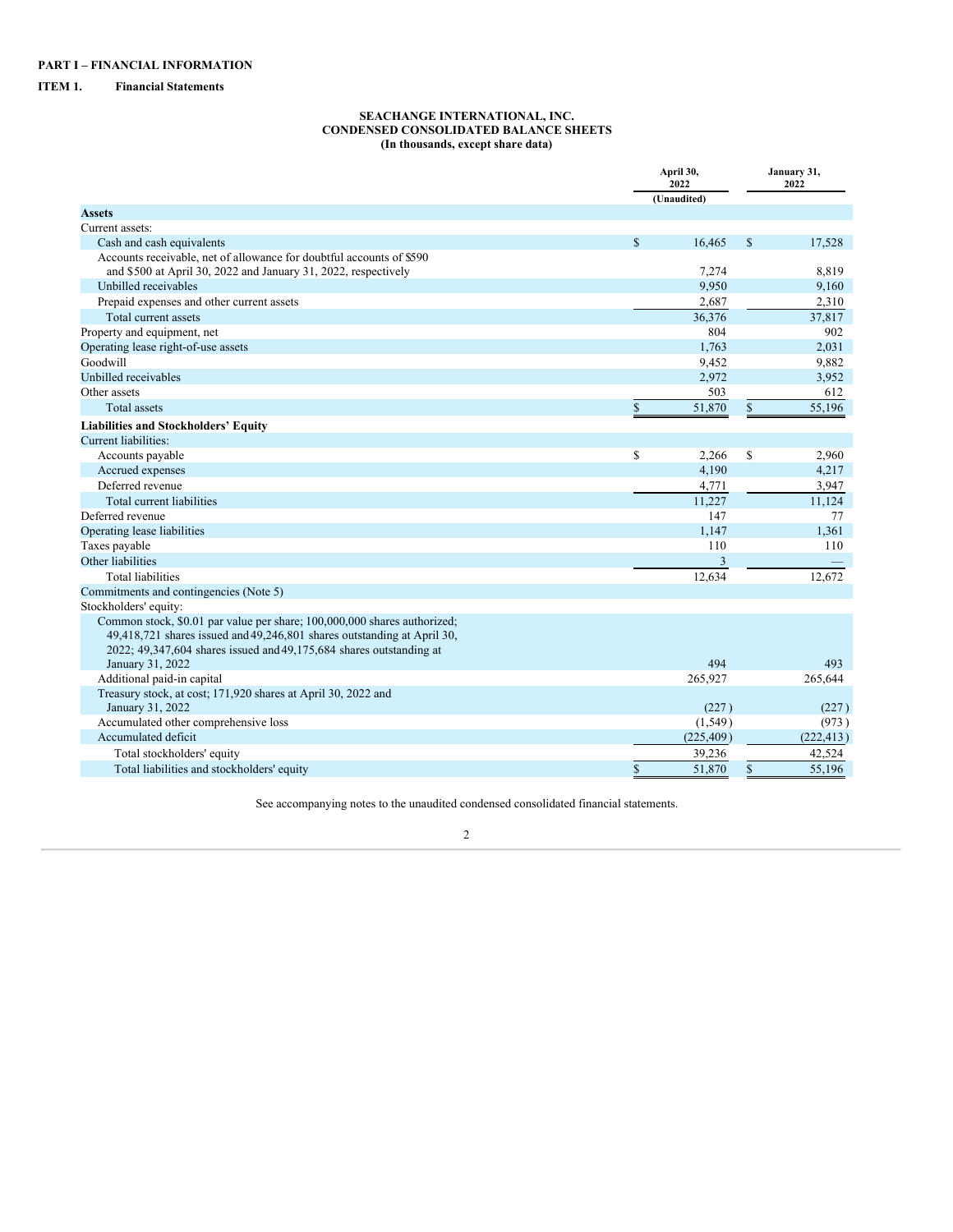### **SEACHANGE INTERNATIONAL, INC. CONDENSED CONSOLIDATED STATEMENTS OF OPERATIONS AND COMPREHENSIVE LOSS (Unaudited) (In thousands, except per share data)**

<span id="page-3-0"></span>

|                                                     |                    | <b>For the Three Months</b><br>Ended April 30, |                                                                       |         |  |  |
|-----------------------------------------------------|--------------------|------------------------------------------------|-----------------------------------------------------------------------|---------|--|--|
|                                                     |                    | 2022                                           |                                                                       | 2021    |  |  |
| Revenue:                                            |                    |                                                |                                                                       |         |  |  |
| Product                                             | <sup>\$</sup>      | 2,826                                          | S                                                                     | 1,620   |  |  |
| Service                                             |                    | 3,897                                          |                                                                       | 3,432   |  |  |
| Total revenue                                       |                    | 6,723                                          |                                                                       | 5,052   |  |  |
| Cost of revenue:                                    |                    |                                                |                                                                       |         |  |  |
| Product                                             |                    | 1,645                                          |                                                                       | 406     |  |  |
| Service                                             |                    | 1,858                                          |                                                                       | 1,815   |  |  |
| Total cost of revenue                               |                    | 3,503                                          |                                                                       | 2,221   |  |  |
| Gross profit                                        |                    | 3,220                                          |                                                                       | 2,831   |  |  |
| Operating expenses:                                 |                    |                                                |                                                                       |         |  |  |
| Research and development                            |                    | 1,707                                          |                                                                       | 2,668   |  |  |
| Selling and marketing                               |                    | 982                                            |                                                                       | 1,380   |  |  |
| General and administrative                          |                    | 2,286                                          |                                                                       | 2,105   |  |  |
| Severance and restructuring costs                   |                    | 165                                            |                                                                       | 484     |  |  |
| <b>Transaction</b> costs                            |                    | 816                                            |                                                                       |         |  |  |
| Total operating expenses                            |                    | 5,956                                          |                                                                       | 6,637   |  |  |
| Loss from operations                                |                    | (2,736)                                        |                                                                       | (3,806) |  |  |
| Other expense, net                                  |                    | (259)                                          |                                                                       | (228)   |  |  |
| Loss before income taxes                            |                    | (2,995)                                        |                                                                       | (4,034) |  |  |
| Income tax provision                                |                    | (1)                                            |                                                                       | (34)    |  |  |
| Net loss                                            | \$                 | (2,996)                                        | $\mathbb{S}% _{t}\left( t\right) \equiv\mathbb{S}_{t}\left( t\right)$ | (4,068) |  |  |
| Net loss per share, basic                           | \$                 | (0.06)                                         | $\mathbf S$                                                           | (0.10)  |  |  |
| Net loss per share, diluted                         | $\mathbf S$        | (0.06)                                         | <sup>\$</sup>                                                         | (0.10)  |  |  |
| Weighted average common shares outstanding, basic   |                    | 49,223                                         |                                                                       | 41,307  |  |  |
| Weighted average common shares outstanding, diluted |                    | 49,223                                         |                                                                       | 41,307  |  |  |
| Comprehensive loss:                                 |                    |                                                |                                                                       |         |  |  |
| Net loss                                            | $\mathbf{\hat{S}}$ | (2,996)                                        | $\mathcal{S}$                                                         | (4,068) |  |  |
| Other comprehensive (loss) income, net of tax:      |                    |                                                |                                                                       |         |  |  |
| Foreign currency translation adjustment             |                    | (576)                                          |                                                                       | 41      |  |  |
| Unrealized gains on marketable securities           |                    |                                                |                                                                       |         |  |  |
| Total other comprehensive (loss) income             |                    | (576)                                          |                                                                       | 42      |  |  |
| Comprehensive loss                                  | \$                 | (3,572)                                        | \$                                                                    | (4,026) |  |  |

See accompanying notes to the unaudited condensed consolidated financial statements.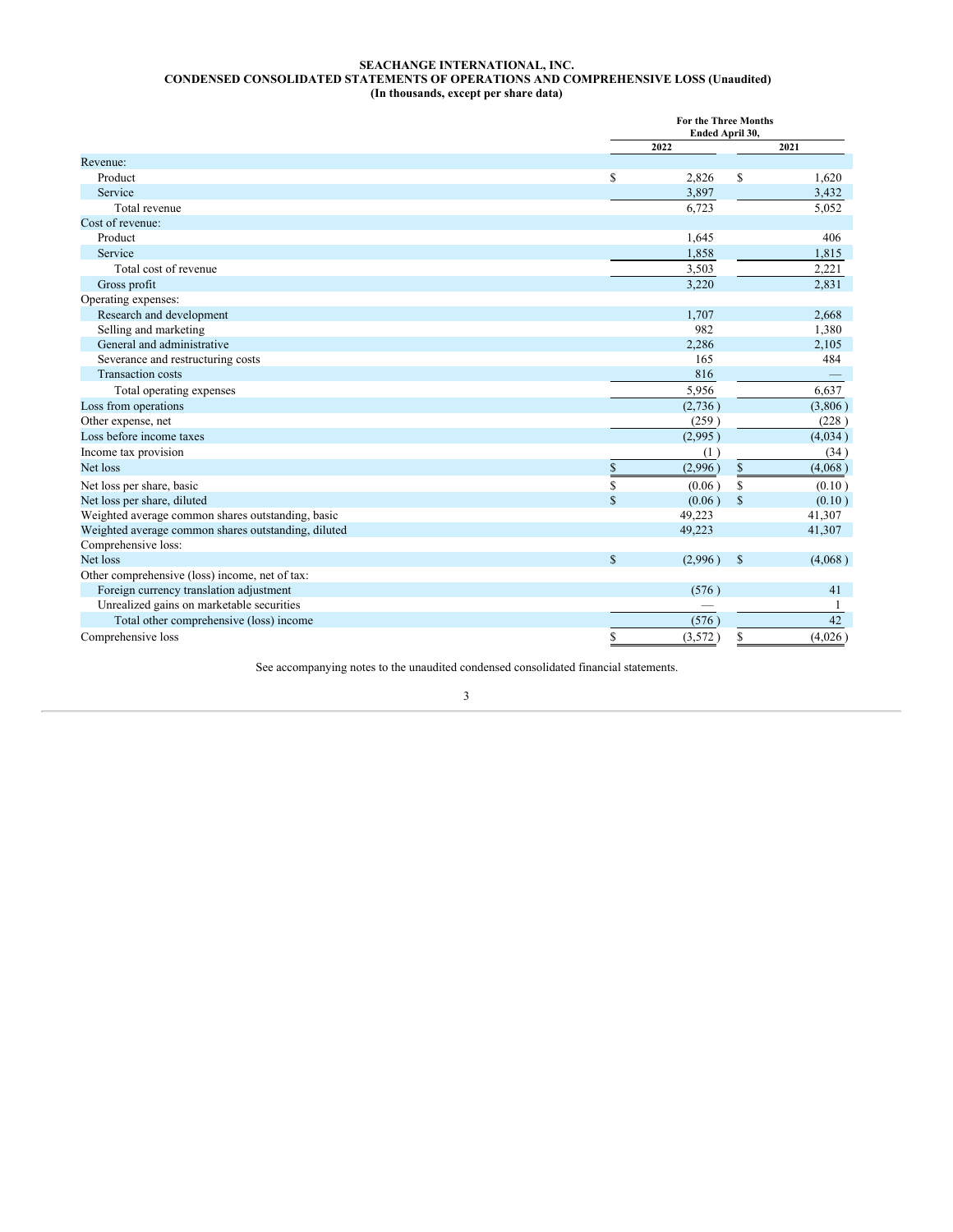### **SEACHANGE INTERNATIONAL, INC. CONDENSED CONSOLIDATED STATEMENTS OF STOCKHOLDERS' EQUITY (Unaudited) (In thousands, except number of shares)**

<span id="page-4-0"></span>

|                                                                           | Common Stock               |           | <b>Additional</b>  |                          | Accumulated<br>Other  |                        | <b>Total</b>            |
|---------------------------------------------------------------------------|----------------------------|-----------|--------------------|--------------------------|-----------------------|------------------------|-------------------------|
|                                                                           | Number of<br><b>Shares</b> | Par Value | Paid-in<br>Capital | Treasury<br><b>Stock</b> | Comprehensive<br>Loss | Accumulated<br>Deficit | Stockholders'<br>Equity |
| <b>Balances at January 31, 2022</b>                                       | 49,347,604                 | 493       | 265,644            | $(227)$ \$               | (973)                 | $(222, 413)$ \$        | 42,524                  |
| Issuance of common stock pursuant to<br>vesting of restricted stock units | 71.117                     |           | 11                 |                          |                       |                        |                         |
| Stock-based compensation expense                                          |                            |           | 284                | __                       |                       |                        | 284                     |
| Foreign currency translation adjustment                                   |                            |           |                    |                          | (576)                 |                        | (576)                   |
| Net loss                                                                  |                            |           |                    |                          |                       | (2,996)                | (2,996)                 |
| Balances at April 30, 2022                                                | 49.418.721                 | 494       | 265,927            | 227                      | $1.549$ )             | $(225, 409)$ \$        | 39.236                  |

|                                                                           |                            | <b>Common Stock</b> | <b>Additional</b>  |                          | Accumulated<br>Other  |                               | Total                   |
|---------------------------------------------------------------------------|----------------------------|---------------------|--------------------|--------------------------|-----------------------|-------------------------------|-------------------------|
|                                                                           | Number of<br><b>Shares</b> | Par Value           | Paid-in<br>Capital | Treasury<br><b>Stock</b> | Comprehensive<br>Loss | Accumulated<br><b>Deficit</b> | Stockholders'<br>Equity |
| <b>Balances at January 31, 2021</b>                                       | 37,811,224                 | 378                 | 246,446            | $(227)$ \$               | (73)                  | $(214,983)$ \$<br>-S          | 31,541                  |
| Issuance of common stock pursuant to<br>vesting of restricted stock units | 178,096                    |                     | (2)                |                          |                       |                               |                         |
| Issuance of common stock pursuant to<br>exercise of stock options         | 95,538                     |                     | 136                |                          |                       |                               | 137                     |
| Issuance of common stock, net of issuance<br>costs                        | 10,323,484                 | 103                 | 17,359             |                          |                       |                               | 17,462                  |
| Stock-based compensation expense                                          |                            |                     | 208                |                          |                       |                               | 208                     |
| Unrealized gains on marketable securities                                 |                            |                     |                    |                          |                       |                               |                         |
| Foreign currency translation adjustment                                   |                            |                     |                    |                          | 41                    |                               | 41                      |
| Net loss                                                                  |                            |                     |                    |                          | _                     | (4,068)                       | (4,068)                 |
| Balances at April 30, 2021                                                | 48,408,342                 | 484                 | 264,147            | (227)                    | (31)                  | (219, 051)                    | 45,322                  |

See accompanying notes to the unaudited condensed consolidated financial statements.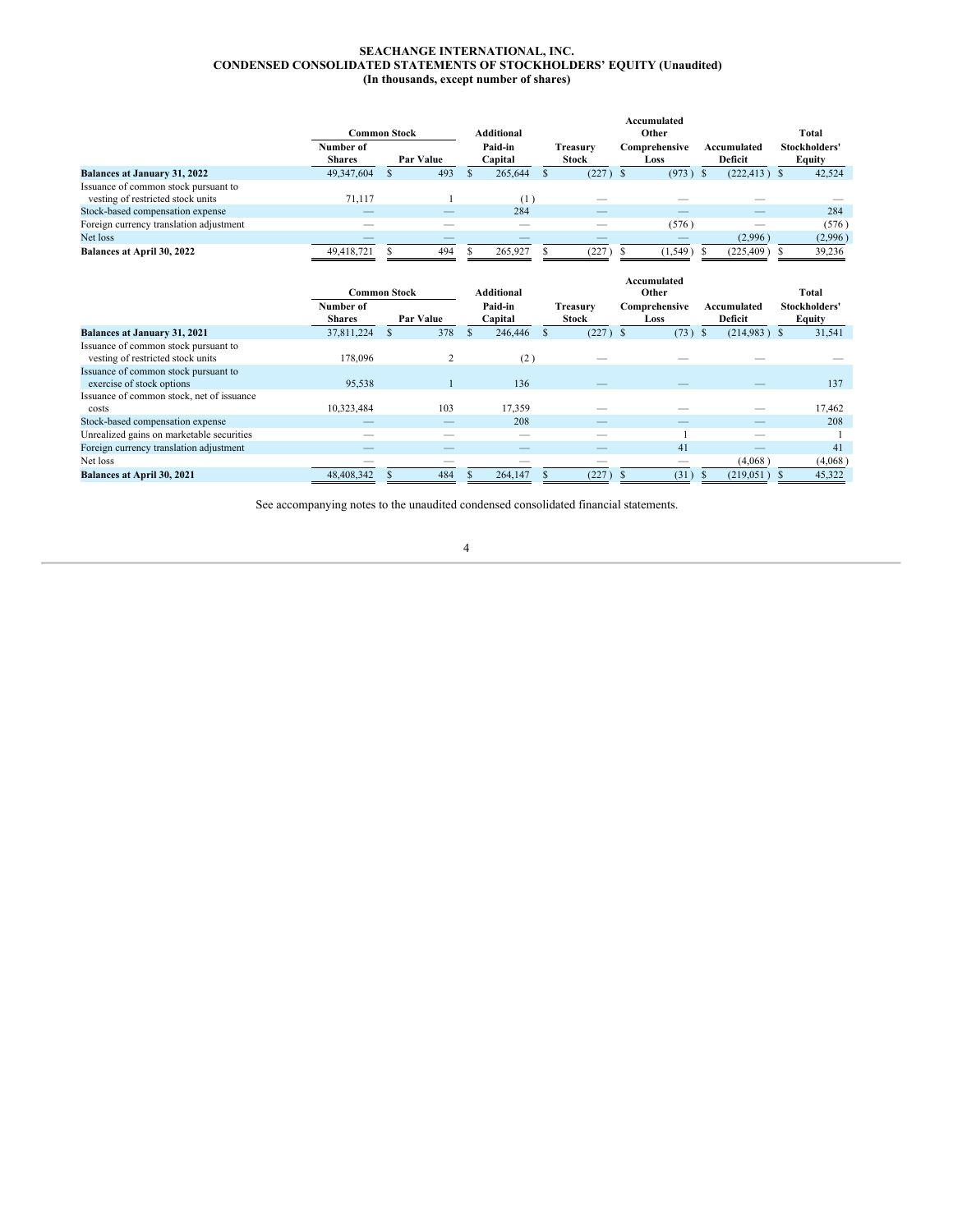### **SEACHANGE INTERNATIONAL, INC. CONDENSED CONSOLIDATED STATEMENTS OF CASH FLOWS (Unaudited) (In thousands)**

<span id="page-5-0"></span>

|                                                                                                    |      | <b>For the Three Months</b><br>Ended April 30, |    |              |
|----------------------------------------------------------------------------------------------------|------|------------------------------------------------|----|--------------|
|                                                                                                    | 2022 |                                                |    | 2021         |
| Cash flows from operating activities:                                                              |      |                                                |    |              |
| Net loss                                                                                           | \$   | (2,996)                                        | S  | (4,068)      |
| Adjustments to reconcile net loss to net cash used in operating activities:                        |      |                                                |    |              |
| Depreciation and amortization expense                                                              |      | 67                                             |    | 376          |
| Loss on disposal of fixed assets                                                                   |      |                                                |    | 77           |
| Gain on write-off of operating lease right-of-use assets and liabilities<br>related to termination |      |                                                |    | (328)        |
| Provision for bad debts                                                                            |      | 88                                             |    |              |
| Stock-based compensation expense                                                                   |      | 284                                            |    | 208          |
| Realized and unrealized foreign currency transaction loss                                          |      | 357                                            |    | 263          |
| Other                                                                                              |      |                                                |    | $\mathbf{1}$ |
| Changes in operating assets and liabilities:                                                       |      |                                                |    |              |
| Accounts receivable                                                                                |      | 1,351                                          |    | (208)        |
| Unbilled receivables                                                                               |      | 104                                            |    | 1,431        |
| Prepaid expenses and other current assets and other assets                                         |      | (359)                                          |    |              |
| Accounts payable                                                                                   |      | (652)                                          |    | 34           |
| Accrued expenses and other liabilities                                                             |      | 79                                             |    | 173          |
| Deferred revenue                                                                                   |      | 934                                            |    | 221          |
| Net cash used in operating activities                                                              |      | (743)                                          |    | (1,820)      |
| Cash flows from investing activities:                                                              |      |                                                |    |              |
| Purchases of property and equipment                                                                |      | (15)                                           |    | (7)          |
| Proceeds from sales and maturities of marketable securities                                        |      |                                                |    | 252          |
| Net cash (used in) provided by investing activities                                                |      | (15)                                           |    | 245          |
| Cash flows from financing activities:                                                              |      |                                                |    |              |
| Proceeds from stock option exercises                                                               |      |                                                |    | 137          |
| Proceeds from issuance of common stock, net of issuance costs                                      |      |                                                |    | 17,462       |
| Net cash provided by financing activities                                                          |      |                                                |    | 17,599       |
| Effect of exchange rate on cash, cash equivalents and restricted cash                              |      | (328)                                          |    | (199)        |
| Net (decrease) increase in cash, cash equivalents and restricted cash                              |      | (1,086)                                        |    | 15,825       |
| Cash, cash equivalents and restricted cash at beginning of period                                  |      | 17,856                                         |    | 6,084        |
| Cash, cash equivalents and restricted cash at end of period                                        |      | 16.770                                         | \$ | 21,909       |
| Supplemental disclosure of cash flow information                                                   |      |                                                |    |              |
| Income tax payments, net                                                                           |      | 66                                             |    | 101          |
|                                                                                                    |      |                                                |    |              |

See accompanying notes to the unaudited condensed consolidated financial statements.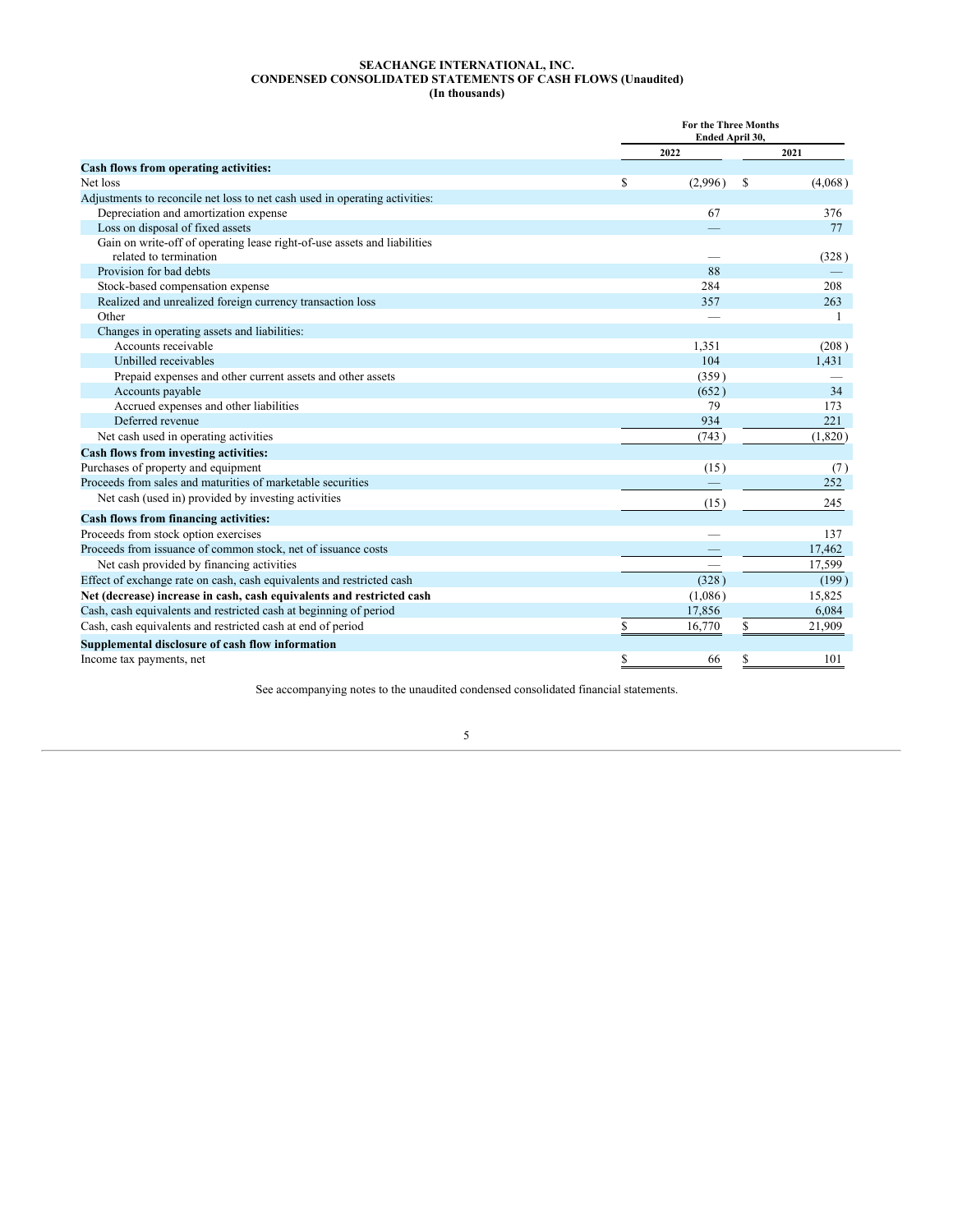### **SEACHANGE INTERNATIONAL, INC. NOTES TO CONDENSED CONSOLIDATED FINANCIAL STATEMENTS (Unaudited)**

### <span id="page-6-0"></span>**1. Nature of Business and Basis of Presentation**

SeaChange International, Inc. ("SeaChange," or the "Company"), was incorporated under the laws of the state of Delaware on July 9, 1993. SeaChange is an industry leader in the delivery of multiscreen, advertising and premium over-the-top ("OTT") video management solutions. The Company's software products and services are designed to empower video providers to create, manage and monetize the increasingly personalized, highly engaging experiences that viewers demand.

### *Basis of Presentation and Principles of Consolidation*

The accompanying unaudited condensed consolidated financial statements have been prepared in accordance with accounting principles generally accepted in the United States of America ("GAAP"). The Company consolidates the financial statements of its wholly owned subsidiaries and all intercompany transactions and account balances have been eliminated in consolidation. Certain prior period amounts have been reclassified to conform to the current year presentation.

The accompanying unaudited condensed consolidated financial statements included herein have been prepared by the Company in accordance with the instructions to Quarterly Report on Form 10-Q and pursuant to the rules and regulations of the Securities and Exchange Commission (the "SEC"). Certain information and footnote disclosures normally included in annual consolidated financial statements prepared in accordance with GAAP have been condensed or omitted pursuant to applicable rules and regulations, although the Company believes the disclosures made are adequate to make the information not misleading. In the opinion of the Company's management, the condensed consolidated financial statements reflect all adjustments, which are normal and recurring in nature, necessary for a fair presentation. The year-end condensed consolidated balance sheet data as of January 31, 2022 was derived from our audited consolidated financial statements and may not include all disclosures required by GAAP. The results of operations for the three months ended April 30, 2022 are not necessarily indicative of the results to be expected for the entire year. These unaudited condensed consolidated financial statements should be read in conjunction with the audited consolidated financial statements and the notes thereto included in our Annual Report on Form 10-K for the fiscal year ended January 31, 2022, filed with the SEC on April 8, 2022.

### *Liquidity*

The Company had \$16.5 million of available cash as of April 30, 2022, excluding \$0.3 million of restricted cash.

The Company believes that existing cash and cash expected to be provided by future operating resultswill be adequate to satisfy its working capital, capital expenditure requirements and other contractual obligations for at least 12 months from the date of this filing.

If the Company's expectations are incorrect, it may need to raise additional funds to fund its operations or take advantage of unanticipated strategic opportunities in order to strengthen its financial position. In the future, the Company may enter into other arrangements for potential investments in, or acquisitions of, complementary businesses, services or technologies, which could require it to seek additional equity or debt financing. If adequate funds are not available or are not available on acceptable terms, the Company may not be able to take advantage of market opportunities, to develop new products or to otherwise respond to competitive pressures.

### *Impact of COVID-19 Pandemic*

COVID-19 was declared a pandemic by the World Health Organization on March 11, 2020. In the first quarter of fiscal 2021, concerns related to the spread of COVID-19 created global business disruptions as well as disruptions in the Company's operations and created potential negative impacts on its revenues and other financial results. The extent and the magnitude to which COVID-19 will continue to impact the Company's financial condition or results of operations is currently uncertain and depends on factors including the impact on SeaChange's customers, partners, and vendors and on the operation of the global markets in general. Due to the Company's business model, the effect of COVID-19 on its results of operations may also not be fully reflected for some time.

The Company continues to conduct business with substantial modifications to employee travel, employee work locations, virtualization or cancellation of customer and employee events, and remote sales, implementation, and support activities, among other modifications. These decisions may delay or reduce sales and harm productivity and collaboration. The Company has observed other companies and governments making similar alterations to their normal business operations, and in general, the markets are experiencing a significant level of uncertainty at the current time. Virtualization of the SeaChange team's sales activities could foreclose future business opportunities, particularly as its customers limit spending, which could negatively impact the willingness of the Company's customers to enter into or renew contracts. The pandemic has impacted the Company's

|  | ۰, | ۰,<br>٦ |  |
|--|----|---------|--|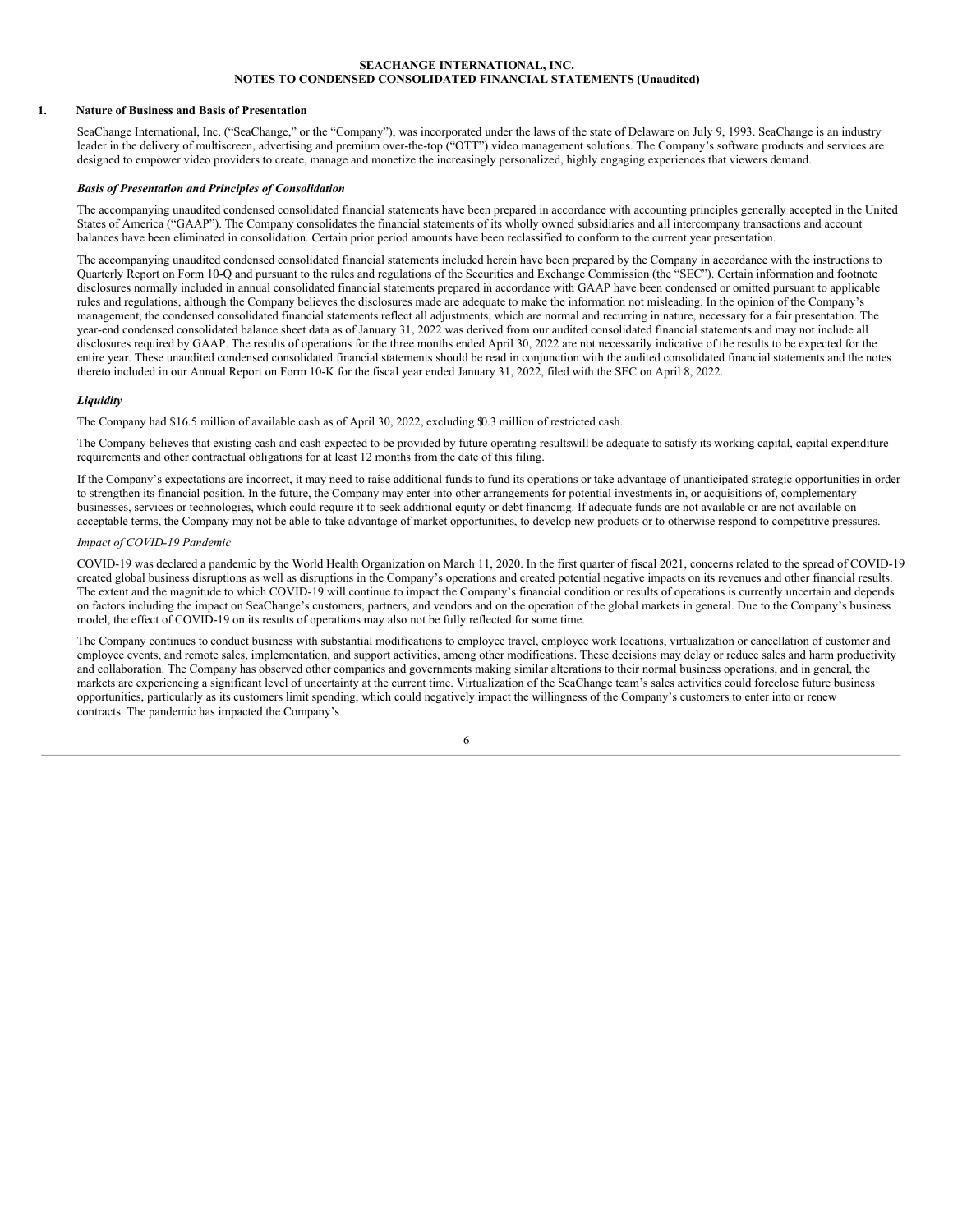ability to complete certain implementations, negatively impacting its ability to recognize revenue, and could also negatively impact the payment of accounts receivable and collections. SeaChange continues to realize its on-going cost optimization efforts in response to the impact of the pandemic. The Company may take further actions that alter its business operations as the situation evolves. As a result, the ultimate impact of the ongoing COVID-19 pandemic and the effects of the operational alterations the Company has made in response on its business, financial condition, liquidity, and financial results cannot be predicted at this time.

### *Merger Agreement*

In December 2021, the Company and Triller Hold Co LLC, a Delaware limited liability company ("Triller"), entered into an Agreement and Plan of Merger (the "Merger Agreement") pursuant to which Triller will be merged with and into SeaChange, and the separate existence of Triller shall cease, with SeaChange continuing as the surviving corporation (the "Merger"). Upon the closing of the Merger, the name of the combined company (the "Post-Merger Company") will be changed to "TrillerVerz Corp."

Pursuant and subject to the terms and conditions of the Merger Agreement, in addition to other contemplated transactions, (i) the parties anticipate that Triller will conduct an offering of convertible notes prior to the closing in an amount in excess of \$100 million (the "Triller Convertible Notes"), and (ii) the charter of the Post-Merger Company will provide for two classes of common stock, consisting of Class A common stock ("Buyer Class A Common Stock") and Class B common stock ("Buyer Class B Common Stock"), which Buyer Class B Common Stock is anticipated to provide for super-voting rights to provide its holders 76% or more of the total voting rights.

The stockholders of SeaChange will have the right to elect to receive either (i) their pro rata portion of  $\mathfrak{D}5$  million cash consideration along with their pro rata portion of an aggregate \$75 million in principal of notes (the "Notes Consideration") to be issued by the Post-Merger Company to the holders of common stock (such cash and notes consideration, the "Cash/Notes Consideration") or (ii) a number of shares of Buyer Class A Common Stock (the "Stock Consideration"), in an amount equal to that which such holder would have received if such SeaChange stockholder had purchased the Triller Convertible Notes in an aggregate amount equal to its pro rata portion of the Cash/Notes Consideration and then converted such Triller Convertible Notes at the conversion price at which such Triller Convertible Notes were issued and then participated pro-rata along with the Triller holders in the proposed Merger. Assuming that (i) all holders of SeaChange common stock elect the Stock Consideration and (ii) that Triller issues \$250 million of Triller Convertible Notes which convert in connection with the proposed Merger at an agreed discount of20% to an assumed \$5 billion Triller valuation, the stockholders of SeaChange would own approximately2.3% of the Post-Merger Company and the holders of Triller would hold approximately 97.7% of the Post-Merger Company. If all stockholders of SeaChange elected to receive the Cash/Notes Consideration, such stockholders would haveno equity interest in the Post-Merger Company, and the Triller holders would collectively own 100% of the Post-Merger Company. For SeaChange stockholders that elect the Cash/Notes Consideration, each would receive their pro rata portion of such Cash/Notes Consideration which would then also reduce the resulting SeaChange stockholders' ownership percentages by taking into account the payment of the Cash/Notes Consideration and related reduction in the Stock Consideration. The notes (the "Merger Consideration Notes") to be issued to SeaChange stockholders who elect the Cash/Notes Consideration are payable on the one-year anniversary of issuance, bear interest at a rate of 5% per annum and will be automatically converted into Buyer Class A Common Stock at such time as the market capitalization of the Post-Merger Company equals or exceeds \$6 billion for ten consecutive trading days. The holders of the Merger Consideration Notes will have the option to convert into Buyer Class A Common Stock if the Post-Merger Company exercises its optional redemption right, which it may do at any time, in whole or in part, on the same terms set forth above. The holders of the Merger Consideration Notes will have recourse against the Post-Merger Company and its assets only to the extent of the Post-Merger Company's interest in certain of its subsidiaries (who will also provide guarantees of the Merger Consideration Notes). The existing subsidiaries of SeaChange prior to the proposed Merger are also anticipated to provide a first lien security interest on their assets securing the Merger Consideration Notes. The Merger Consideration Notes will have limited covenants.

No fractional shares of Buyer Class A Common Stock and Buyer Class B Common Stock will be issued in the Merger, and holders of shares of common stock will receive cash in lieu of any such fractional shares. SeaChange stock options and other equity awards will generally, upon completion of the Merger, be converted into Buyer Class A Common Stock.

The Merger Agreement provides that, upon the closing of the Merger, the board of directors of the Post-Merger Company will be composed of seven members, with all members to be designated by Triller. Upon completion of the Merger, all executive officers of the Post-Merger Company will be appointed by Triller, in each case to serve in such positions until successors are duly elected or appointed.

The respective boards of directors of SeaChange and Triller have approved the Merger Agreement, and have agreed to recommend that SeaChange's stockholders and Triller's unitholders, respectively, adopt the Merger Agreement.

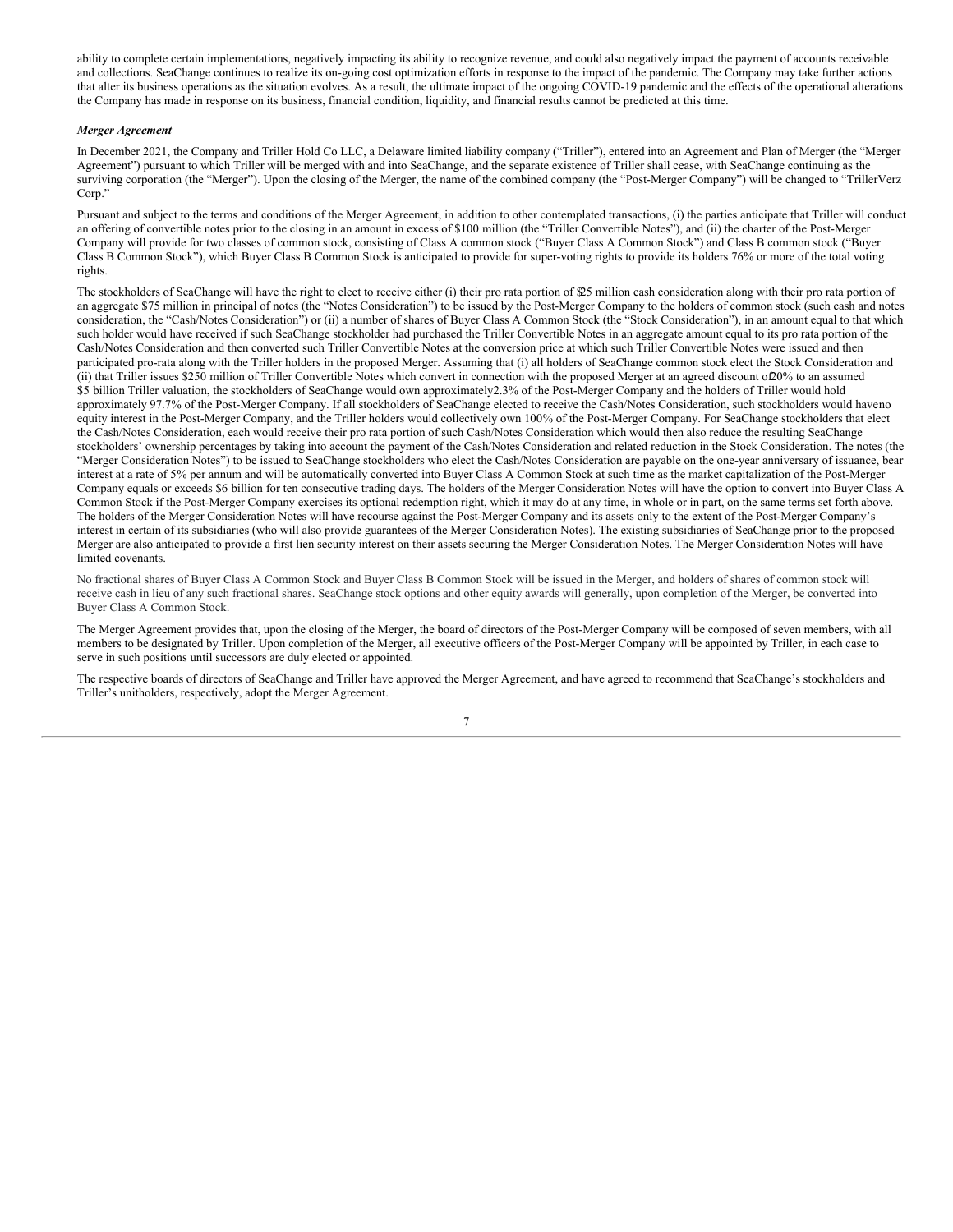Consummation of the Merger is subject to customary closing conditions, including approvals by SeaChange's stockholders and Triller's unitholders, the absence of certain legal impediments, the expiration or termination of the required waiting periods under the Hart-Scott-Rodino Antitrust Improvements Act of 1976, as amended, the effectiveness of certain filings with the SEC, the Buyer Class A Common Stock to be issued in the Merger being approved for listing on Nasdaq and SeaChange and Triller having specified levels of working capital.

Neither SeaChange nor Triller is permitted to solicit, initiate or knowingly encourage or induce any alternative transaction proposals from third parties or to engage in discussions or negotiations with third parties regarding any alternative transaction proposals. Notwithstanding this limitation, prior to a party's stockholders or unitholders, as applicable, approving the transactions, including the Merger, such party may under certain circumstances provide information to and participate in discussions or negotiations with third parties with respect to an unsolicited alternative transaction proposal that its board of directors has determined in good faith, after consultation with its outside financial advisors and outside legal counsel, is or could reasonably be expected to lead to a superior proposal. SeaChange's board of directors may change its recommendation to its stockholders (subject to Triller's right to terminate the Merger Agreement following such change in recommendation by the SeaChange board of directors) in response to a superior proposal or an intervening event if the board of directors determines in good faith, after consultation with its outside financial advisors and outside legal counsel, that the failure to take such action would be inconsistent with the exercise of the directors' fiduciary duties under applicable law.

The Merger Agreement contains certain termination rights for both SeaChange and Triller. Upon termination of the Merger Agreement, under certain specified circumstances, (i) SeaChange may be required to pay a termination fee of \$4 million to Triller, (ii) Triller may be required to pay a termination fee of \$4 million to SeaChange, (iii) SeaChange may be required to reimburse Triller for expenses of up to \$1.5 million and (iv) Triller may be required to reimburse SeaChange for expenses of up to \$0.75 million.

Immediately prior to the execution of the Merger Agreement, SeaChange entered into an amendment (the "Amendment") to the Tax Benefits Preservation Plan, dated as of March 4, 2019 (the "Rights Agreement"), by and between the SeaChange and Computershare Inc., as rights agent. Pursuant to the Amendment, in connection with the Merger Agreement, Triller and its affiliates and associates will not be deemed an "Acquiring Person" under the Rights Agreement.

In April 2022, SeaChange and Triller entered into the Second Amendment to Agreement and Plan of Merger (the "Second Amendment"). Pursuant to the Second Amendment, the parties clarified the election process for SeaChange stockholders of record, as of the record date to be established by SeaChange for voting on the Merger, to elect the type of consideration that such stockholders shall receive in connection with the Merger—either Cash/Notes Consideration or Stock Consideration. If a SeaChange stockholder does not make a valid election to receive Cash/Notes Consideration before the election deadline to be established, such SeaChange stockholder will be deemed to have elected the Stock Consideration and will receive such Merger consideration as is determined in accordance with the Merger Agreement.

In addition, pursuant to the Second Amendment, the parties revised the calculation of Stock Consideration that will be received by a SeaChange stockholder deemed to have elected to receive such Stock Consideration. Such stockholder will now receive a number of shares of Buyer Class A Common Stock of the surviving corporation in an amount equal to that which such stockholder would have received if such stockholder had purchased, in an aggregate dollar amount equal to its pro rata portion of the Cash/Notes Consideration, Triller Class B common units at the median effective conversion or issuance price of all financings that Triller consummates prior to the Merger (subject to certain exclusions), based on total gross proceeds to Triller, and that such stockholder then participated pro-rata along with the Triller holders in the Merger.

The Company recorded \$0.8 million of transaction costs in the first quarter of fiscal 2023, which is included in the condensed consolidated statements of operations and comprehensive loss for the three months ended April 30, 2022. The Company has preliminarily concluded that Triller will be treated as the accounting acquirer, however no affirmative determination can be made until the closing.

### **2. Significant Accounting Policies**

#### *Use of Estimates*

The preparation of these unaudited condensed consolidated financial statements in conformity with GAAP requires management to make estimates and judgments that affect the reported amounts of assets, liabilities, revenue and expenses, and disclosure of contingent assets and liabilities. Significant estimates and assumptions reflected in these unaudited condensed consolidated financial statements include, but are not limited to, those related to revenue recognition, allowance for doubtful accounts, goodwill and intangible assets, impairment of long-lived assets, management's going concern assessment, accounting for income taxes, and the valuation of stock-based awards. The Company bases its estimates on historical experience, known trends and other market-specific or relevant factors that are believed to be reasonable under the circumstances. On an ongoing basis, management evaluates its estimates as there are changes in circumstances, facts and experience. Changes in estimates are recorded in the period in which they become known. Actual results may differ from those estimates or assumptions.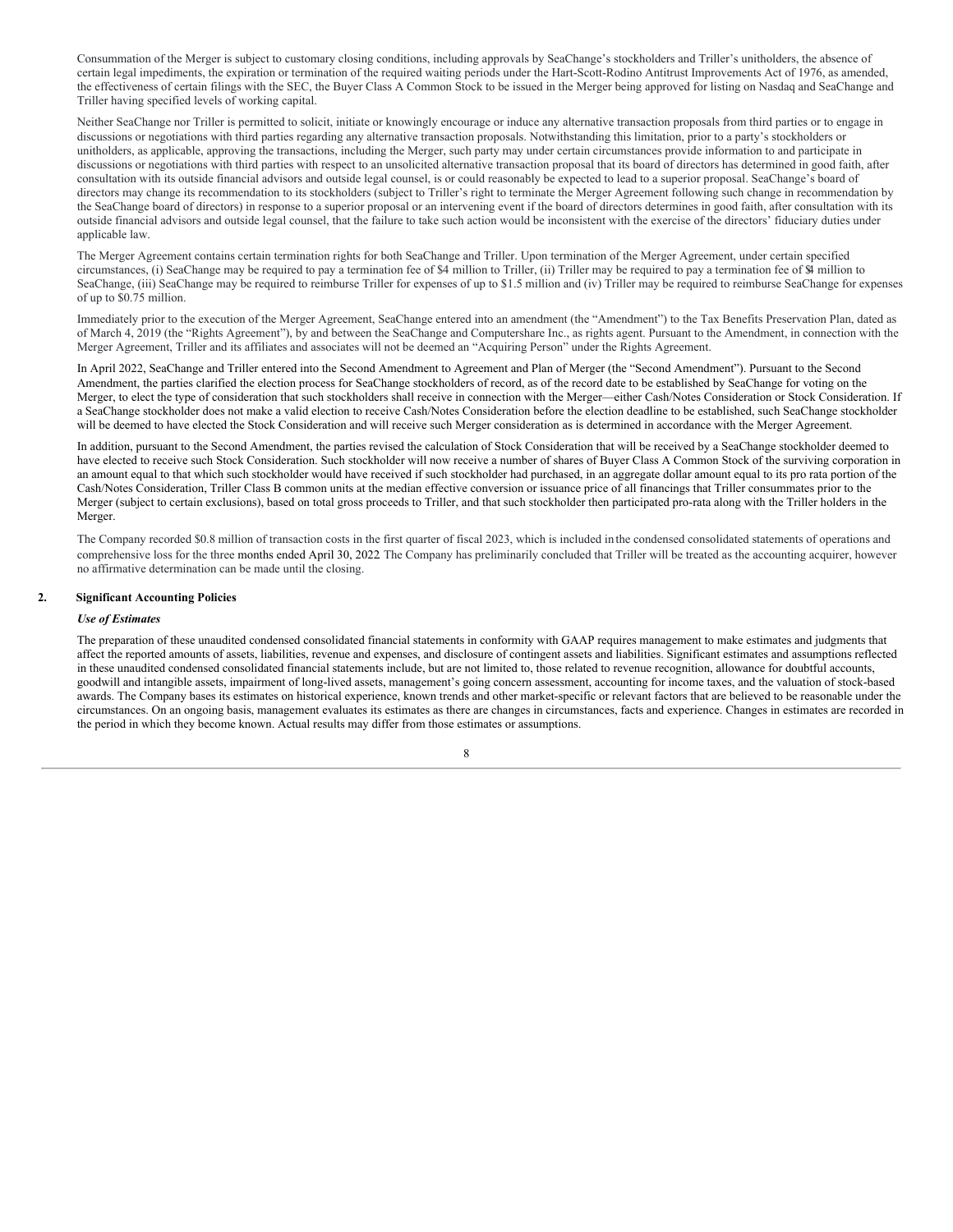### *Cash, Cash Equivalents and Restricted Cash*

Cash and cash equivalents include cash on hand and on deposit and highly liquid investments in money market mutual funds. All cash equivalents are carried at cost, which approximates fair value. Restricted cash represents cash that is restricted as to withdrawal or usage and consists primarily of cash held as collateral in relation to obligations set forth by the landlord of the Company's Poland facility.

The following table provides a summary of (i) cash and cash equivalents and (ii) restricted cash in the condensed consolidated statements of cash flows as of the periods presented:

|                                                  | As of April 30,        |        |                        |        |  |
|--------------------------------------------------|------------------------|--------|------------------------|--------|--|
|                                                  | 2022                   |        | 2021                   |        |  |
|                                                  |                        |        | (Amounts in thousands) |        |  |
| Cash and cash equivalents                        | J.                     | 16.465 | S                      | 21,278 |  |
| Restricted cash                                  |                        | 305    |                        | 631    |  |
| Total cash, cash equivalents and restricted cash |                        | 16,770 |                        | 21,909 |  |
|                                                  |                        |        |                        |        |  |
|                                                  |                        |        | As of January 31,      |        |  |
|                                                  | 2022                   |        | 2021                   |        |  |
|                                                  | (Amounts in thousands) |        |                        |        |  |
| Cash and cash equivalents                        | J.                     | 17,528 | <sup>\$</sup>          | 5,856  |  |
| Restricted cash                                  |                        | 328    |                        | 228    |  |
| Total cash, cash equivalents and restricted cash |                        | 17,856 |                        | 6,084  |  |

Restricted cash is included as a component of other assets in the condensed consolidated balance sheets.

### *Fair Value Measurements*

Certain assets and liabilities are carried at fair value under GAAP. Fair value is defined as the exchange price that would be received for an asset or paid to transfer a liability (an exit price) in the principal or most advantageous market for the asset or liability in an orderly transaction between market participants on the measurement date. Valuation techniques used to measure fair value must maximize the use of observable inputs and minimize the use of unobservable inputs. Financial assets and liabilities carried at fair value are to be classified and disclosed in one of the following three levels of the fair value hierarchy, of which the first two are considered observable and the last is considered unobservable:

- Level 1—Quoted prices in active markets for identical assets or liabilities.
- Level 2—Observable inputs (other than Level 1 quoted prices), such as quoted prices in active markets for similar assets or liabilities, quoted prices in markets that are not active for identical or similar assets or liabilities, or other inputs that are observable or can be corroborated by observable market data.
- Level 3—Unobservable inputs that are supported by little or no market activity and that are significant to determining the fair value of the assets or liabilities, including pricing models, discounted cash flow methodologies and similar techniques.

The Company's cash equivalents are carried at fair value determined according to the fair value hierarchy described above. The carrying values of accounts and other receivables, unbilled receivables, accounts payable, and accrued expenses approximate their fair values due to the short-term nature of these assets and liabilities.

### *Concentration of Credit Risk and of Significant Customers*

Financial instruments which potentially expose the Company to concentrations of credit risk include cash, cash equivalents and restricted cash, and accounts receivable. The Company has cash investment policies which, among other things, limit investments to investment-grade securities. The Company restricts its cash equivalents to repurchase agreements with major banks and U.S. government and corporate securities, which are subject to minimal credit and market risk. The Company performs ongoing credit evaluations of its customers.

The Company sells its software products and services worldwide primarily to service providers consisting of operators, telecommunications companies, satellite operators and broadcasters. One customer accounted for 26% of total revenue for the three months ended April 30, 2022 andtwo customers accounted for 18% and 16% of total revenue for the three months ended April 30, 2021. One customer accounted for 11% of the combined accounts receivable, net and unbilled receivables balance as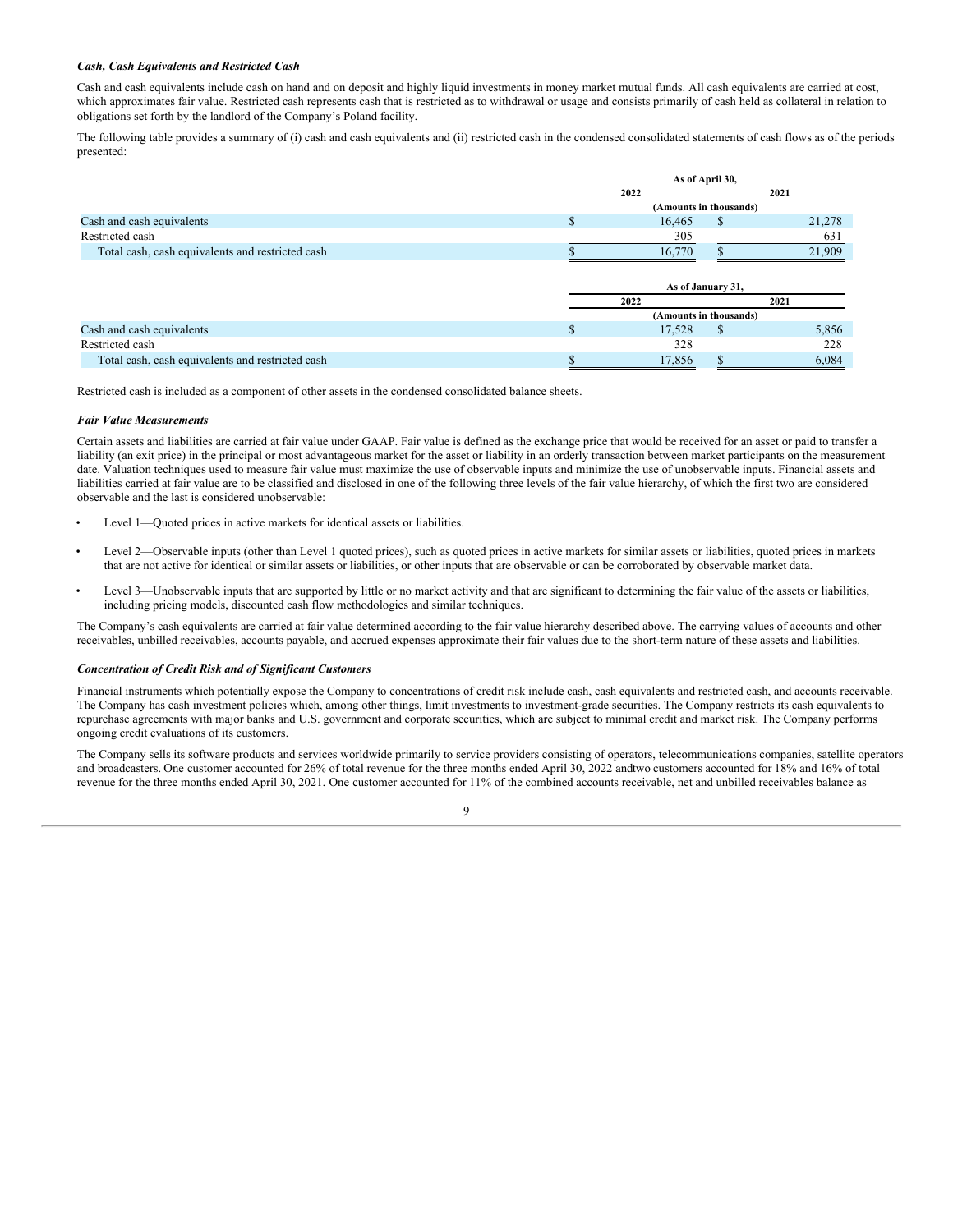of April 30, 2022. Two customers each accounted for 10% of the combined accounts receivable, net and unbilled receivables balance as of January 31, 2022.

### *Goodwill and Other Intangible Assets*

The Company records goodwill when consideration paid in a business acquisition exceeds the value of the net assets acquired. The Company estimates of fair value are based upon assumptions believed to be reasonable at that time but such estimates are inherently uncertain and unpredictable. Assumptions may be incomplete or inaccurate and unanticipated events or circumstances may occur, which may affect the accuracy or validity of such assumptions, estimates or actual results.

Goodwill is tested for impairment annually and more frequently if events and circumstances indicate that the asset might be impaired. The Company has determined it is a single reporting unit for the purpose of conducting the goodwill impairment assessment. A goodwill impairment charge is recorded if the amount by which the Company's carrying value exceeds its fair value, not to exceed the carrying amount of goodwill. Factors that could lead to a future impairment include material uncertainties such as a significant reduction in projected revenues, a deterioration of projected financial performance, future acquisitions and/or mergers, and a decline in the Company's market value as a result of a significant decline in the Company's stock price. There wereno impairment charges recorded during the three months ended April 30, 2022 or 2021.

### *Impairment of Long-Lived Assets*

Long-lived assets primarily consist of property, plant and equipment and intangible assets with finite lives. Long-lived assets are evaluated for impairment whenever events or changes in circumstances indicate that the carrying amount of an asset or group of assets may not be recoverable. Recoverability of long-lived assets or groups of assets is assessed based on a comparison of the carrying amount to the estimated future undiscounted cash flows. If estimated future undiscounted net cash flows are less than the carrying amount, the asset is considered impaired and expense is recorded at an amount required to reduce the carrying amount to fair value. Determining the fair value of long-lived assets includes significant judgment by management, and different judgments could yield different results

The Company assesses the useful lives and possible impairment of existing recognized long-lived assets whenever events or changes in circumstances occur that indicate that it is more likely than not that an impairment has occurred. Factors considered important which could trigger a review include:

- significant underperformance relative to historical or projected future operating results;
- significant changes in the manner of use of the acquired assets or the strategy for our overall business;
- identification of other impaired assets within a reporting unit;
- significant negative industry or economic trends;
- a significant decline in our stock price for a sustained period; and
- a decline in our market capitalization relative to net book value.

Determining whether a triggering event has occurred involves significant judgment. There wereno triggering events or impairment charges recorded during the three months ended April 30, 2022 or 2021.

### *Revenue Recognition*

### *Overview*

The Company recognizes revenue following the guidance under Accounting Standards Codification ("ASC") 606, Revenue from Contracts with Customers. The Company's revenue is derived from sales of software licenses and associated third party hardware and support services, as well asprofessional services and support fees related to the Company's software licenses.

The Company recognizes revenue from contracts with customers using a five-step model, which is described below:

- identify the customer contract;
- identify performance obligations that are distinct;
- determine the transaction price;
- allocate the transaction price to the distinct performance obligations; and
- recognize revenue as the performance obligations are satisfied.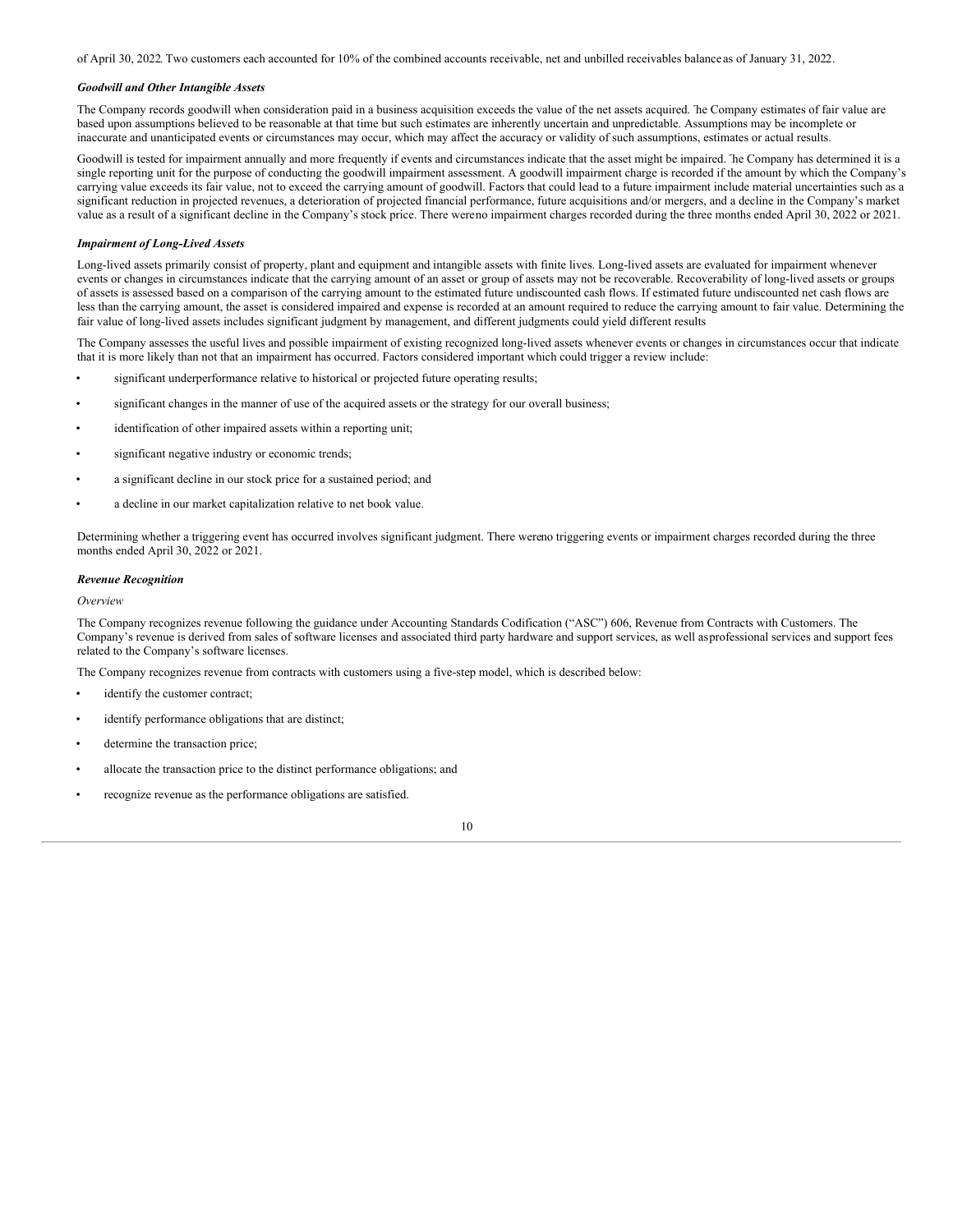### *Identify the customer contract*

A customer contract is generally identified when there is approval and commitment from both the Company and its customer, the rights have been identified, payment terms are identified, the contract has commercial substance and collectability and consideration is probable.

### *Identify performance obligations that are distinct*

A performance obligation is a promise to provide a distinct good or service or a series of distinct goods or services. A good or service that is promised to a customer is distinct if the customer can benefit from the good or service either on its own or together with other resources that are readily available to the customer, and a company's promise to transfer the good or service to the customer is separately identifiable from other promises in the contract.

### *Determine the transaction price*

The transaction price is the amount of consideration to which the Company expects to be entitled in exchange for transferring goods or services to a customer, excluding sales and VAT taxes that are collected on behalf of government agencies.

### *Allocate the transaction price to distinct performance obligations*

The transaction price is allocated to each performance obligation based on the relative standalone selling prices ("SSP") of the goods or services being provided to the customer. The Company's contracts typically contain multiple performance obligations, for which it accounts for individual performance obligations separately, if they are distinct.

### *Recognize revenue as the performance obligations are satisfied*

The Company enters into contracts that include combinations of license, support and professional services, and third-party products, which are accounted for as separate performance obligations with differing revenue recognition patterns. Revenue is recognized when or as control of the promised goods or services is transferred to customers. The Company's software licenses are primarily delivered on a perpetual basis, whereby the customer receives rights to use the software for an indefinite time period or a specified term and delivery and revenue recognition occurs at the point in time when the customer has the ability to download or access the software. The Company's customers may also contract with it for a Software as a Service ("SaaS") type license whereby the customer only has a right to access the software for a defined term. SaaS licenses are recognized ratably over the subscription period beginning on the date the license is made available to customers.

The Company's services revenue is comprised of support services and professional services. Support services consist of software upgrades on a when-and-if available basis, telephone support, bug fixes or patches and general hardware maintenance support. Revenue related to support services is recognized ratably over the term of the contract. Professional services are recognized as the services are performed.

Revenues attributable to third-party products typically consist of hardware and related support contracts. Hardware products aretypically recognized when control is transferred to the customer, which is defined as the point in time when the client can use and benefit from the hardware. In situations where the hardware is distinct and it is delivered before services are provided and is functional without services, control is transferred upon delivery or acceptance by the customer. Revenue attributable to third-party support contracts is recognized ratably over the term of the contract.

### *Significant Judgments*

The Company's contracts with customers often include promises to transfer multiple products and services to a customer. Determining whether products and services are considered distinct performance obligations that should be accounted for separately versus together may require significant judgment. Once the Company determines the performance obligations, it determines the transaction price, which includes estimating the amount of variable consideration to be included in the transaction price, if any. The Company then allocates the transaction price to each performance obligation in the contract based on the SSP. The corresponding revenue is recognized as the related performance obligations are satisfied.

Judgment is required to determine the SSP for each distinct performance obligation. The Company determines SSP based on the price at which the performance obligation is sold separately and the methods of estimating SSP under the guidance of ASC 606-10-32-33. If the SSP is not observable through past transactions, the SSP is estimated, taking into account available information such as market conditions, expected margins, and internally approved pricing guidelines related to the performance obligations. The Company enters into contracts with its customers that may include promises to transfer multiple performance obligations in the arrangement, such as software licenses, support, and professional services. The total fee of the contract may consist of one fixed price for all of the performance obligations or each performance obligation may be separately stated in the contract. Regardless of how the performance obligations are priced in the contract, the Company must determine the transaction price for each identified performance obligation. The Company recognizes the portion of the transaction price allocated to the software

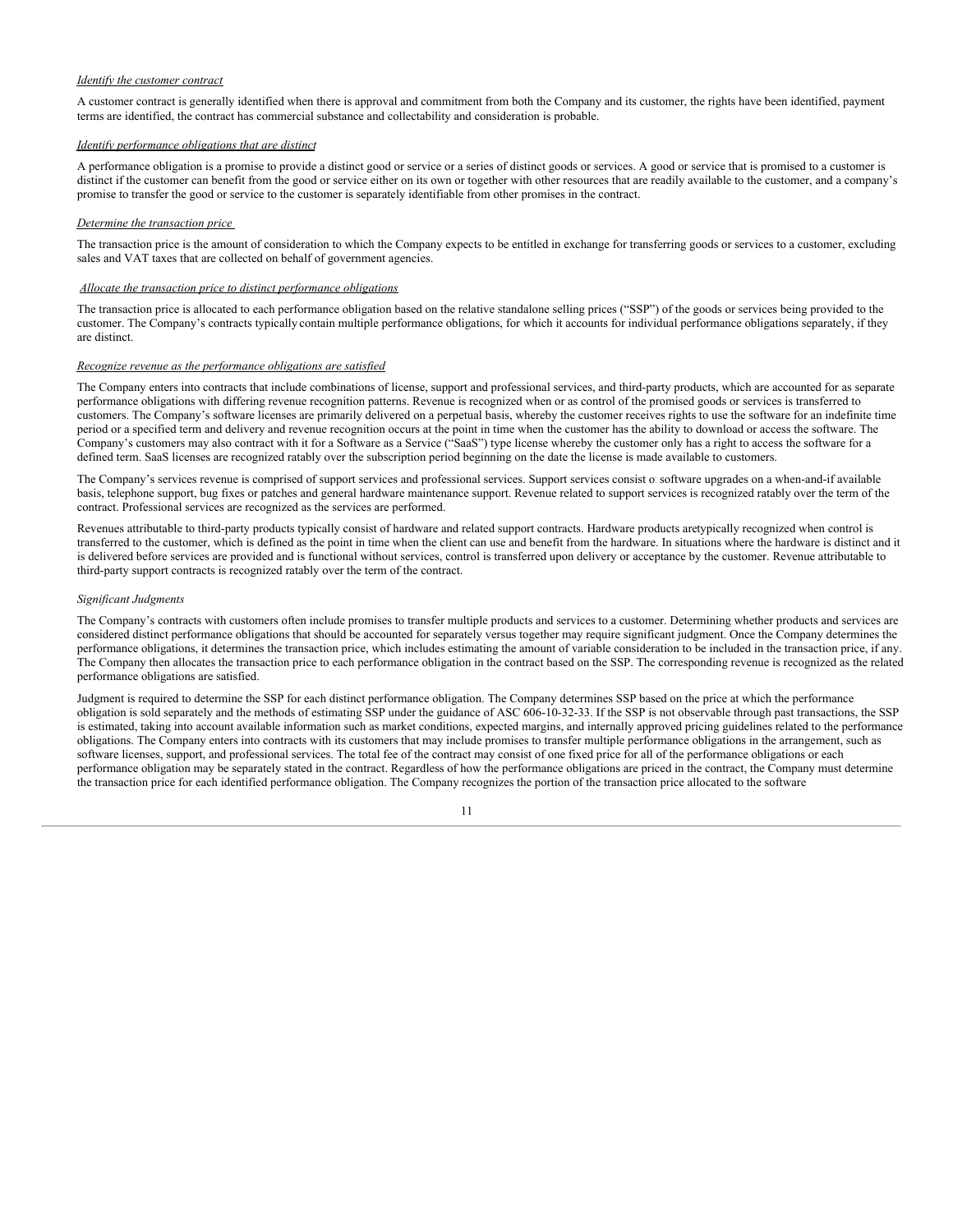license on a residual basis. The residual basis is used when the contract arrangement has at least one performance obligation for which the SSP is observable (i.e. hardware and/or support services). The residual method is also utilized to estimate the transaction price for software licenses, as the selling price for software licenses is highly variable and the SSP is not discernable from past transactions or other observable evidence. The Company periodically re-evaluates its use of the residual approach estimate compared to all available observable data before concluding the estimate is representative of SSP. In these contracts, the Company has observable SSP for the associated support services, and hardware, if applicable, that are sold with the software license based on historical observable data of selling support contracts on a standalone basis. The Company also provides SaaS offerings, combining access to hosted software with support services (inclusive of technical support and unspecified upgrades and bug fixes). The hosted software and support services are representative of stand ready obligations with the same pattern of transfer of control. SaaS offerings do not include the right for the customer to take possession of the software during the contract term, and therefore have one distinct performance obligation, which is satisfied over time with revenue recognized ratably over the contract term as the customer consumes the services.

Services revenue is comprised of software license implementation, engineering, training and reimbursable expenses. Services are sold on both a standalone basis and as part of our customer contracts. The Company has concluded these services are typically distinct performance obligations. For implementation, engineering and training services, revenue is recognized on an input method as hours are incurred and services are provided compared to total estimated hours. The Company estimates the SSP for fixed price services based on estimated hours adjusted for historical experience using the time and materials rates charged in standalone service arrangements. When sold on a time and materials basis, SSP for services is determined by observable prices in standalone service arrangements. Certain engineering services sold with support contracts are not distinct in the context of the contract and those services are bundled with other distinct services to form a single stand ready performance obligation which is recognized ratably over the relevant service period.

The Company has utilized the cost-plus margin method to determine the SSP for Framework software support services offerings and hardware sales.When support services are sold on an "a la carte" basis with the Company's software offerings, the Company typically determines the SSP of these support services based on this pricing relationship and observable data from standalone sales of support contracts. The expected cost-plus margin for hardware is based on the cost of the hardware from third parties, plus a reasonable markup that the Company believes is reflective of a market-based reseller margin. When observable standalone pricing for support service offerings are not readily available, the Company then reverts to the cost-plus margin method to determine the SSP for the support services.

Some contracts have payment terms that differ from the timing of revenue recognition, which requires the Company to assess whether the transaction price for those contracts include a significant financing component. The Company has elected the practical expedient that permits an entity to not adjust for the effects of a significant financing component if the Company expects that at the contract inception, the period between when the entity transfers a promised good or service to a customer and when the customer pays for that good or service, will be one year or less. For those contracts in which the period exceeds the one-year threshold, this assessment, as well as the quantitative estimate of the financing component and its relative significance, requires judgment. The Company estimates the significant financing component provided to its customers with extended payment terms by determining the present value of the future payments by applying an average standard industry discount rate that reflects the customer's creditworthiness.

Payment terms with customers typically require payment 30 days from invoice date. Agreements with customers do not provide for any refunds for services or products and therefore no specific reserve for such is maintained. In the infrequent instances where customers raise a concern over delivered products or services, the Company has endeavored to remedy the concern and all costs related to such matters have been insignificant in all periods presented.

The Company occasionally enters into amendments to previously executed contracts that may constitute contract modifications. The amendments are assessed to determine if (1) the additional products and services are distinct from the product and services in the original arrangement; and (2) the amount of consideration expected for the added products and services reflects the SSP of those products and services. An amendment or contract modification meeting both criteria is accounted for as a separate contract. A contract modification not meeting both criteria is considered a change to the original contract and is accounted for on either a prospective basis as a termination of the existing contract and the creation of a new contract or a cumulative catch-up basis.

#### *Contract Balances*

Contract assets consist of unbilled revenue, which is recognized as work progresses in accordance with agreed-upon contractual terms, either at periodic intervals or upon achievement of contractual milestones. Unbilled receivables expected to be billed and collected within one year are classified as current assets or long-term assets if expected to be billed and collected after one year (see Note 8).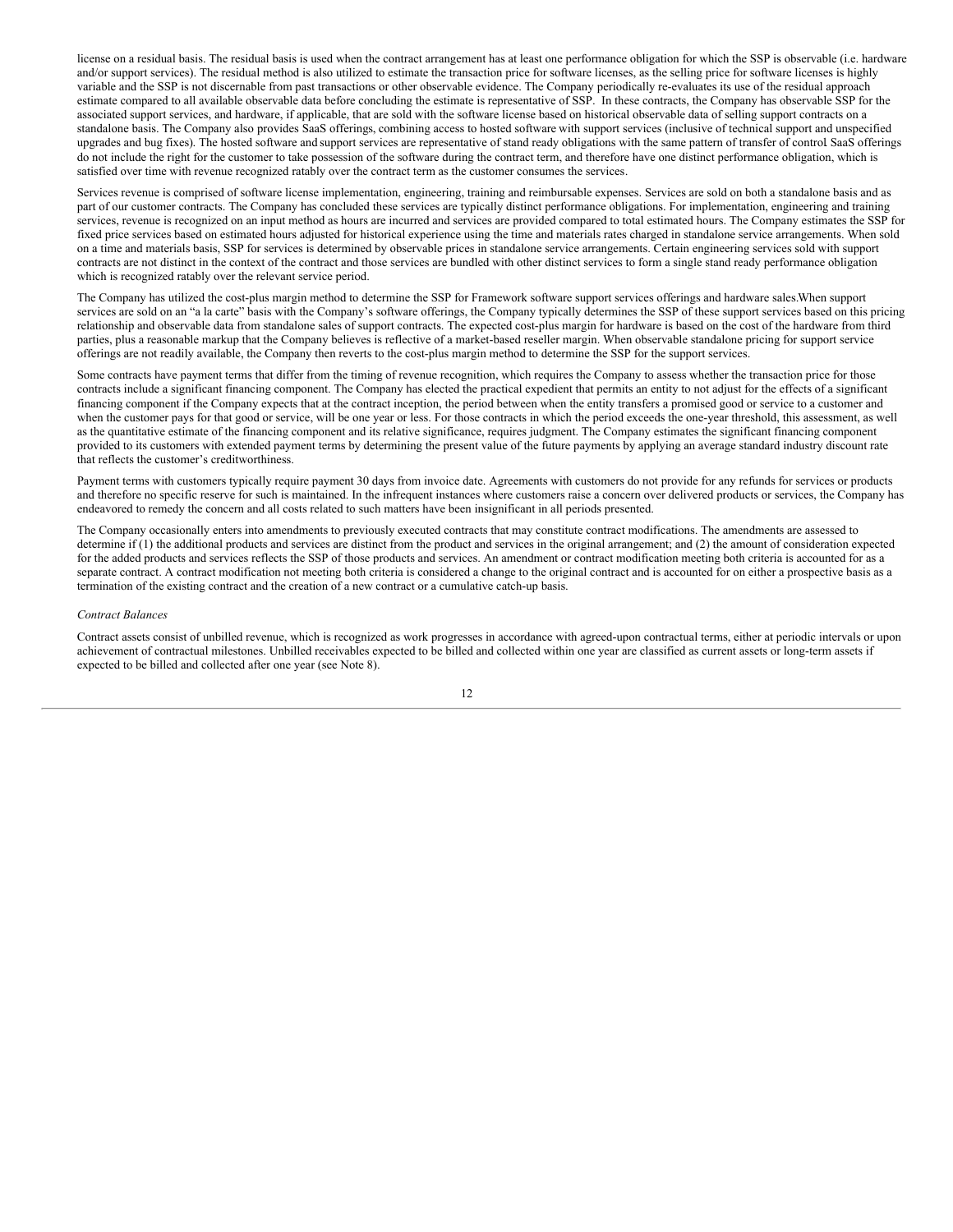### *Costs to Obtain and Fulfill a Contract*

The Company recognizes an asset for the incrementalcosts of obtaining a contract with a customer if the Company expects the benefit of those costs to be longer than one year. The Company has determined that commissions and special incentive payments ("Spiffs") for hardware and software maintenance and support and professional services paid under its sales incentive programs meet the requirements to be capitalized under ASC 340-40. Costs to obtain a contract are amortized as selling and marketing expense over the expected period of benefit in a manner that is consistent with the transfer of the related goods or services to which the asset relates. The judgments made in determining the amount of costs incurred include whether the commissions are in fact incremental and would not have occurred absent the customer contract and the estimate of the amortization period. The commissions and Spiffs related to professional services are amortized over time as work is completed. The commissions and Spiffs for hardware and software maintenance are amortized over the life of the contract. These costs are periodically reviewed for impairment. The Company determined that no impairment of these assets existed as of April 30, 2022 or January 31, 2022. The Company has elected to apply the practical expedient and recognize the incremental costs of obtaining contracts as an expense when incurred if the amortization period of the assets that the Company otherwise would have recognized is one year or less. Total deferred capitalized commission costs were \$260 thousand as of April 30, 2022 and \$297 thousand as of January 31, 2022. Current deferred capitalized commission costs are included in prepaid expense and other current assets in the condensed consolidated balance sheets and non-current deferred capitalized commission costs are included in other assets in the condensed consolidated balance sheets. Capitalized commissions expensed during the three months ended April 30, 2022 and 2021 were \$37 thousand and \$49 thousand, respectively, and are included in the condensed consolidated statement of operations and comprehensive loss.

### *Leases*

The Company accounts for leases in accordance with ASC 842,*Leases*. A contract is accounted for as a lease whenthe Company has the right to control the asset for a period of time while obtaining substantially all of the asset's economic benefits. The Company determines if an arrangement is a lease or contains an embedded lease at inception. For arrangements that meet the definition of a lease, the Company determines the initial classification and measurement of its right-of-use operating lease asset and corresponding liability at the lease commencement date. The Company determines the classification and measurement of a modified lease at the date it is modified. The lease term includes only renewal options that are reasonably assured to exercise. The present value of lease payments is typically determined by using the Company's estimated secured incremental borrowing rate for the associated lease term as interest rates implicit in the leases are not normally readily determinable. Management's policy is to utilize the practical expedient to not record leases with an original term of twelve months or less on the Company's condensed consolidated balance sheets, and lease payments are recognized in the condensed consolidated statements of operations and comprehensive loss on a straight-line basis over the lease term.

The Company's existing leases are for facilities only. None of our leases are with related parties. In addition to rent, office leases may require the Company to pay additional amounts for taxes, insurance, maintenance and other expenses, which are generally referred to as non-lease components. As a practical expedient, the Company accounts for the non-lease components together with the lease components as a single lease component for all leases. Only the fixed costs for leases are accounted for as a single lease component and recognized as part of a right-of-use asset and liability.

### *Net Loss Per Share*

Basic net loss per share is computed by dividing net loss by the weighted average number of unrestricted common shares outstanding during the period. Diluted net loss per share is computed by dividing net loss by the sum of the weighted average number of unrestricted common shares outstanding during the period and the weighted average number of potential common shares from the assumed exercise of stock options and the vesting of shares of restricted and deferred common stock units using the "treasury stock" method when the effect is not anti-dilutive. In periods in which the Company reports a net loss, diluted net loss per share is the same as basic net loss per share.

The number of common shares used in the computation of diluted net loss per share for the periods presented does not include the effect of the following potentially outstanding common shares because the effect would have been anti-dilutive:

|                        | For the Three Months<br>Ended April 30, |       |  |  |
|------------------------|-----------------------------------------|-------|--|--|
|                        | 2022                                    | 2021  |  |  |
|                        | (Amounts in thousands)                  |       |  |  |
| Stock options          | 1,241                                   | 1,897 |  |  |
| Restricted stock units |                                         | 135   |  |  |
| Deferred stock units   |                                         | 41    |  |  |
|                        | 1,241                                   | 2,073 |  |  |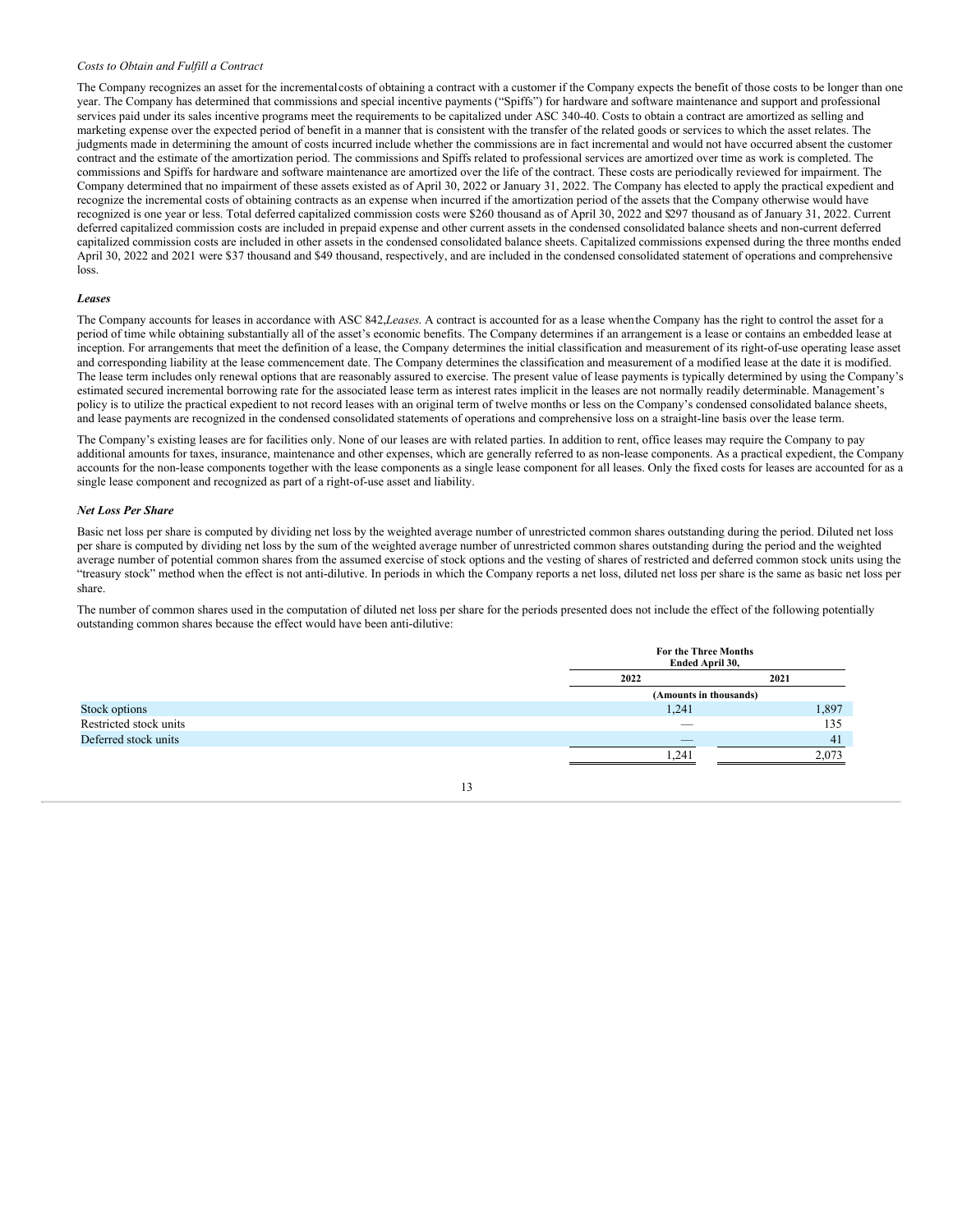### *Pending Accounting Pronouncements*

In June 2016, the Financial Accounting Standards Board issued Accounting Standards Update ("ASU") No. 2016-13,*Financial Instruments—Credit Losses (Topic 326)*, which introduces a new methodology for accounting for credit losses on financial instruments, including available-for-sale debt securities and accounts receivable. The guidance establishes a new "expected loss model" that requires entities to estimate current expected credit losses on financial instruments by using all practical and relevant information. Any expected credit losses are to be reflected as allowances rather than reductions in the amortized cost of available-for-sale debt securities. ASU 2016-13 is effective in the first quarter of fiscal 2024. The Company is currently evaluating if this guidance will have a material effect to its consolidated financial statements.

All other ASUs issued but not yet effective are not expected to have a material effect on the Company's future financial statements.

### **3. Condensed Consolidated Balance Sheet Detail**

### *Property and Equipment, Net*

Property and equipment, net consisted of the following:

|                                                          | As of          |                         |         |  |  |
|----------------------------------------------------------|----------------|-------------------------|---------|--|--|
|                                                          | April 30, 2022 | <b>January 31, 2022</b> |         |  |  |
|                                                          |                | (Amounts in thousands)  |         |  |  |
| Computer equipment, software and demonstration equipment | 3.640          |                         | 3.689   |  |  |
| Office furniture and equipment                           | 247            |                         | 263     |  |  |
| Leasehold improvements                                   | 135            |                         | 143     |  |  |
|                                                          | 4.022          |                         | 4.095   |  |  |
| Less: Accumulated depreciation and amortization          | (3,218)        |                         | (3,193) |  |  |
| Total property and equipment, net                        | 804            |                         | 902     |  |  |

Depreciation expense was \$67 thousand and \$60 thousand for the three months ended April 30, 2022 and 2021, respectively.

### *Accrued Expenses*

Accrued expenses consisted of the following:

|                                                    | As of                  |       |  |                         |  |  |  |
|----------------------------------------------------|------------------------|-------|--|-------------------------|--|--|--|
|                                                    | April 30, 2022         |       |  | <b>January 31, 2022</b> |  |  |  |
|                                                    | (Amounts in thousands) |       |  |                         |  |  |  |
| Accrued employee compensation and benefits         |                        | 705   |  | 1,138                   |  |  |  |
| Accrued professional fees                          |                        | 235   |  | 433                     |  |  |  |
| Sales tax and VAT payable                          |                        | 233   |  | 133                     |  |  |  |
| Current obligation - right of use operating leases |                        | 685   |  | 762                     |  |  |  |
| Third-party hardware                               |                        | 1.024 |  | 12                      |  |  |  |
| Accrued other                                      |                        | 1,308 |  | 1,739                   |  |  |  |
| Total accrued expenses                             |                        | 4,190 |  | 4,217                   |  |  |  |

### **4**. **Goodwill and Intangible Assets**

Goodwill represents the difference between the purchase price and the estimated fair value of identifiable assets acquired and liabilities assumed. The Company performs impairment tests related to its goodwill on an annual basis or when certain triggering events or circumstances are identified that would more likely than not reduce the estimated fair value of the goodwill below its carrying amount.

The Company performed a goodwill impairment test as of August 1, 2021 using a quantitative approach. The Company considered macroeconomics, industry-specific and Company-specific factors, and estimates and assumptions in its analysis. The Company estimated the fair value of its reporting unit using the income and market approaches and determined there was no impairment as the fair value exceeded the carrying value.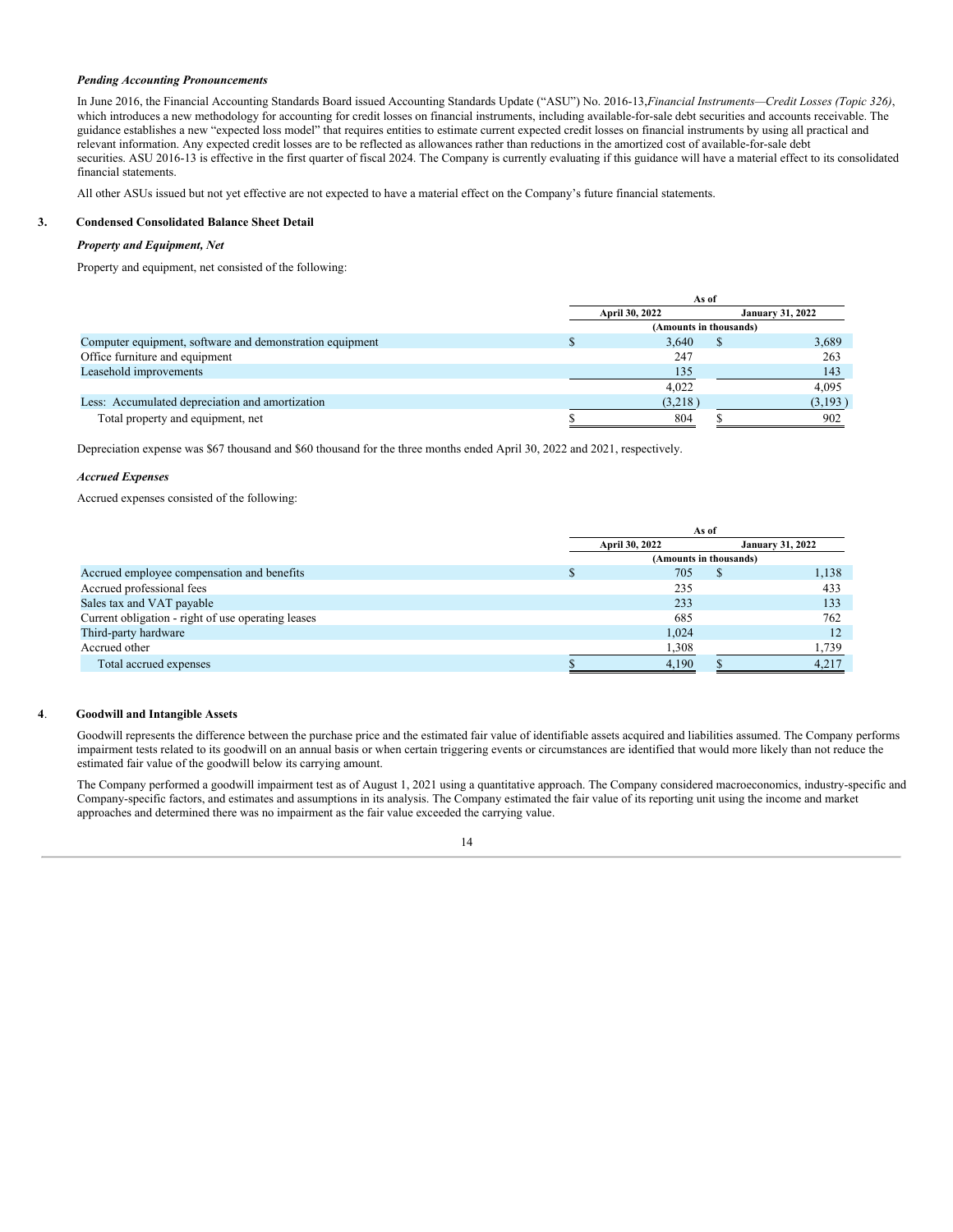|                                | Goodwill                  |
|--------------------------------|---------------------------|
|                                | (Amounts in<br>thousands) |
| Balance as of January 31, 2022 | 9,882                     |
| Translation adjustment         | (430)                     |
| Balance as of April 30, 2022   | 9.452                     |

The Company recognized amortization expense of finite-lived intangible assets in the following operating expense categories:

|                          |      | For the Three Months Ended April 30, |     |  |  |
|--------------------------|------|--------------------------------------|-----|--|--|
|                          | 2022 | 2021                                 |     |  |  |
|                          |      | (Amounts in thousands)               |     |  |  |
| Selling and marketing    |      |                                      | 195 |  |  |
| Research and development |      |                                      | 1つ1 |  |  |
|                          |      |                                      | 316 |  |  |

The Company's finite-lived intangible assets were fully amortized as of January 31, 2022.

### **5. Commitments and Contingencies**

### *Litigation*

Certain conditions may exist as of the date the condensed consolidated financial statements are issued which may result in a loss to the Company, but which will only be resolved when one or more future events occur or fail to occur. The Company assesses such contingent liabilities, and such assessment inherently involves an exercise of judgment. In assessing loss contingencies related to pending legal proceedings, or unasserted claims that may result in such proceedings, the Company evaluates the perceived merits of any legal proceedings or unasserted claims, as well as the perceived merits of the amount of relief sought or expected to be sought therein.

If the assessment of a contingency indicates that it is probable that a material loss has been incurred and the amount of the liability can be estimated, then the estimated liability would be accrued in our condensed consolidated financial statements. If our assessment indicates that a potentially material loss contingency is not probable, but is reasonably possible, or is probable but cannot be estimated, then the nature of the contingent liability and an estimate of the range of possible losses, if determinable and material, would be disclosed. Loss contingencies considered remote are generally not disclosed, unless they involve guarantees, in which case the guarantees would be disclosed.

### *Indemnification and Warranties*

The Company provides indemnification, to the extent permitted by law, to its officers, directors, employees and agents for liabilities arising from certain events or occurrences while the officer, director, employee or agent is, or was, serving at the Company's request in such capacity. With respect to acquisitions, the Company provides indemnification to, or assumes indemnification obligations for, the current and former directors, officers and employees of the acquired companies in accordance with the acquired companies' governing documents. As a matter of practice, the Company has maintained directors' and officers' liability insurance including coverage for directors and officers of acquired companies.

The Company enters into agreements in the ordinary course of business with customers, resellers, distributors, integrators and suppliers. Most of these agreements require the Company to defend and/or indemnify the other party against intellectual property infringement claims brought by a third party with respect to its products. From time to time, the Company also indemnifies customers and business partners for damages, losses and liabilities they may suffer or incur relating to personal injury, personal property damage, product liability, and environmental claims relating to the use of its products and services or resulting from the acts or omissions of the Company, employees, authorized agents or subcontractors. From time to time, the Company has received requests from customers for indemnification of patent litigation claims. Management cannot reasonably estimate any potential losses, but these claims could result in material liability. There are no current pending legal proceedings, in the opinion of management, that would have a material adverse effect on the Company's financial position, results from operations and cash flows. There is no assurance that future legal proceedings arising from ordinary course of business or otherwise, will not have a material adverse effect on the Company's financial position, results from operations or cash flows.

The Company warrants its products, including software products, will substantially perform in accordance with standard published specifications in effect at the time of delivery. In addition, the Company provides maintenance support to its customers and therefore allocates a portion of the product purchase price to the initial warranty period and recognizes revenue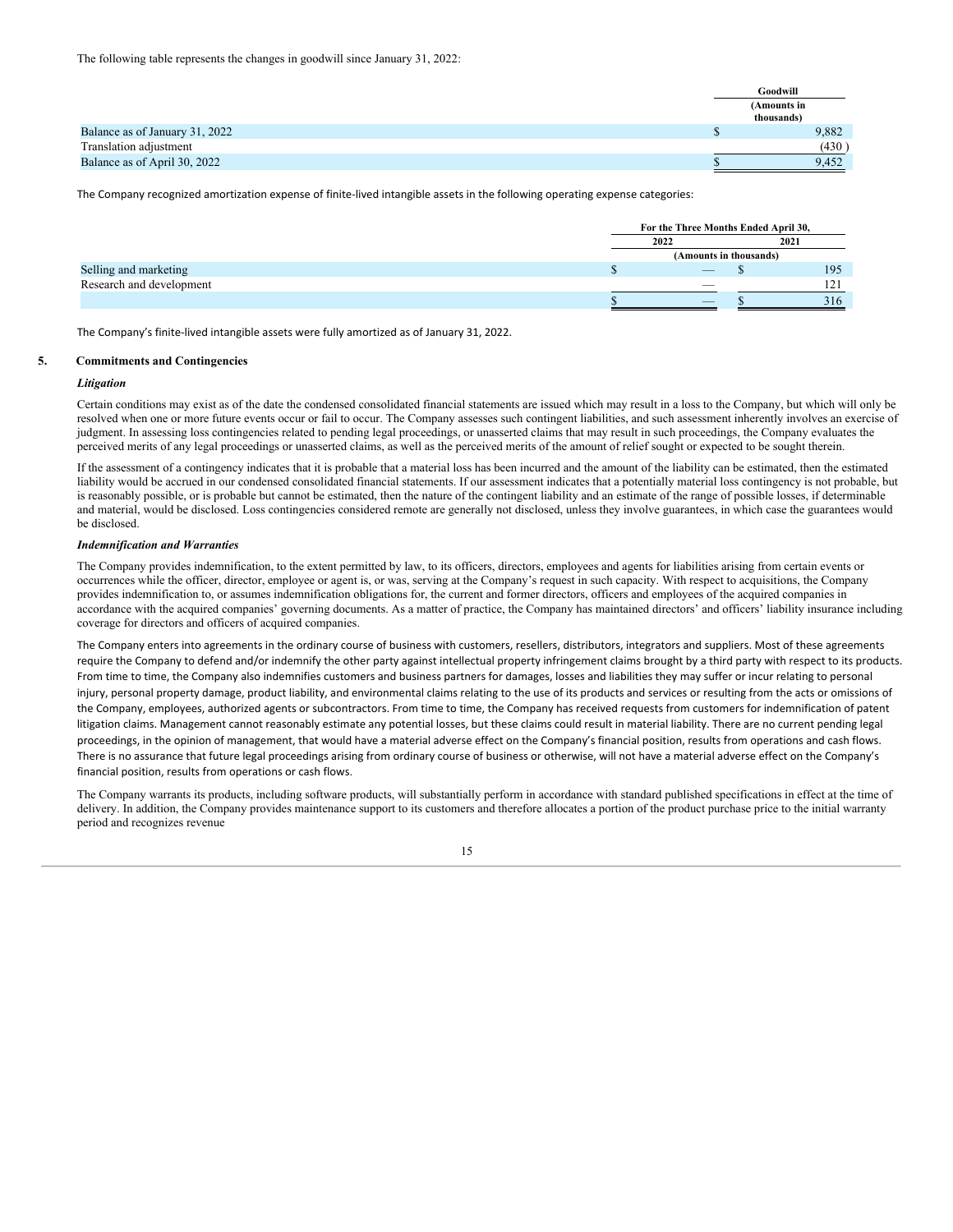on a straight-line basis over that warranty period related to both the warranty obligation and the maintenance support agreement. Whenthe Company receives revenue for extended warranties beyond the standard duration, it is deferred and recognized on a straight-line basis over the contract period. Related costs are expensed as incurred.

### **6. Operating Leases**

The Company has operating leases for facilities expiring at various dates through 2025.

The components of lease expense included in the condensed consolidated statements of operations and comprehensive loss are as follows:

|                            |                        | For the Three Months<br>Ended April 30, |  |     |     |
|----------------------------|------------------------|-----------------------------------------|--|-----|-----|
|                            | 2022<br>2021           |                                         |  |     |     |
|                            | (Amounts in thousands) |                                         |  |     |     |
| Operating lease cost       |                        | 143                                     |  | 283 |     |
| Short term lease cost, net |                        |                                         |  |     |     |
| Total lease cost           |                        | 147                                     |  |     | 288 |

Supplemental cash flow information related to the Company's operating leases was as follows:

|                                            | For the Three Months<br>Ended April 30, |     |  |      |     |
|--------------------------------------------|-----------------------------------------|-----|--|------|-----|
|                                            | 2022                                    |     |  | 2021 |     |
|                                            | (Amounts in thousands)                  |     |  |      |     |
| Cash paid for amounts included in the      |                                         |     |  |      |     |
| measurement of lease liabilities           |                                         |     |  |      |     |
| Operating cash flows from operating leases |                                         | 143 |  |      | 473 |

Supplemental balance sheet information related to the Company's operating leases was as follows:

|                                               | As of April 30, 2022 |                        | As of January 31, 2022 |         |
|-----------------------------------------------|----------------------|------------------------|------------------------|---------|
|                                               |                      | (Amounts in thousands) |                        |         |
| Operating lease right-of-use assets           |                      | 1.763                  | \$                     | 2,031   |
|                                               |                      |                        |                        |         |
| Current portion, operating lease liabilities  |                      | 685                    |                        | 762     |
| Operating lease liabilities, long term        |                      | 1,147                  |                        | 1,361   |
| Total operating lease liabilities             |                      | 1,832                  |                        | 2.123   |
|                                               |                      |                        |                        |         |
| Weighted average remaining lease term (years) |                      | 2.8                    |                        | 3.0     |
| Weighted average incremental borrowing rate   |                      | $5.0\%$                |                        | $5.0\%$ |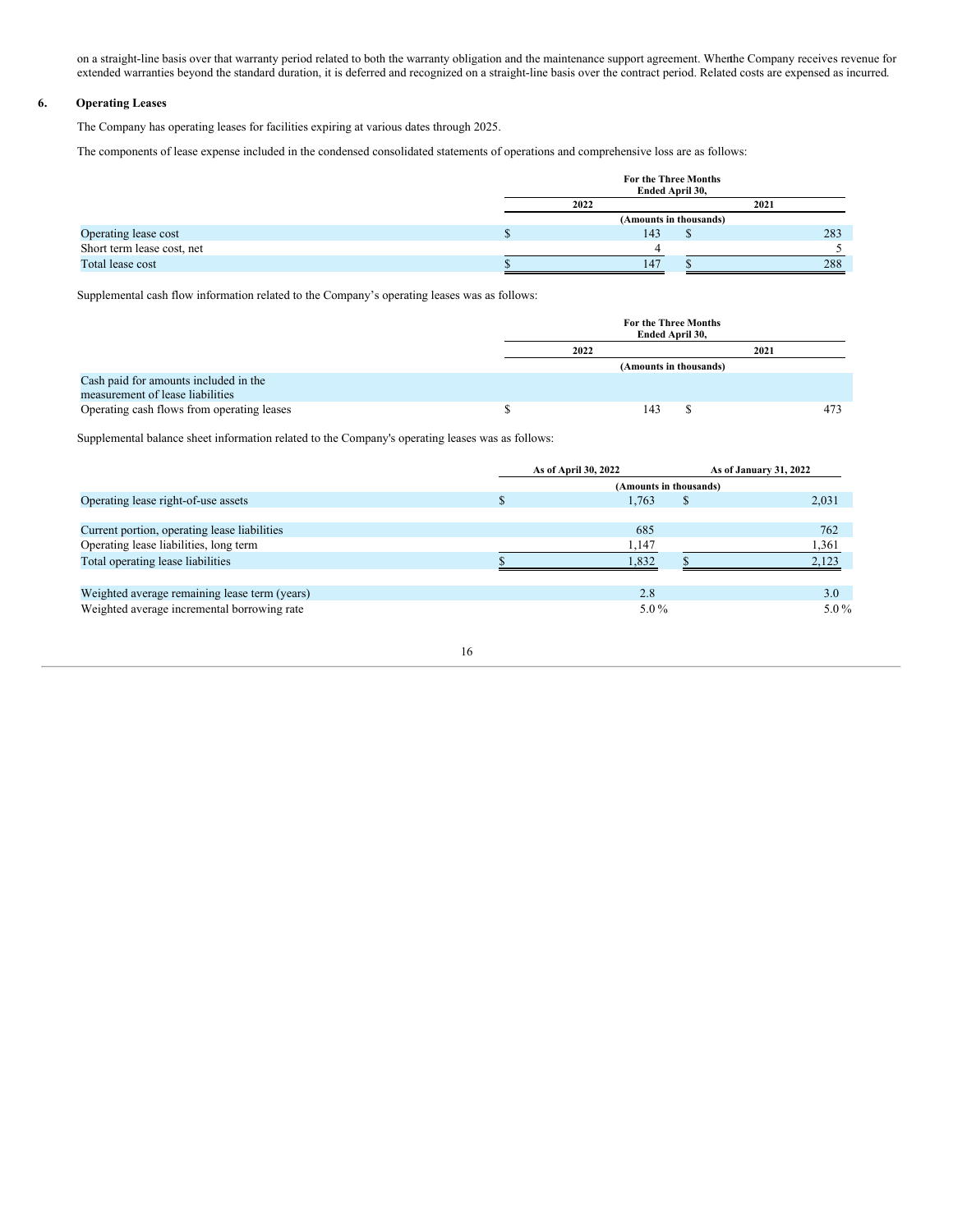The current portion, operating lease liabilities is included as a component of accrued expenses in the condensed consolidated balance sheets.

Future minimum lease payments for operating leases, with initial or remaining terms in excess of one year as of April 30, 2022 are as follows:

|                                        | <b>Payments for</b><br><b>Operating Leases</b> |  |  |  |  |
|----------------------------------------|------------------------------------------------|--|--|--|--|
| For the Fiscal Years Ended January 31, | (Amounts in thousands)                         |  |  |  |  |
| 2023                                   | 581                                            |  |  |  |  |
| 2024                                   | 710                                            |  |  |  |  |
| 2025                                   | 731                                            |  |  |  |  |
| Total lease payments                   | 2,022                                          |  |  |  |  |
| Less interest                          | 190                                            |  |  |  |  |
| Total operating lease liabilities      | 1,832                                          |  |  |  |  |

In the first quarter of fiscal 2022, the Company entered into a sublease termination agreement (the "Termination Agreement") with respect to its former headquarters in Waltham, Massachusetts. In connection to the Termination Agreement, the Company agreed to pay the sublandlord a total of \$0.4 million in termination payments, of which approximately \$0.3 million was paid during the three months ended April 30, 2021. The Company also wrote off all related operating lease right-of-use assets and liabilities as of the termination date, resulting in a \$0.3 million non-cash gain, which partially offset the loss on termination payments. The net \$0.1 million loss on lease termination is reported as a component of severance and restructuring expense on the condensed consolidated statements of operations and comprehensive loss for the three months ended April 30, 2021. Prior to the execution of the Termination Agreement, the sublease had been scheduled to expire in February 2025.

Additionally, in fiscal 2022, the Company entered intotwo operating sublease agreements (collectively, the "Subleases") with respect to part of its existing Poland facility lease (the "Head Lease"). The Company accounted for the Head Lease and the Subleases as separate contracts and there was no effect on the right-of-use asset or lease liability associated with the Head Lease. The Subleases are short-term and have effective end dates of less than one year from April 30, 2022. The Head Lease rent expense is presented net of sublease income and reported as a component of operating expenses on the condensed consolidated statements of operations and comprehensive loss. The Company recorded \$44 thousand of sublease income for the three months ended April 30, 2022.

### **7. Stockholders' Equity**

### *Equity Plans*

### *Compensation and Incentive Plans*

The Company's Second Amended and Restated 2011 Compensation and Incentive Plan (the "2011 Plan") provided for the grant of incentive stock options ("ISOs"), nonqualified stock options ("NQs"), restricted stock, restricted stock units ("RSUs"), deferred stock units ("DSUs"), performance stock units ("PSUs") and other equity based non-stock option awards as determined by the plan administrator to its officers, employees, consultants and directors. The 2011 Plan expired on July 20, 2021.

The Company's 2021 Compensation and Incentive Plan (the "2021 Plan") was proposed by the Board and adopted by the Company's stockholders in July 2021 to permit the continued issuance of equity-based compensation, including the granting of ISOs, NQs, restricted stock, RSUs, DSUs, PSUs, and other equity based non-stock option awards as determined by the plan administrator to officers, employees, consultants and directors. Under the 2021 Plan, the Company may satisfy awards upon the exercise of stock options or the vesting of stock units with newly issued shares or treasury shares. The Board, or a committee of independent members of the Board (the "Committee"), is responsible for the administration of the 2021 Plan and determining the terms of each award, award exercise price, the number of shares for which each award is granted and the rate at which each award vests. In certain instances, the Board or Committee may elect to modify the terms of an award. The number of shares authorized for issuance under the 2021 Plan is 4,896,878, including 2,396,878 shares awarded under the 2011 Plan that may become available for issuance under the 2021 Plan due to the expiration, termination, surrender, or forfeiture of such outstanding awards. As of April 30, 2022, there were 1,620,584 shares available for future grants.

Nonemployee members of the Board may elect to receive DSUs or stock options in lieu of RSUs. The number of units subject to the DSUs is determined as of the grant date and shall fully vest one year from the grant date. The shares underlying the DSUs are not vested and issued until the earlier of the director ceasing to be a member of the Board (provided such time is subsequent to the first day of the succeeding fiscal year) or immediately prior to a change in control.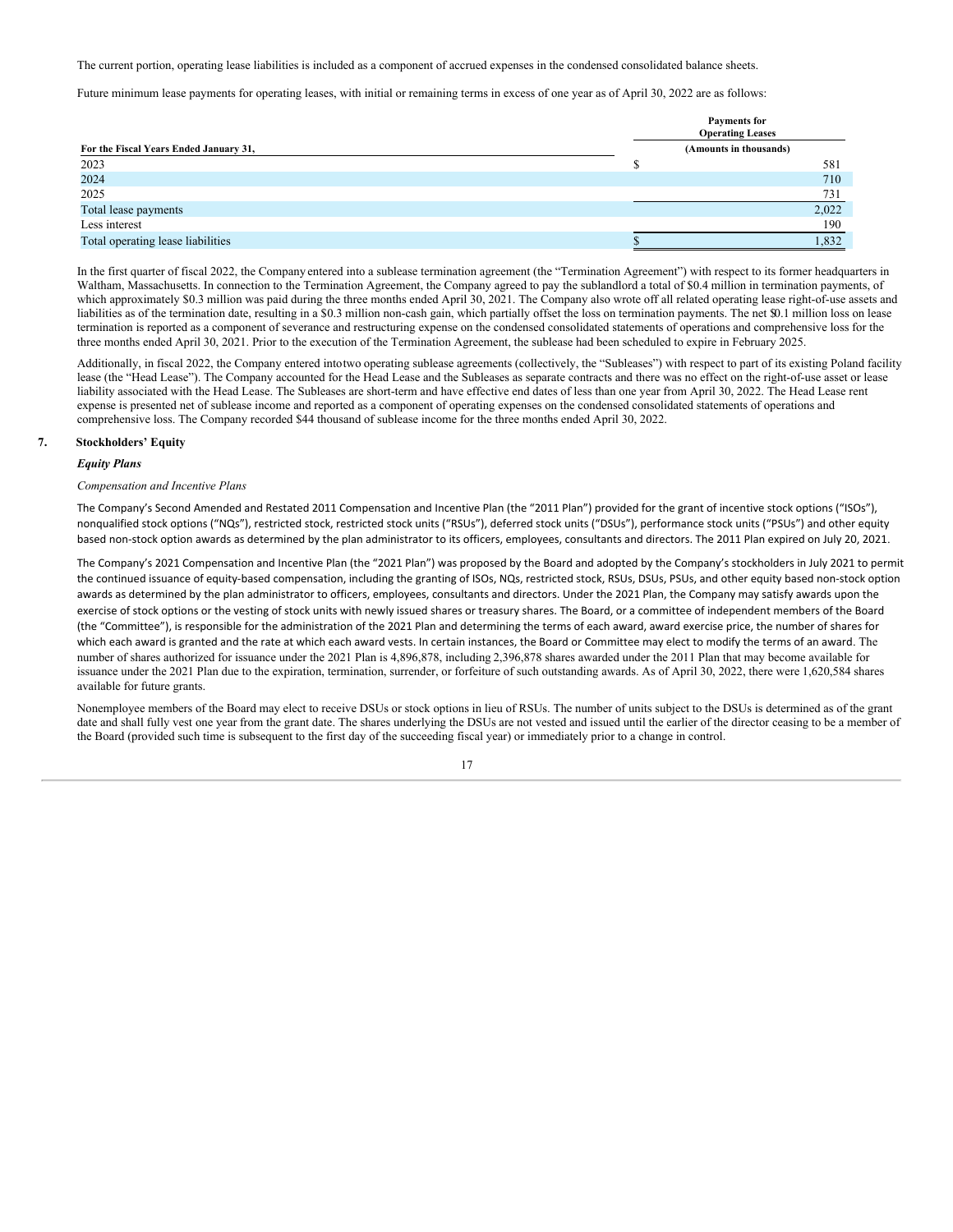Option awards may be granted at an exercise price per share of not less than100% of the fair market value per common share on the date of the grantand not less than 110% of the fair market value per common share on the date of the grant with respect to ISOs granted to employees owning stock possessing more than10% of the total combined voting power of all classes of stock of the Company. Option awards granted under the 2021 Plan generally vest over a period ofone to three years and expire ten years from the date of the grant.

The Company has a Long-Term Incentive Program (the "LTI Program"), adopted in fiscal 2016, under which the named executive officers and other key employees may receive long-term equity-based incentive awards, which are intended to align the interests of named executive officers and other key employees with the long-term interests of stockholders and to emphasize and reinforce the Company's focus on team success. Long-term equity-based incentive compensation awards are made in the form of stock options, RSUs and PSUs subject to vesting based in part on the extent to which employment continues.

### *2015 Employee Stock Purchase Plan*

Under the Company's 2015 Employee Stock Purchase Plan (the "ESPP"), six-month offering periods begin on October 1 and April 1 of each year during which eligible employees may elect to purchase shares of common stock according to the terms of the offering. On each purchase date, eligible employees can purchase stock at a price per share equal to 85% of the closing price of the Company's common stock on the exercise date, but no less than par value. The maximum number of shares of our common stock authorized for sale under the ESPP is 1,150,000 shares, of which 1,075,024 remain available under the ESPP as of April 30, 2022. There wereno shares purchased under the ESPP during the three months ended April 30, 2022 or 2021 as the Company suspended the ESPP as of April 1, 2020 and is still evaluating when the suspension will be lifted, if at all.

### *Award Activity*

No option awards or RSUs, including DSUs and PSUs, were granted for the three months ended April 30, 2022. There were36,666 option awards and no RSU awards canceled for the three months ended April 30, 2022.

### *Stock-Based Compensation*

The Company recognized stock-based compensation expense within the condensed consolidated statements of operations and comprehensive loss as follows:

|                            | <b>For the Three Months</b><br>Ended April 30, |       |
|----------------------------|------------------------------------------------|-------|
|                            | 2022                                           | 2021  |
|                            | (Amounts in thousands)                         |       |
| Cost of revenue            | Ō                                              |       |
| Research and development   | o                                              | (77 ) |
| Sales and marketing        | 11                                             | 18    |
| General and administrative | 259                                            | 266   |
|                            | 284                                            | 208   |

As of April 30, 2022, unrecognized stock-based compensation expense related to unvested stock options was approximately \$0.3 million, which is expected to be recognized over a weighted average period of 1.5 years. As of April 30, 2022, unrecognized stock-based compensation expense related to unvested RSUs and DSUs was approximately \$0.6 million, which is expected to be recognized over weighted average amortization periods of1.3 years. Additionally, as of April 30, 2022, unrecognized stock-based compensation expense related to unvested PSUs was less than \$0.1 million, which is expected to be recognized over a weighted average amortization period of 1.2 years.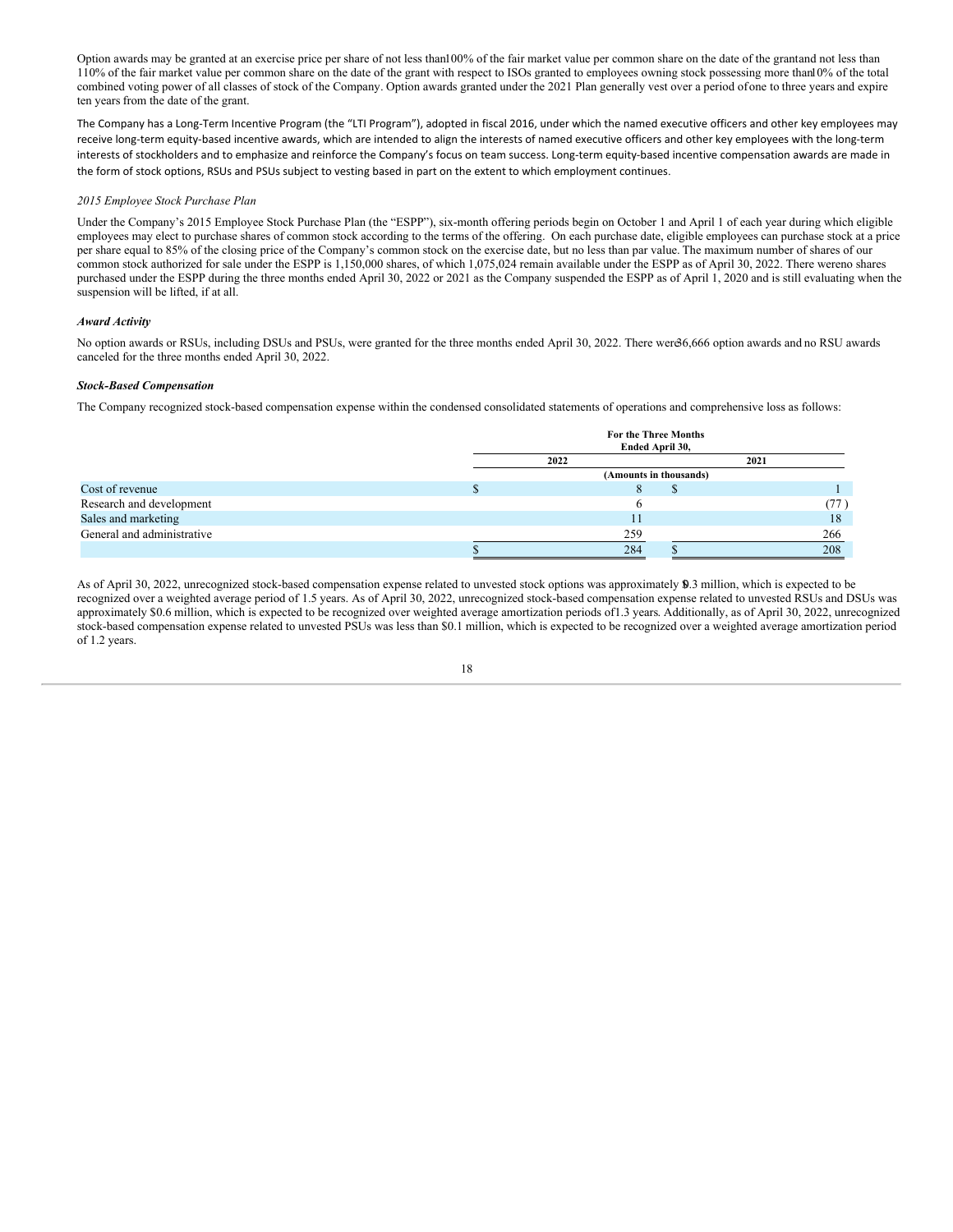### **8. Accounts Receivables, Contract Assets, and Contract Liabilities**

### *Receivables*

The following table summarizes the Company's accounts receivable, net and unbilled receivables:

|                                 | As of April 30,        |  | As of January 31, |  |
|---------------------------------|------------------------|--|-------------------|--|
|                                 | 2022                   |  | 2022              |  |
|                                 | (Amounts in thousands) |  |                   |  |
| Accounts receivable, net        | 7,274                  |  | 8,819             |  |
| Unbilled receivables, current   | 9.950                  |  | 9,160             |  |
| Unbilled receivables, long-term | 2,972                  |  | 3,952             |  |
|                                 | 20,196                 |  | 21,931            |  |

### *Contract Assets*

Contract assets consist of unbilled receivables and are customer committed amounts for which revenue recognition precedes billing, and billing is solely subject to the passage of time.

Unbilled receivables are expected to be billed in the future as follows (amounts in thousands, except percentage amounts):

|                            | As of April 30, |            |  |  |  |
|----------------------------|-----------------|------------|--|--|--|
|                            | 2022            | Percentage |  |  |  |
| 1 year or less             | 9,950           | 77 %       |  |  |  |
| 1-2 years                  | 1,975           | $15\%$     |  |  |  |
| 2-5 years                  | 997             | $8\%$      |  |  |  |
| Total unbilled receivables | 12.922          | $100\ \%$  |  |  |  |

### *Contract Liabilities*

Contract liabilities consist of deferred revenue and customer deposits that arise when amounts are billed to or collected from customers in advance of revenue recognition. Deferred revenue that will be recognized during the succeeding 12-month period is recorded as current deferred revenue and the remaining portion is recorded as deferred revenue, long-term. The change in deferred revenue as of April 30, 2022 is due to new billings in advance of revenue recognition offset by revenue recognized during the period.

|                                | <b>Deferred Revenue</b> |       |                        |           |
|--------------------------------|-------------------------|-------|------------------------|-----------|
|                                | Current                 |       |                        | Long-Term |
|                                |                         |       | (Amounts in thousands) |           |
| Balance as of January 31, 2022 |                         | 3.947 |                        |           |
| Increase                       |                         | 824   |                        | 70        |
| Balance as of April 30, 2022   |                         | 4.771 |                        | 147       |

The Company recognized \$0.8 million of revenue related to deferred billings for the three months ended April 30, 2022.

### *Remaining Performance Obligations*

The aggregate amount of transaction price that is allocated to performance obligations that have not yet been satisfied or are partially satisfied as of April 30, 2022 is \$24.9 million and consists primarily of undelivered software, service, and support obligations. This amount in part includes amounts billed for undelivered services that are included in deferred revenue reported on the condensed consolidated balance sheets. The Company expects to recognize \$16.1 million as revenue within one year, an additional \$6.1 million in the following year, and the remaining revenue thereafter. The Company expects to recognize substantially all of the remaining performance obligations by the first quarter of fiscal 2028. Revenue recognized for the three months ended April 30, 2022 related to remaining performance obligations as of the previous fiscal year ended January 31, 2022 was \$6.1 million.

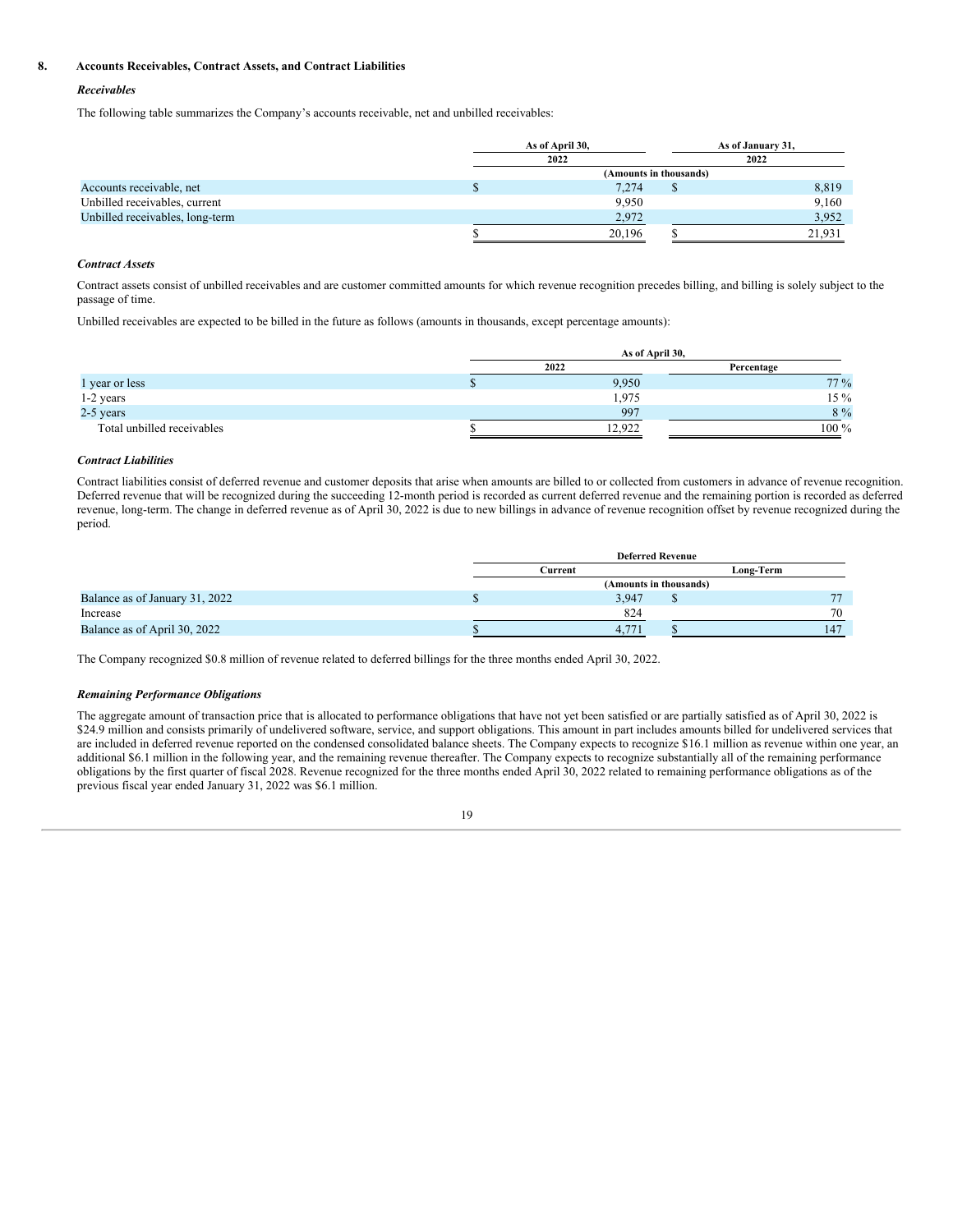### **9. Disaggregated Revenue and Geographic Information**

### *Disaggregated Revenue*

The following table disaggregates revenue by revenue stream:

|                                 |   | For the Three Months<br>Ended April 30, |   |      |       |  |
|---------------------------------|---|-----------------------------------------|---|------|-------|--|
|                                 |   | 2022                                    |   | 2021 |       |  |
|                                 |   | (Amounts in thousands)                  |   |      |       |  |
| Product revenue:                |   |                                         |   |      |       |  |
| License and subscription        | ¢ | 1,222                                   | S |      | 1,620 |  |
| Hardware                        |   | 1,604                                   |   |      |       |  |
| Total product revenue           |   | 2,826                                   |   |      | 1,620 |  |
| Service revenue:                |   |                                         |   |      |       |  |
| Maintenance and support         |   | 2,939                                   |   |      | 2,977 |  |
| Professional services and other |   | 958                                     |   |      | 455   |  |
| Total service revenue           |   | 3,897                                   |   |      | 3,432 |  |
| Total revenue                   |   | 6,723                                   |   |      | 5,052 |  |

The following table disaggregates revenue by timing of transfer of goods or services:

|                                | <b>For the Three Months</b><br>Ended April 30, |       |   |      |       |
|--------------------------------|------------------------------------------------|-------|---|------|-------|
|                                | 2022                                           |       |   | 2021 |       |
|                                | (Amounts in thousands)                         |       |   |      |       |
| Transferred at a point in time |                                                |       |   |      |       |
| Product revenue                |                                                | 2,250 | S |      | 1,016 |
| Transferred over time(1)       |                                                |       |   |      |       |
| Product revenue                |                                                | 576   |   |      | 604   |
| Service revenue                |                                                | 3,897 |   |      | 3,432 |
| Total revenue                  |                                                | 6,723 |   |      | 5,052 |

(1) Comprised of SaaS, hosting, term licenses, support contracts, and professional services.

### *Geographic Information*

The following summarizes revenue by customers' geographic locations:

| $\tilde{}$<br>-                             | <b>For the Three Months</b><br>Ended April 30, |                                            |      |       |               |  |  |  |
|---------------------------------------------|------------------------------------------------|--------------------------------------------|------|-------|---------------|--|--|--|
|                                             | 2022<br>$\frac{0}{0}$                          |                                            | 2021 |       | $\frac{6}{9}$ |  |  |  |
|                                             |                                                | (Amounts in thousands, except percentages) |      |       |               |  |  |  |
| Revenue by customers' geographic locations: |                                                |                                            |      |       |               |  |  |  |
| North America <sup>(1)</sup>                | 4.328                                          | 64%                                        |      | 2.701 | 53%           |  |  |  |
| Europe and Middle East                      | 1,393                                          | 21%                                        |      | 1.961 | 39%           |  |  |  |
| Latin America                               | 761                                            | 11%                                        |      | 213   | $4\%$         |  |  |  |
| Asia Pacific                                | 241                                            | 4%                                         |      | 177   | 4%            |  |  |  |
| Total revenue                               | 6.723                                          |                                            |      | 5,052 |               |  |  |  |

(1) Includes total revenue for the United States for the periods shown as follows:

|                    | For the Three Months<br>Ended April 30,       |       |  |  |  |
|--------------------|-----------------------------------------------|-------|--|--|--|
|                    | 2022<br>2021                                  |       |  |  |  |
|                    | (Amounts in thousands,<br>except percentages) |       |  |  |  |
| U.S. Revenue       | 3,874<br>D                                    | 2,198 |  |  |  |
| % of total revenue | 58 %                                          | 44 %  |  |  |  |

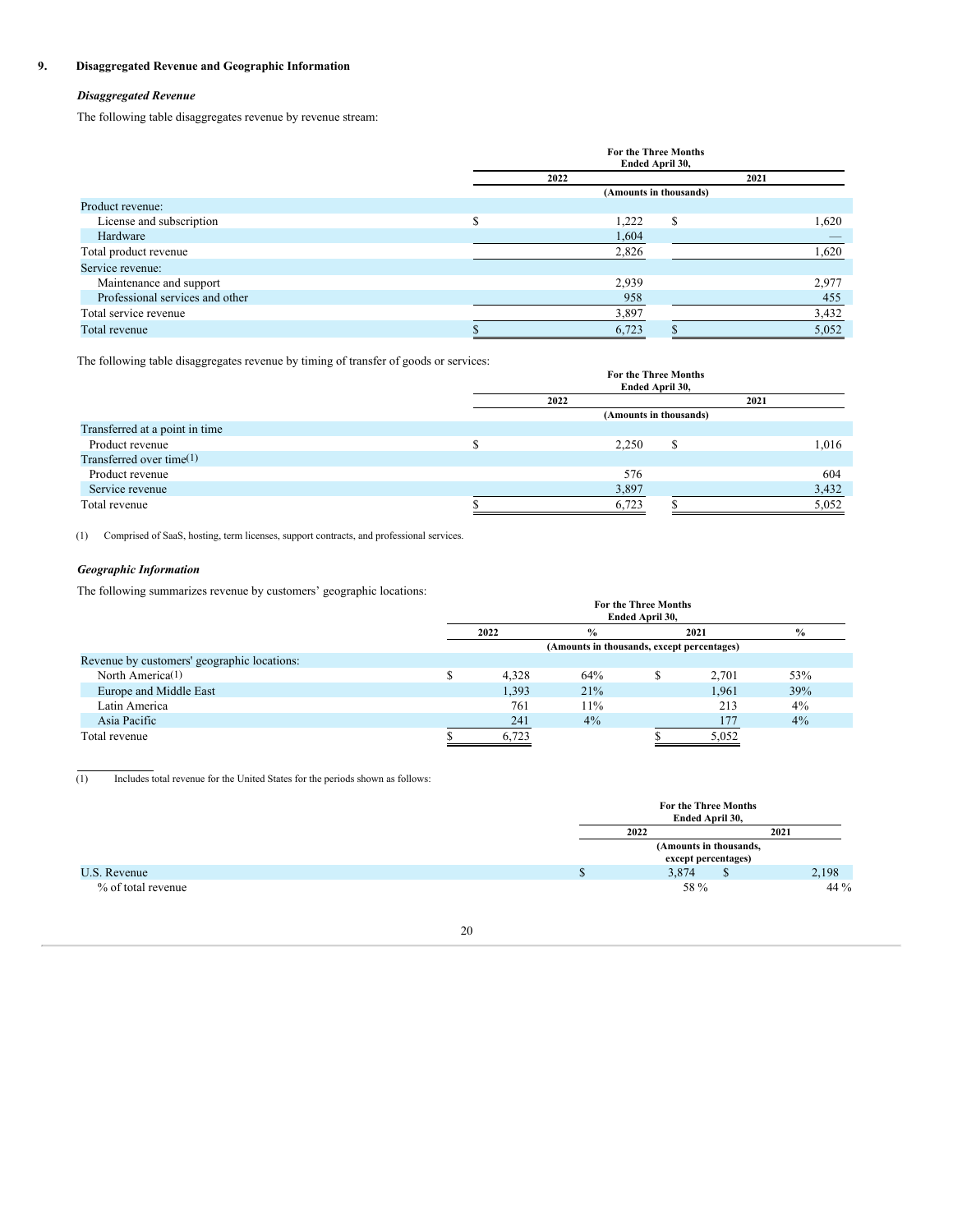The following summarizes long-lived assets by geographic locations:

|                                                   | As of April 30, |       |                                            | As of January 31, |      |  |
|---------------------------------------------------|-----------------|-------|--------------------------------------------|-------------------|------|--|
|                                                   |                 | 2022  | $\frac{0}{0}$                              | 2022              | $\%$ |  |
|                                                   |                 |       | (Amounts in thousands, except percentages) |                   |      |  |
| Long-lived assets by geographic locations $(1)$ : |                 |       |                                            |                   |      |  |
| North America                                     |                 | 4.868 | 81%                                        | 6.208             | 83%  |  |
| Europe and Middle East                            |                 | 1.143 | 19%                                        | 1.258             | 17%  |  |
| Asia Pacific                                      |                 | 31    | $0\%$                                      | 31                | 0%   |  |
| Total long-lived assets by geographic location    |                 | 6.042 |                                            | 7.497             |      |  |
|                                                   |                 |       |                                            |                   |      |  |

#### (1) Excludes goodwill.

### **10. Income Taxes**

Each interim period is considered an integral part of the annual period and, accordingly, the Company measures income tax expense using an estimated annual effective tax rate. The Company is required, at the end of each interim reporting period, to make its best estimate of the annual effective tax rate for the full fiscal year and use that rate to provide for income taxes on a current year-to-date basis, as adjusted for discrete taxable events that occur during the interim period.

The Company recorded an income tax provision of less than \$0.1 million for the three months ended April 30, 2022 and 2021. The Company's effective tax rate in fiscal 2023, and in future periods, may fluctuate on a quarterly basis as a result of changes in jurisdictional forecasts where losses cannot be benefitted due to the existence of valuation allowances on deferred tax assets, changes in actual results versus estimates, or changes in tax laws, regulations, accounting principles or interpretations thereof.

The Company reviews all available evidence to evaluate the recovery of deferred tax assets, including the recent history of losses in all tax jurisdictions, as well as its ability to generate income in future periods. As of April 30, 2022, due to the uncertainty related to the ultimate use of certain deferred income tax assets, we have recorded a valuation allowance on certain deferred assets.

The Company files income tax returns in the U.S. federal jurisdiction, various state jurisdictions and various foreign jurisdictions. The Company has closed out an audit with the Internal Revenue Service for its U.S. income tax returns through fiscal 2013; however, the taxing authorities will still have the ability to review the propriety of certain tax attributes created in closed years if such tax attributes are utilized in an open tax year, such as federal research and development credit carryovers.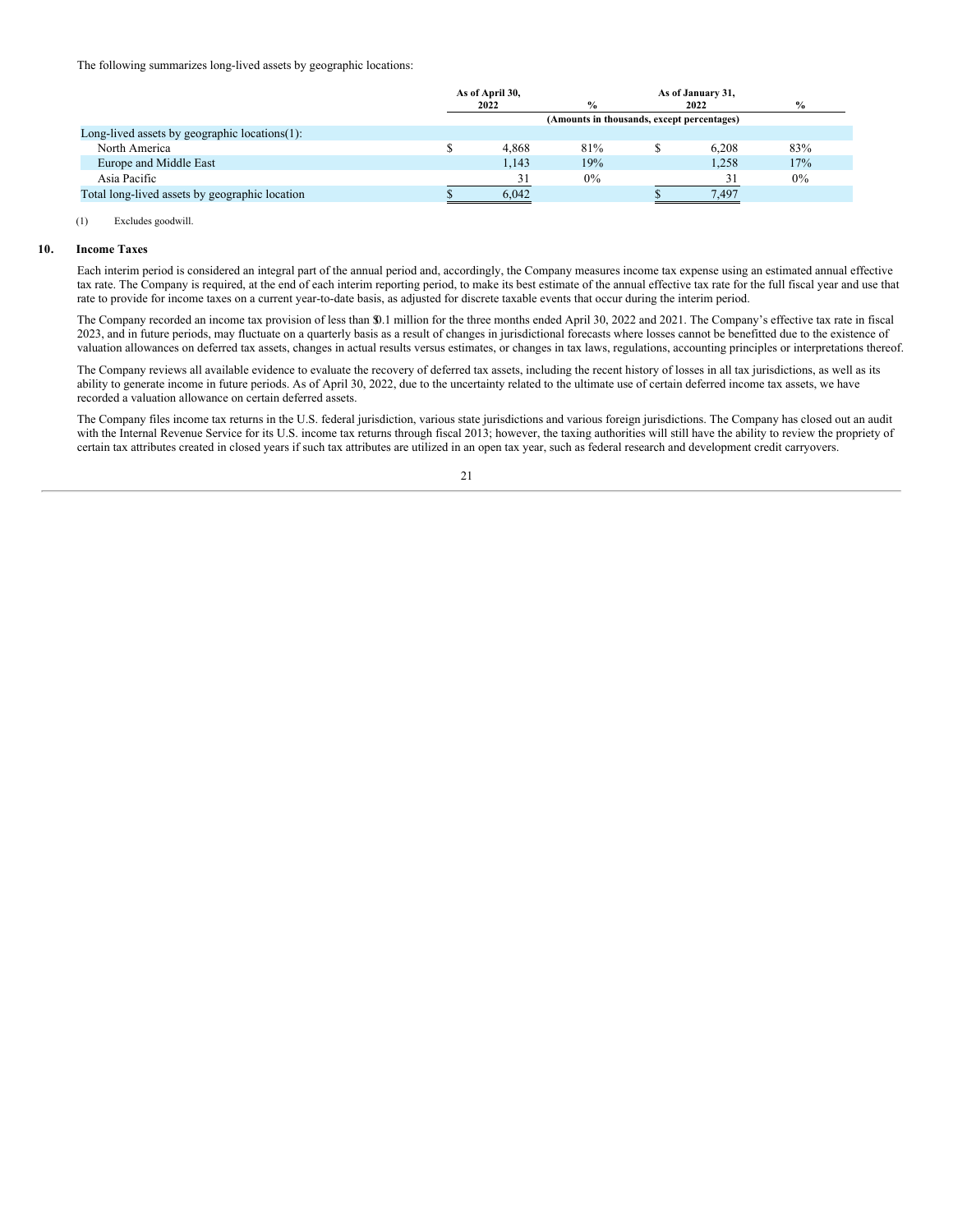### **ITEM 2. Management's Discussion and Analysis of Financial Condition and Results of Operations**

#### <span id="page-22-0"></span>*Forward-Looking Statements*

This Form 10-Q contains or incorporates forward-looking statements within the meaning of the Private Securities Litigation Reform Act of 1995, and such statements involve risks and uncertainties. The following information should be read in conjunction with the condensed consolidated financial information and the notes thereto included in this Form 10-Q. You should not place undue reliance on these forward-looking statements. Actual events or results may differ materially due to competitive factors and other factors referred to in Part II, Item 1A. "Risk Factors" in our Annual Report on Form 10-K filed on April 8, 2022 and as amended on May 26, 2022 (the "Form 10-K"), for our fiscal year ended January 31, 2022 and elsewhere in this Form 10-Q. These factors may cause our actual results to differ materially from any forward-looking statement. These forward-looking statements are based on current expectations, estimates, forecasts and projections about the industry and markets in which we operate, and management's beliefs and assumptions. We undertake no obligation to publicly update or revise the statements in light of future developments. In addition, other written or oral statements that constitute forward-looking statements may be made by us or on our behalf. Words such as "expect," "seek," "anticipate," "intend," "plan," "believe," "could," "estimate," "may," "target," "project," or variations of such words and similar expressions are intended to identify such forwardlooking statements. These statements are not guarantees of future performance and involve certain risks, uncertainties, and assumptions that are difficult to predict.

#### **Business Overview**

SeaChange International, Inc., ("SeaChange," the "Company," "we" or similar terms) was incorporated under the laws of the state of Delaware on July 9, 1993. We are an industry leader in the delivery of multiscreen, advertising and premium over-the-top ("OTT") video management solutions. Our software products and services facilitate the aggregation, licensing, management and distribution of video and advertising content for service providers, telecommunications companies, satellite operators, broadcasters and other content providers. We sell our software products and services worldwide, primarily to service providers including: operators, such as Liberty Global, plc., Altice NV, Cox Communications, Inc. and Rogers Communications, Inc.; telecommunications companies, such as Verizon Communications, Inc., and Frontier Communications Corporation; satellite operators such as Dish Network Corporation; and broadcasters.

Our software products and services are designed to empower video providers to create, manage and monetize the increasingly personalized, highly engaging experiences that viewers demand. Using our products and services, we believe customers can increase revenue by offering services such as video on demand ("VOD") programming on a variety of consumer devices, including televisions, smart phones, PCs, tablets and OTT streaming players. Our solutions enable service providers to offer other interactive television services that allow subscribers to receive personalized services and interact with their video devices, thereby enhancing their viewing experience. Our products also allow our customers to insert advertising into broadcast and VOD content.

SeaChange serves an exciting global marketplace where multiscreen viewing is increasingly required, consumer device options are evolving rapidly, and viewing habits are ever-shifting. The primary driver of our business is enabling the delivery of video content in the changing multiscreen television environment. We have expanded our capabilities, products and services to address the delivery of content to devices other than television set-top boxes, namely PCs, tablets, smart phones and OTT streaming players. We believe that our strategy of expanding into adjacent product lines will also position us to further support and maintain our existing service provider customer base. Providing our customers with more scalable software platforms enables them to further reduce their infrastructure costs, improve reliability and expand service offerings to their customers. Additionally, we believe we are well positioned to capitalize on new customers entering the multiscreen marketplace and increasingly serve adjacent markets. Our core technologies provide a foundation for software products and services that can be deployed in next generation video delivery systems capable of increased levels of subscriber activity across multiple devices.

In January 2021, our Chief Executive Officer resigned, and Robert Pons, a member of the Company's Board of Directors (the "Board") was subsequently appointed Executive Chairman and Principal Executive Officer in the interim. In September 2021, Peter Aquino was appointed as the Company's President and Chief Executive Officer. Upon the appointment of Mr. Aquino, Mr. Pons resigned as the Company's Executive Chairman and Principal Executive Officer, but remains Chairman of the Board.

In March 2019, our Board approved and adopted a tax benefits preservation plan (the "Tax Benefits Preservation Plan") to deter acquisitions of our common stock that would potentially limit our ability to use net operating loss carryforwards to reduce our potential future federal income tax obligations. In connection with the Tax Benefits Preservation Plan, we declared a dividend of one preferred share purchase right for each share of our common stock issued and outstanding as of March 15, 2019 to our stockholders of record on that date. The Tax Benefits Preservation Plan was approved by our stockholders at our 2019 annual meeting of stockholders. The Tax Benefits Preservation Plan expired at the close of business on March 4, 2022.

In February 2021, the Company filed a Registration Statement on Form S-3 with the Securities and Exchange Commission (the "SEC"), which registered an indeterminate number of securities using a "shelf" registration or continuous offering process.

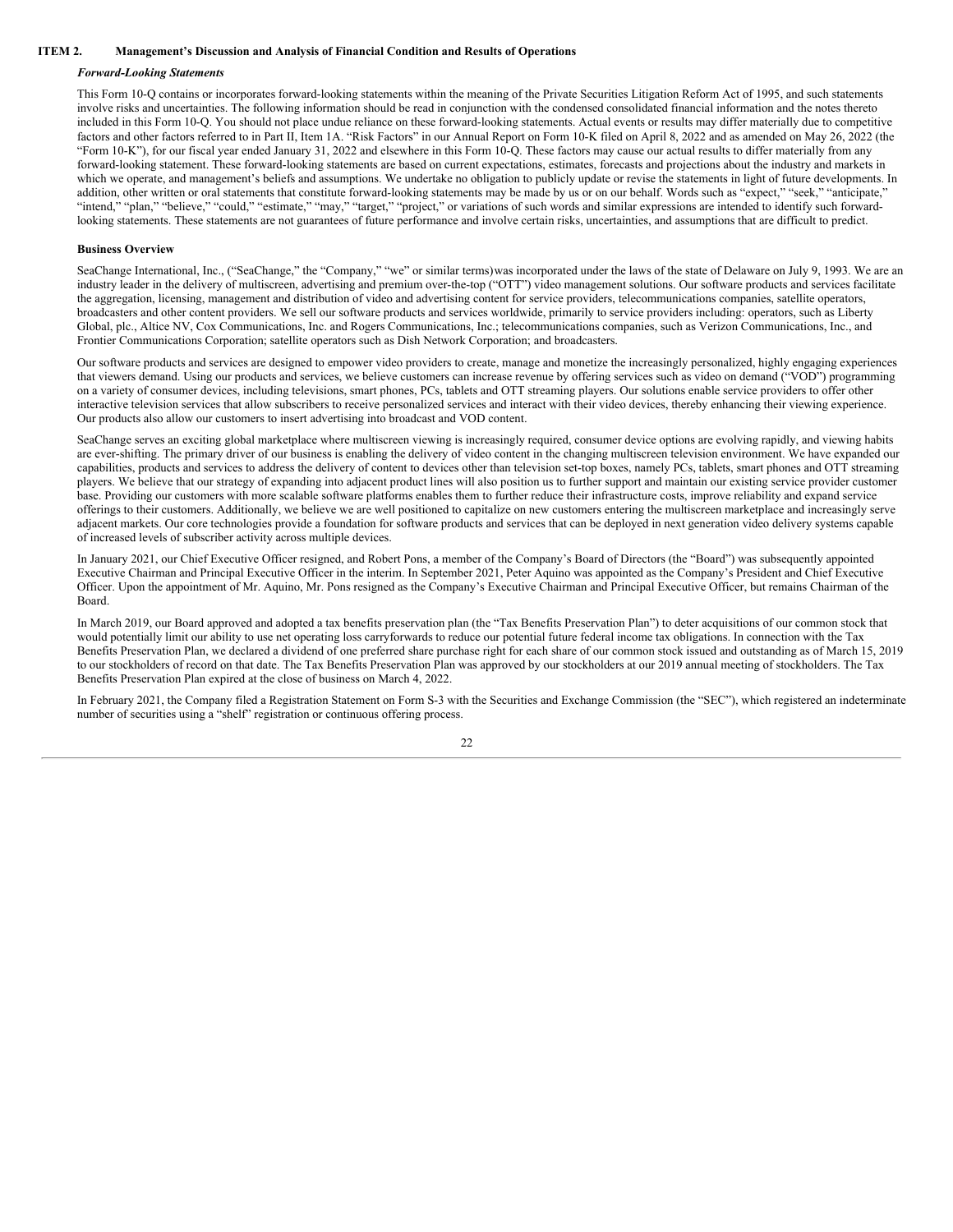Under this shelf registration, we may, from time to time, sell any combination of the securities in one or more offerings up to a total aggregate offering price of \$200 million. The shelf registration was declared effective by the SEC on March 16, 2021.

In connection with the shelf registration statement, the Company entered into an underwriting agreement with Aegis Capital Corp. on March 30, 2021, to issue and sell 10,323,484 shares of common stock, \$0.01 par value per share ("common stock"), at a public offering price of \$1.85 per share (the "Offering"). The Offering closed on April 1, 2021 and resulted in approximately \$17.5 million in proceeds, net of underwriting discounts and commissions of 6.5%, or \$0.12025 per share of common stock, and offering expenses of approximately \$0.2 million. In addition to the Offering, the Company also granted the underwriters a 45-day option (the "Underwriter Option") to purchase up to an additional 1,548,522 shares of common stock at a purchase price of \$1.85 per share, less underwriting discounts and commissions. The Underwriter Option was not exercised and has expired.

In March 2021, we entered into a sublease termination agreement (the "Termination Agreement") with respect to our former headquarters in Waltham, Massachusetts. Prior to the execution of the Termination Agreement, the sublease had been scheduled to expire in February 2025. As a result of the Termination Agreement, we expect annualized savings of approximately \$0.6 million in facilities costs for each of the next three years.

### *Merger Agreement*

In December 2021, the Company and Triller Hold Co LLC, a Delaware limited liability company ("Triller"), entered into an Agreement and Plan of Merger (the "Merger Agreement") pursuant to which Triller will be merged with and into SeaChange, and the separate existence of Triller shall cease, with SeaChange continuing as the surviving corporation (the "Merger"). Upon the closing of the Merger, the name of the combined company (the "Post-Merger Company") will be changed to "TrillerVerz Corp."

For additional details about the Merger Agreement and related transactions, including the Merger, please see Part I, Item I, Note 1,*"Nature of Business and Basis of Presentation, Merger Agreement"* to this Form 10-Q.

### **Results of Operations**

The following discussion summarizes the key factors our management believes are necessary for an understanding of our condensed consolidated financial statements.

### *Revenue and Gross Profit*

The components of our total revenue and gross profit are described in the following table:

|                                 |              | <b>For the Three Months</b><br>Ended April 30, |              |       |   | Change                                             |               |  |
|---------------------------------|--------------|------------------------------------------------|--------------|-------|---|----------------------------------------------------|---------------|--|
|                                 |              | 2022                                           |              | 2021  |   |                                                    | $\frac{0}{0}$ |  |
|                                 |              |                                                |              |       |   | (Amounts in thousands, except for percentage data) |               |  |
| Revenue:                        |              |                                                |              |       |   |                                                    |               |  |
| Product revenue:                |              |                                                |              |       |   |                                                    |               |  |
| License and subscription        | $\mathbb{S}$ | 1,222                                          | $\mathbb{S}$ | 1,620 | S | (398)                                              | $(24.6\%)$    |  |
| Hardware                        |              | 1,604                                          |              |       |   | 1,604                                              | 100.0%        |  |
| Total product revenue           |              | 2,826                                          |              | 1,620 |   | 1,206                                              | 74.4%         |  |
| Service revenue:                |              |                                                |              |       |   |                                                    |               |  |
| Maintenance and support         |              | 2,939                                          |              | 2,977 |   | (38)                                               | $(1.3\%)$     |  |
| Professional services and other |              | 958                                            |              | 455   |   | 503                                                | 110.5%        |  |
| Total service revenue           |              | 3,897                                          |              | 3,432 |   | 465                                                | $13.5\%$      |  |
| Total revenue                   |              | 6,723                                          |              | 5,052 |   | 1,671                                              | 33.1%         |  |
| Cost of product revenue         |              | 1,645                                          |              | 406   |   | 1,239                                              | 305.2%        |  |
| Cost of service revenue         |              | 1,858                                          |              | 1,815 |   | 43                                                 | $2.4\%$       |  |
| Total cost of revenue           |              | 3,503                                          |              | 2,221 |   | 1,282                                              | 57.7%         |  |
| Gross profit                    |              | 3,220                                          |              | 2,831 |   | 389                                                | 13.7%         |  |
| Gross product profit margin     |              | 41.8%                                          |              | 74.9% |   |                                                    | $(33.1\%)$    |  |
| Gross service profit margin     |              | 52.3%                                          |              | 47.1% |   |                                                    | $5.2\%$       |  |
| Gross profit margin             |              | 47.9%                                          |              | 56.0% |   |                                                    | $(8.1\%)$     |  |

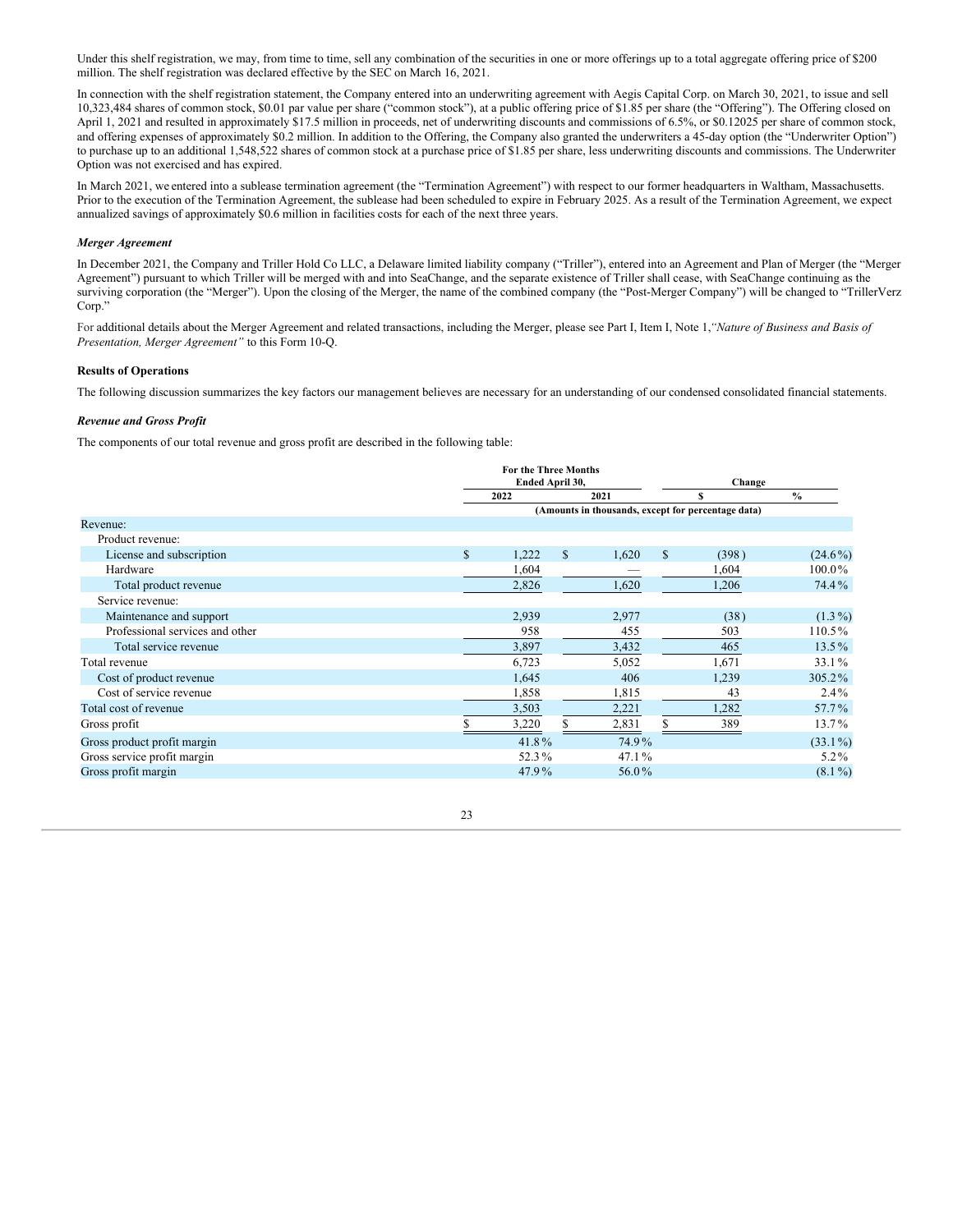One customer accounted for 26% of total revenue for the three months ended April 30, 2022 and two customers accounted for 18% and 16% of total revenue for the three months ended April 30, 2021. See Part I, Item I, Note 2, "Significant Accounting Policies," to this Form 10-Q for more information.

International revenue accounted for 42% and 56% of total revenue for the three months ended April 30, 2022 and 2021, respectively. The decrease in international sales as a percentage of total revenue for the three months ended April 30, 2022 as compared to the three months ended April 30, 2021 is primarily attributable to a \$1.6 million increase in hardware sales to U.S. customers as compared to international customers, to which we sold no hardware.

#### *Product Revenue*

Product revenue consists of software, both licenses and subscriptions, and hardware revenue. In transactions that include hardware, the goods are purchased from a thirdparty provider and we record revenue and cost of goods sold on a gross basis. Product revenue increased by \$1.2 million for the three months ended April 30, 2022 as compared to the three months ended April 30, 2021 primarily due to the delivery of third-party products and hardware partially offset by a decrease in license and subscription revenue.

#### *Service Revenue*

Service revenue consists of maintenance and support and professional services and other. Service revenue increased by \$0.5 million for the three months ended April 30, 2022 as compared to the three April 30, 2021 primarily due to an increase in professional services engagements while maintenance and support revenue remained relatively consistent.

#### *Gross Profit and Margin*

Cost of revenue consisted primarily of the cost of resold third-party products and services, purchased components and subassemblies, labor and overhead, testing and implementation, and ongoing maintenance of complete systems.

Our gross profit margin decreased 8% for the three months ended April 30, 2022 as compared to the three months ended April 30, 2021 primarily due to an increase in lower margin third-party products and hardware. Gross service profit margin increased 5% for the three months ended April 30, 2022 as compared to the three months ended April 30, 2021 primarily due to an increase in professional services revenue while associated costs remained relatively consistent. Gross product profit margin decreased by 33% for the three months ended April 30, 2022 as compared to the three months ended April 30, 2021 primarily due to the sale and cost of lower margin third-party products.

### *Operating Expenses*

#### *Research and Development*

Research and development expenses consist of salaries and related costs, including stock-based compensation for personnel in software development and engineering functions, contract labor costs, depreciation of development and test equipment and an allocation of related facility expenses. The following table provides information regarding the change in research and development expenses during the periods presented:

|                                   | For the Three Months<br>Ended April 30, |       | Change                                             |               |
|-----------------------------------|-----------------------------------------|-------|----------------------------------------------------|---------------|
|                                   | 2022                                    | 2021  |                                                    | $\frac{0}{0}$ |
|                                   |                                         |       | (Amounts in thousands, except for percentage data) |               |
| Research and development expenses | .707                                    | 2.668 | (961)                                              | $(36.0\%)$    |
| % of total revenue                | 25.4%                                   | 52.8% |                                                    |               |

Research and development expenses decreased by \$1.0 million for the three months ended April 30, 2022 as compared to the three months ended April 30, 202 primarily due to a \$0.9 million decrease in salaries and compensation costs associated with the reduction in headcount and outside services in relation to cost-saving efforts implemented in fiscal 2022 and a \$0.1 million decrease in intangible amortization expense.

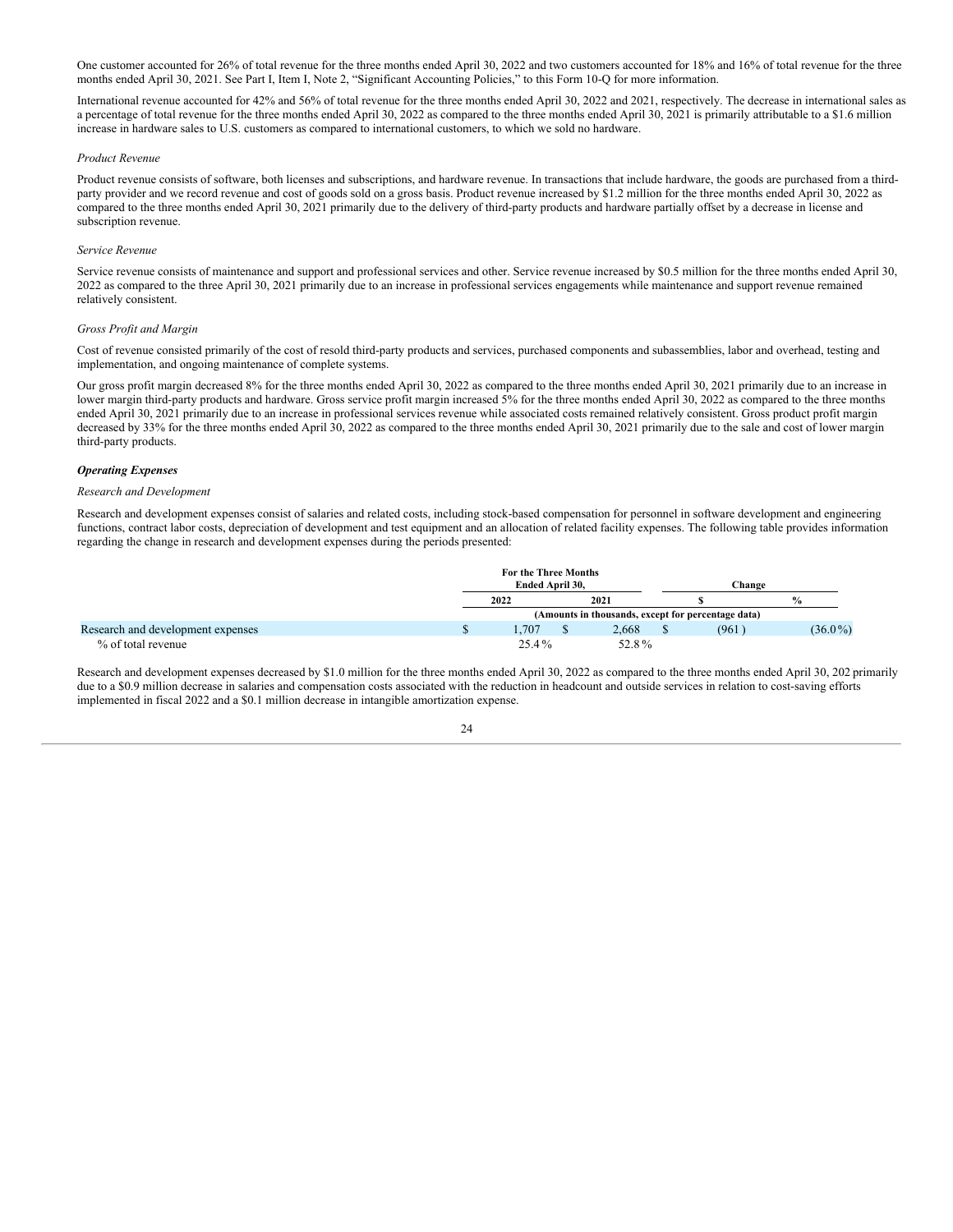### *Selling and Marketing*

Selling and marketing expenses consist of salaries and related costs, including stock-based compensation for personnel engaged in selling and marketing functions, commissions, travel expenses, certain promotional expenses and an allocation of related facility expenses. The following table provides information regarding the change in selling and marketing expenses during the periods presented:

|                                | For the Three Months |  |          |        |                                                    |               |
|--------------------------------|----------------------|--|----------|--------|----------------------------------------------------|---------------|
|                                | Ended April 30.      |  |          | Change |                                                    |               |
|                                | 2022                 |  | 2021     |        |                                                    | $\frac{0}{0}$ |
|                                |                      |  |          |        | (Amounts in thousands, except for percentage data) |               |
| Selling and marketing expenses | 982                  |  | .380     |        | (398)                                              | $(28.8\%)$    |
| % of total revenue             | $14.6\%$             |  | $27.3\%$ |        |                                                    |               |

Selling and marketing expenses decreased \$0.4 million for the three months ended April 30, 2022 as compared to the three months ended April 30, 2021 primarily due to a \$0.2 million decrease in salaries and compensation costs associated with the reduction in headcount and outside services in relation to cost-saving efforts implemented in fiscal 2022 and a \$0.2 million decrease in intangible amortization expense.

#### *General and Administrative*

General and administrative expenses consist of salaries and related costs, including stock-based compensation for personnel in executive, finance, legal, human resources, information technology and administrative functions, as well as legal and accounting services, insurance premiums and an allocation of related facilities expenses. The following table provides information regarding the change in general and administrative expenses during the periods presented:

|                                     | For the Three Months<br>Ended April 30, |          | Change                                             |               |
|-------------------------------------|-----------------------------------------|----------|----------------------------------------------------|---------------|
|                                     | 2022                                    | 2021     |                                                    | $\frac{0}{0}$ |
|                                     |                                         |          | (Amounts in thousands, except for percentage data) |               |
| General and administrative expenses | 2.286                                   | 2.105    | 181                                                | $8.6\%$       |
| % of total revenue                  | 34.0%                                   | $41.7\%$ |                                                    |               |

General and administrative expenses increased by \$0.2 million for the three months ended April 30, 2022 as compared to the three months ended April 30, 2021 primarily due to a \$0.3 million increase in outside professional fees and a \$0.1 million increase in the provision for bad debt partially offset by a decrease in \$0.2 million decrease in salaries and compensation associated with the reduction in headcount in relation to cost-saving efforts implemented in fiscal 2022.

### *Severance and Restructuring Costs*

Severance consists of employee-related termination benefits and other severance costs not related to a restructuring plan. Restructuring consists of employee-related termination benefits and facility closure costs. The following table provides information regarding the change in severance and restructuring costs during the periods presented:

|                                   | For the Three Months |  |         |        |                                                    |               |
|-----------------------------------|----------------------|--|---------|--------|----------------------------------------------------|---------------|
|                                   | Ended April 30.      |  |         | Change |                                                    |               |
|                                   | 2022                 |  | 2021    |        |                                                    | $\frac{0}{0}$ |
|                                   |                      |  |         |        | (Amounts in thousands, except for percentage data) |               |
| Severance and restructuring costs | 165                  |  | 484     |        | (319)                                              | $(65.9\%)$    |
| % of total revenue                | $2.5\%$              |  | $9.6\%$ |        |                                                    |               |

Severance and restructuring costs decreased by \$0.3 million for the three months ended April 30, 2022 as compared to the three months ended April 30, 2021. Severance and restructuring costs for the three months ended April 30, 2022 consisted of Board and employee-related termination benefits. Severance and restructuring costs for the three months ended April 30, 2021 consisted primarily of Board and employee-related termination benefits as well as a \$0.1 million loss on lease termination and a \$0.1 million loss on disposal of fixed assets in relation to the Termination Agreement, for which we expect annualized cost savings of \$0.6 million over the next three years.

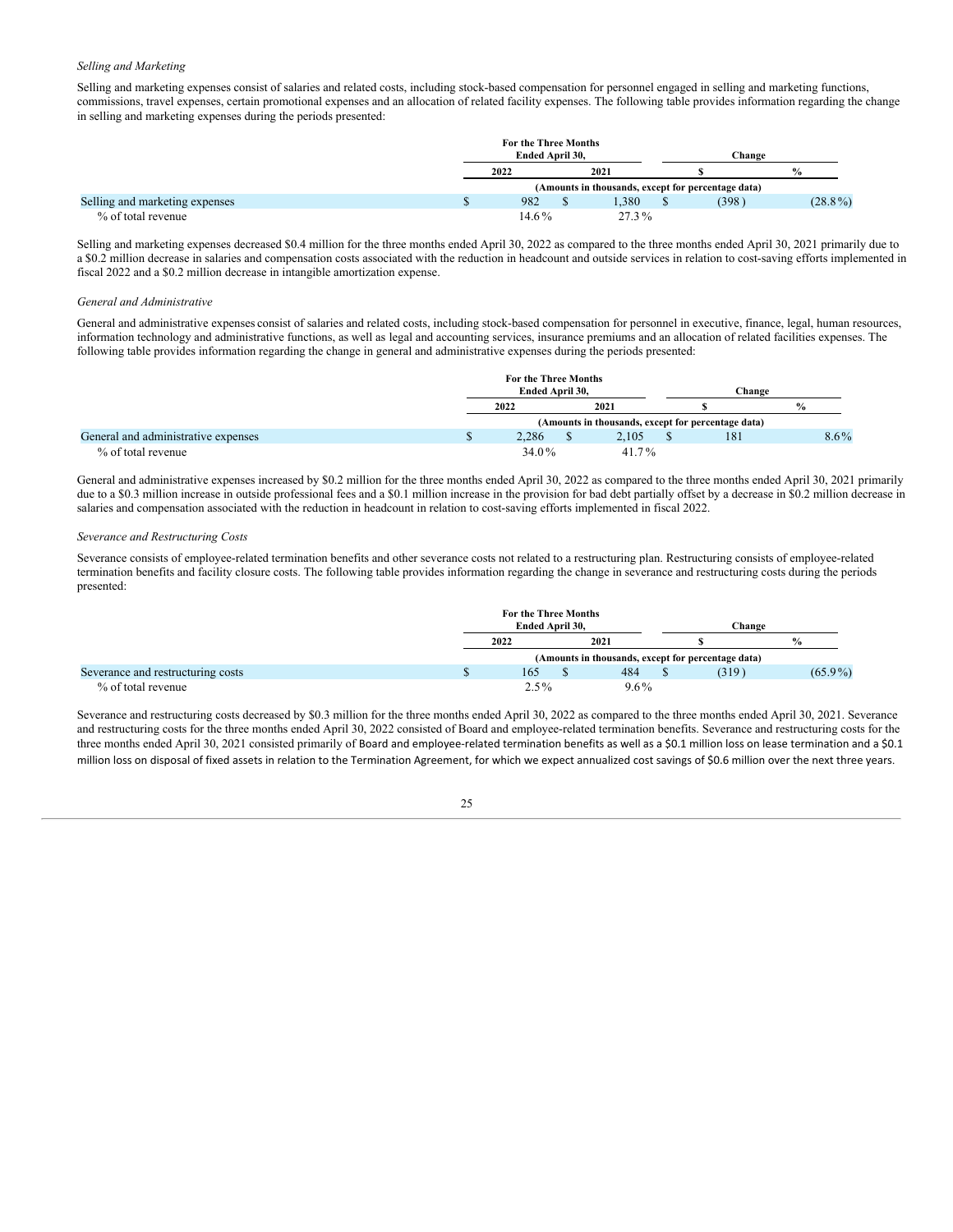### *Transaction Costs*

Transaction costs to effect the Merger totaled \$0.8 million for the three months ended April 30, 2022 and included third-party direct costs such as legal, accounting, and other professional fees. Transaction costs were expensed as incurred and accounted for separately from the Merger consideration.

### *Other Expense, Net*

The table below provides detail regarding our other expense, net:

|                            | For the Three Months |                                                    |        |               |
|----------------------------|----------------------|----------------------------------------------------|--------|---------------|
|                            | Ended April 30,      |                                                    | Change |               |
|                            | 2022                 | 2021                                               |        | $\frac{0}{0}$ |
|                            |                      | (Amounts in thousands, except for percentage data) |        |               |
| Interest income, net       | 75                   | 26                                                 | 49     | 188.5%        |
| Foreign exchange loss, net | (357)                | (263)                                              | (94)   | 35.7%         |
| Miscellaneous income, net  | 23                   |                                                    | 14     | 155.6%        |
|                            | 259                  | (228)                                              | 51     |               |

Our foreign exchange loss, net is primarily due to the revaluation of intercompany notes.

### *Income Tax Provision*

We recorded an income taxprovision of less than \$0.1 million for the three months ended April 30, 2022 and 2021. Our effective tax rate in fiscal 2023 and in future periods may fluctuate on a quarterly basis as a result of changes in our jurisdictional forecasts where losses cannot be benefitted due to the existence of valuation allowances on our deferred tax assets, changes in actual results versus our estimates, or changes in tax laws, regulations, accounting principles or interpretations thereof.

We review all available evidence to evaluate the recovery of deferred tax assets, including the recent history of losses in all tax jurisdictions, as well as our ability to generate income in future periods. As of April 30, 2022, due to the uncertainty related to the ultimate use of certain deferred income tax assets, we have recorded a valuation allowance on certain deferred assets.

We file income tax returns in the U.S. federal jurisdiction, various state jurisdictions and various foreign jurisdictions. We have closed out an audit with the Internal Revenue Service for our U.S. income tax returns through fiscal 2013; however, the taxing authorities will still have the ability to review the propriety of certain tax attributes created in closed years if such tax attributes are utilized in an open tax year, such as our federal research and development credit carryovers.

### **Liquidity and Capital Resources**

The following table includes key line items of our condensed consolidated statements of cash flows:

|                                                           | <b>For the Three Months</b><br>Ended April 30, |         |  |  |  |  |
|-----------------------------------------------------------|------------------------------------------------|---------|--|--|--|--|
|                                                           | 2022                                           | 2021    |  |  |  |  |
|                                                           | (Amounts in thousands)                         |         |  |  |  |  |
| Net cash used in operating activities                     | (743)<br>S                                     | (1,820) |  |  |  |  |
| Net cash (used in) provided by investing activities       | (15)                                           | 245     |  |  |  |  |
| Net cash provided by financing activities                 | $\overline{\phantom{a}}$                       | 17,599  |  |  |  |  |
| Effect of exchange rate changes on cash, cash equivalents |                                                |         |  |  |  |  |
| and restricted cash                                       | (328)                                          | (199 )  |  |  |  |  |
| Net (decrease) increase in cash, cash equivalents and     |                                                |         |  |  |  |  |
| restricted cash                                           | (1,086)                                        | 15,825  |  |  |  |  |
|                                                           |                                                |         |  |  |  |  |

Historically, we have financed our operations and capital expenditures primarily with our cash and investments. Our cash, cash equivalents, and restricted cash totaled \$16.8 million as of April 30, 2022.

In the first quarter of fiscal 2022, we entered into the Termination Agreement with respect to our former headquarters in Waltham, Massachusett. In connection with the early termination of the sublease the Company paid the sublandlord a termination payment of approximately \$0.4 million against an obligation of approximately \$2.8 million. Prior to the execution of the Termination Agreement, the sublease had been scheduled to expire in February 2025. As a result of the Termination

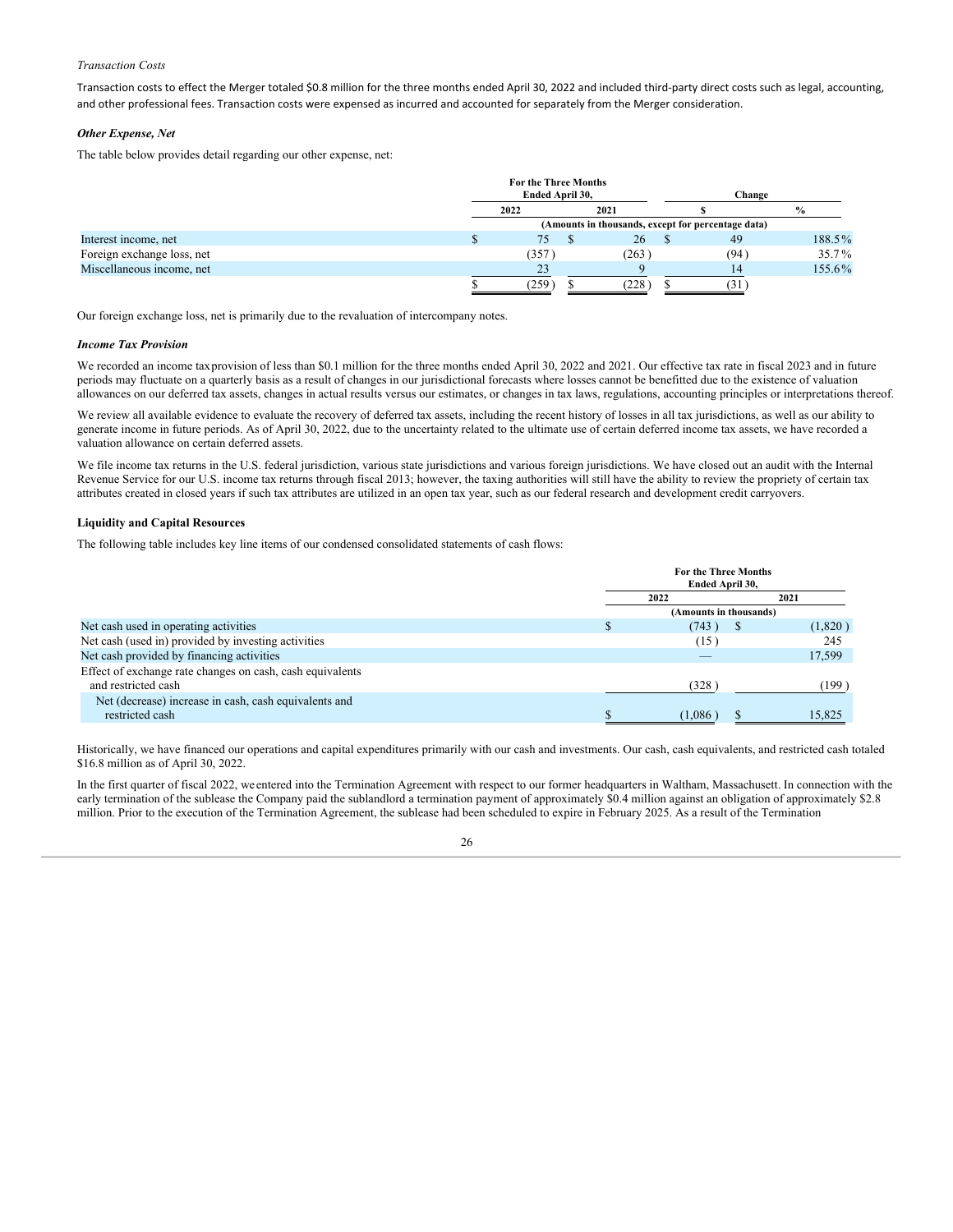Agreement, we expect annualized savings of approximately \$0.6 million in facilities costs for each of the nextthree years. Additionally, in the first quarter of fiscal 2022, we issued and sold 10,323,484 shares of common stock at a public offering price of \$1.85 per share. The Offering resulted in approximately \$17.5 million in proceeds, net of underwriting discounts and commissions of 6.5%, or \$0.12025 per share of common stock, and offering expenses of approximately \$0.2 million.

We believe that existing cash and cash equivalents and cash expected to be provided by future operating activities ill be adequate to satisfy our working capital, capital expenditure requirements and other contractual obligations for at least 12 months from the date of this filing.

If our expectations are incorrect, we may need to raise additional funds to fund our operations or take advantage of unanticipated strategic opportunities in order to strengthen our financial position. In the future, we may enter into other arrangements for potential investments in, or acquisitions of, complementary businesses, services or technologies, which could require us to seek additional equity or debt financing. If adequate funds are not available or are not available on acceptable terms, we may not be able to take advantage of market opportunities, to develop new products or to otherwise respond to competitive pressures.

### *Net cash used in operating activities*

Net cash used in operating activities was \$0.7 million for the three months ended April 30, 2022due to our (i) 3.0 million net loss, (ii) operating activity non-cash adjustments of \$0.8 million, including \$0.1 million of depreciation expense, a \$0.1 million provision for bad debt, \$0.3 million of stock-based compensation expense, and \$0.4 million of realized and unrealized foreign currency transaction losses, and (iii) net cash inflows of \$1.5 million provided by changes in our operating assets and liabilities, including (but not limited to) a \$1.4 million decrease in accounts receivable attributable to the collection of perpetual license invoices, a \$0.1 million decrease in unbilled receivables attributable to the passage of time on installment invoicing of perpetual licenses previously sold for which we recognized revenue at the time of delivery, a \$0.4 million increase in prepaid expenses and other current assets and other assets primarily attributable to the prepayment of annual insurance premiums, a \$0.7 million decrease in accounts payable attributable to the timing of vendor payments, a \$0.1 million increase in accrued expenses and other liabilities for goods and services received but not yet billed for, and a \$0.9 million increase in deferred revenue attributable to up-front invoicing for which we recognize revenue over a period of time.

Net cash used in operating activities was \$1.8 million for the three months endedApril 30, 2021 due to our (i) \$4.1 million net loss, (ii) operating activity non-cash adjustments of \$0.6 million, including (but not limited to) \$0.4 million of depreciation and amortization expense, a \$0.1 million loss on disposal of fixed assets in relation to the closure of our leased facility, \$0.2 million of stock-based compensation expense, and \$0.3 million of realized and unrealized foreign currency transaction losses, and (iii) net cash inflows of \$1.7 million provided by changes in our operating assets and liabilities, including a \$0.2 million increase in accounts receivable attributable to a decline in new sales, a \$1.4 million decrease in unbilled receivables attributable to the installment invoicing of perpetual licenses previously sold for which we recognized revenue at the time of delivery, a \$0.2 million increase in accrued expenses and other liabilities attributable to an increase in outside services received but not yet billed for, and a \$0.2 million increase in deferred revenue attributable to relatively consistent up-front invoicing for which we recognize revenue over a period of time.

### *Net cash used in (provided by) investing activities*

Net cash used in investing activities was less than \$0.1 million for the three months ended April 30, 2022 due to purchases of property and equipment. Net cash provided by investing activities was \$0.2 million for the three months ended April 30, 2021 due to proceeds from the sales and maturities of our marketable securities partially offset by purchases of property and equipment.

### *Net cash provided by financing activities*

The Company engaged in no cash related financing activities for the three months ended April 30, 2022. Net cash provided by financing activities was \$17.6 for three months ended April 30, 2021 due to \$17.5 million in proceeds from the issuance of common stock, net of issuance costs and \$0.1 million in proceeds from stock option exercises.

### *Impact of COVID-19 Pandemic*

COVID-19 was declared a pandemic by the World Health Organization on March 11, 2020. In the first quarter of fiscal 2021, concerns related to the spread of COVID-19 created global business disruptions as well as disruptions in our operations and created potential negative impacts on our revenues and other financial results. The extent to which COVID-19 will continue to impact our financial condition or results of operations is currently uncertain and depends on factors including the impact on our customers, partners, and vendors and on the operation of the global markets in general. Due to our business model, the effect of COVID-19 on our results of operations may also not be fully reflected for some time.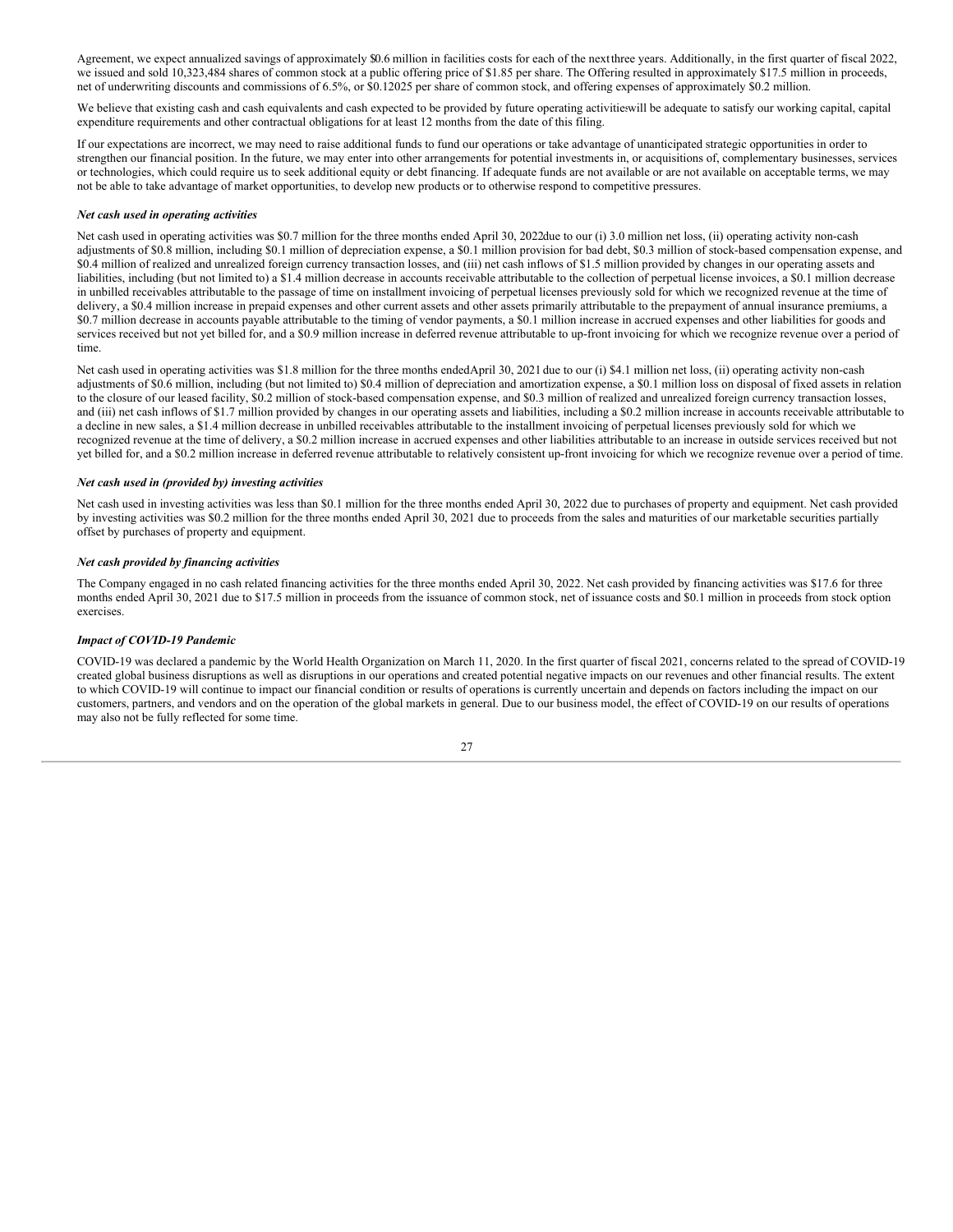We continue to conduct business with substantial modifications to employee travel, employee work locations, virtualization or cancellation of customer and employee events, and remote sales, implementation, and support activities, among other modifications. These decisions may delay or reduce sales and harm productivity and collaboration. We have observed other companies and governments making similar alterations to their normal business operations, and in general, the markets are experiencing a significant level of uncertainty at the current time. Virtualization of our team's sales activities could foreclose future business opportunities, particularly as our customers limit spending, which could negatively impact the willingness of our customers to enter into or renew contracts with us. The pandemic has impacted our ability to complete certain implementations, negatively impacting our ability to recognize revenue, and could also negatively impact the payment of accounts receivable and collections. We continue to realize our on-going cost optimization efforts in response to the impact of the pandemic. We may take further actions that alter our business operations as the situation evolves. As a result, the ultimate impact of the on-going COVID-19 pandemic and the effects of the operational alterations we have made in response on our business, financial condition, liquidity, and financial results cannot be predicted at this time.

### **Critical Accounting Policies and Significant Judgments and Estimates**

We prepare our condensed consolidated financial statements in accordance with accounting principles generally accepted in the United States of America. The preparation of condensed consolidated financial statements also requires us to make estimates and assumptions that affect the reported amounts of assets, liabilities, revenues, costs and expenses and related disclosures. We base our estimates on historical experience and on various other assumptions that we believe to be reasonable under the circumstances. Actual results could differ significantly from the estimates made by our management.

There have been no material changes to our critical accounting policies and estimates during the three months ended April 30, 2022 from those disclosed in our financial statements and the related notes and other financial information included in our Form 10-K on file with the SEC, except for additional updated disclosures as described in Part I, Item I, Note 2, *"Significant Accounting Policies, Revenue Recognition"* to this Form 10-Q.

### **Off-Balance Sheet Arrangements**

During the periods presented herein, we did not have, and we do not currently have, any off-balance sheet arrangements, as defined in the rules and regulations of the SEC.

### **Recently Issued Accounting Pronouncements**

A description of recently issued accounting pronouncements that may potentially impact our financial position and results of operations is disclosed in Part I, Item I, Note 2, *"Significant Accounting Policies"* to this Form 10-Q for more information.

#### **ITEM 3. Quantitative and Qualitative Disclosures About Market Risk**

<span id="page-28-0"></span>We are a smaller reporting company, as defined in Rule 12b-2 under the Securities Exchange Act of 1934, as amended, for this reporting period and are not required to provide the information required under this item.

### **ITEM 4. Controls and Procedures**

<span id="page-28-1"></span>*Evaluation of disclosure controls and procedures.* We maintain "disclosure controls and procedures," as defined in Rules 13a‑15(e) and 15d‑15(e) under the Exchange Act, that are designed to ensure that information required to be disclosed in the reports that we file or submit under the Exchange Act is (1) recorded, processed, summarized and reported, within the time periods specified in the SEC's rules and forms and (2) accumulated and communicated to our management, including our principal executive officer and principal financial officer, to allow timely decisions regarding required disclosure. Management recognizes that any controls and procedures, no matter how well designed and operated, can provide only reasonable assurance of achieving their objectives and management necessarily applies its judgment in evaluating the cost-benefit relationship of possible controls and procedures.

Based on the evaluation of our disclosure controls and procedures as of April 30, 2022, in accordance with the requirements under Rule 13a-15(b) of the Exchange Act, our principal executive officer and principal financial officer concluded that, as of that date, our disclosure controls and procedures were effective.

*Changes in internal control over financial reporting.*There were no changes in our internal controls over financial reporting during the quarter ended April 30, 2022 that have materially affected, or are reasonably likely to materially affect, our internal controls over financial reporting. We have not experienced any material impact to our internal controls over financial reporting despite the fact that most of our employees are working remotely due to the COVID-19 pandemic. We are continually monitoring and assessing the COVID-19 situation on our internal controls to minimize the impact on their design and operating effectiveness.

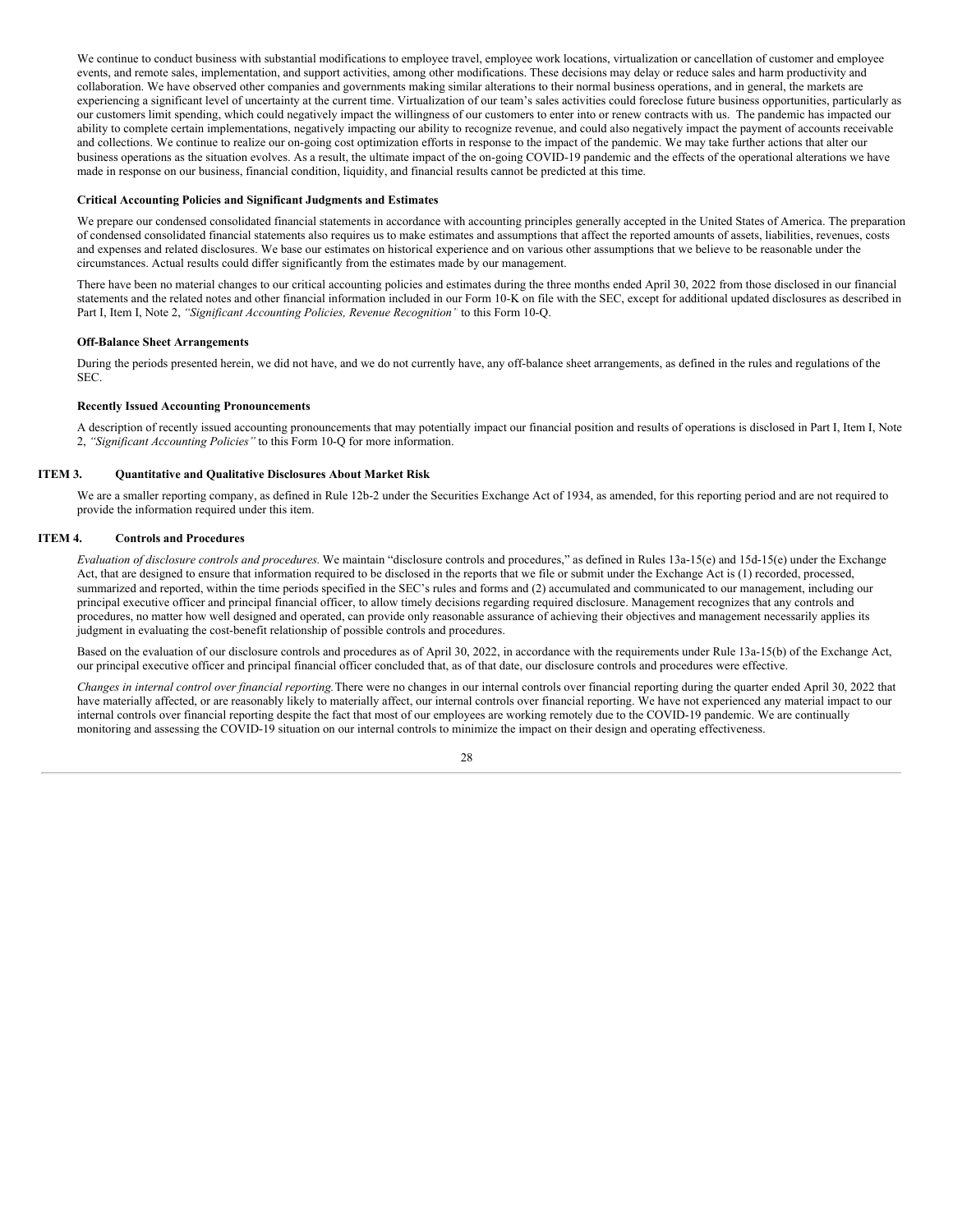### <span id="page-29-0"></span>**PART II. OTHER INFORMATION**

#### **ITEM 1. Legal Proceedings**

<span id="page-29-1"></span>We are not currently a party to any material legal proceedings. From time to time, we may be subject to various legal proceedings and claims that arise in the ordinary course of our business activities. Regardless of the outcome, litigation can have a material adverse effect on us because of defense and settlement costs, diversion of management resources, and other factors.

Further, we enter into agreements in the ordinary course of business with customers, resellers, distributors, integrators and suppliers. Most of our historical agreements require us to defend and/or indemnify the other party against intellectual property infringement claims brought by a third party with respect to our products. From time to time, we also indemnify customers and business partners for damages, losses and liabilities they may suffer or incur relating to personal injury, personal property damage, product liability, and environmental claims relating to the use of our products and services or resulting from the acts or omissions of us, our employees, authorized agents or subcontractors. Management cannot reasonably estimate any potential losses, but these claims could result in material liability for us (see Part I, Item I, Note 2, *"Commitments and Contingencies"* to this Form 10-Q for more information).

### **ITEM 1A. Risk Factors**

<span id="page-29-2"></span>*Weakened global economic conditions may harm our industry, business and results of operations.*

Our overall performance depends in part on worldwide economic conditions. Global financial developments and downturns seemingly unrelated to us or our industry may harm us. The U.S. and other key international economies have been affected from time to time by falling demand for a variety of goods and services, restricted credit, poor liquidity, reduced corporate profitability, volatility in credit, equity and foreign exchange markets, bankruptcies, inflation and overall uncertainty with respect to the economy, including with respect to tariff and trade issues.

More recently, inflation rates in the U.S. have increased to levels not seen in several years, which may result in decreased demand for our products and services, increases in our operating costs including our labor costs, constrained credit and liquidity, reduced government spending and volatility in financial markets. The Federal Reserve has raised, and may again raise, interest rates in response to concerns over inflation risk. There continues to be uncertainty in the changing market and economic conditions, including the possibility of additional measures that could be taken by the Federal Reserve and other government agencies, related to the COVID-19 pandemic and concerns over inflation risk.

In addition to other information set forth in this Form 10-Q, you should carefully consider the risk factors discussed in Part I, "Item 1A. Risk Factors" in our Form 10-K for the fiscal year ended January 31, 2022, which could materially affect our business, financial conditions, and results of operations. The risks described in our Form 10- K are not the only risks that we face. Additional risks and uncertainties not currently known to us or that we currently deem to be immaterial also may materially adversely affect our business, financial condition or future results.

### **ITEM 2. Unregistered Sales of Equity Securities and Use of Proceeds**

<span id="page-29-3"></span>None.

### **ITEM 3. Defaults Upon Senior Securities**

<span id="page-29-5"></span><span id="page-29-4"></span>Not applicable.

### **ITEM 4. Mine Safety Disclosures**

Not applicable.

### **ITEM 5. Other Information**

<span id="page-29-6"></span>None.

### **ITEM 6. Exhibits**

<span id="page-29-7"></span>The following list of exhibits includes exhibits submitted with this Form 10-Q as filed with the SEC and those incorporated by reference to other filings.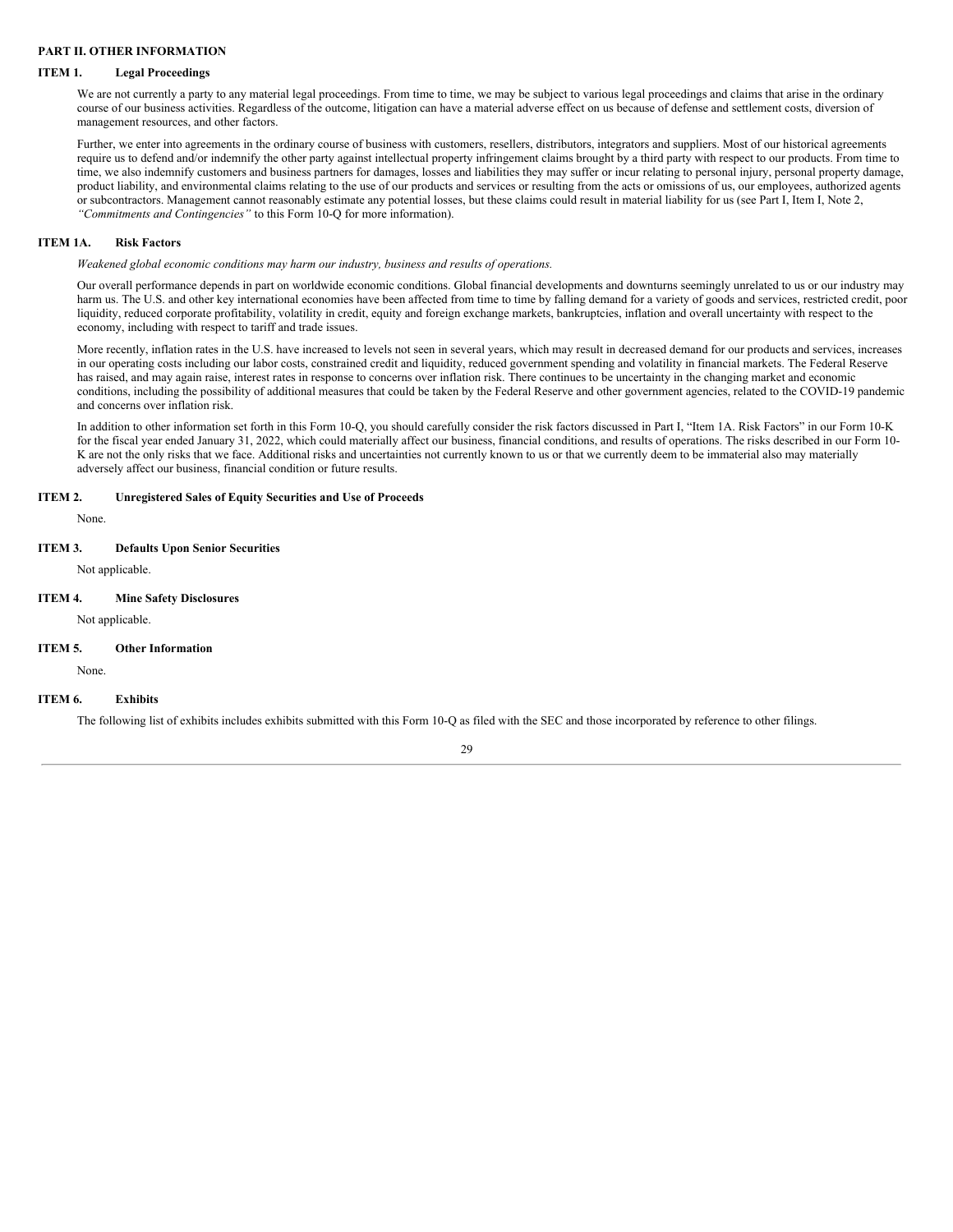### **Index to Exhibits**

| No.          | <b>Description</b>                                                                                                                                                                                                                                                                                       |
|--------------|----------------------------------------------------------------------------------------------------------------------------------------------------------------------------------------------------------------------------------------------------------------------------------------------------------|
| 2.1          | Second Amendment to Agreement and Plan of Merger, dated April 14, 2022, by and between SeaChange International, Inc. and Triller Hold Co LLC (filed<br>as Exhibit 2.1 to the Company's Current Report on Form 8-K previously filed on April 15, 2022 with the SEC and incorporated herein by reference). |
| 3.1          | Amended and Restated Certificate of Incorporation of the Company (filed as Exhibit 3.1 to the Company's Quarterly Report on Form 10-Q previously filed<br>on June 11, 2021 with the SEC and incorporated herein by reference).                                                                           |
| 3.2          | Amended and Restated By-laws of the Company (filed as Exhibit 3.1 to the Company's Current Report on Form 8-K previously filed on May 18, 2021 with<br>the SEC and incorporated herein by reference).                                                                                                    |
| $31.1*$      | Certification Pursuant to Rule 13a-14(a) of the Exchange Act, as Adopted Pursuant to Section 302 of the Sarbanes-Oxley Act of 2002.                                                                                                                                                                      |
| $31.2*$      | Certification Pursuant to Rule 13a-14(a) of the Exchange Act, as Adopted Pursuant to Section 302 of the Sarbanes-Oxley Act of 2002.                                                                                                                                                                      |
| $32.1**$     | Certification Pursuant to 18 U.S.C. Section 1350, as Adopted Pursuant to Section 906 of the Sarbanes-Oxley Act of 2002.                                                                                                                                                                                  |
| $32.2**$     | Certification Pursuant to 18 U.S.C. Section 1350, as Adopted Pursuant to Section 906 of the Sarbanes-Oxley Act of 2002.                                                                                                                                                                                  |
| $101$ . INS* | Inline XBRL Instance Document. The instance document does not appear in the interactive data file because its XBRL tags are embedded within the inline<br>XBRL document.                                                                                                                                 |
| $101.SCH*$   | Inline XBRL Taxonomy Extension Schema Document.                                                                                                                                                                                                                                                          |
| $101.CAL*$   | Inline XBRL Taxonomy Extension Calculation Linkbase Document.                                                                                                                                                                                                                                            |
| 101.DEF*     | Inline XBRL Taxonomy Extension Definition Linkbase Document.                                                                                                                                                                                                                                             |
| $101.LAB*$   | Inline XBRL Taxonomy Extension Label Linkbase Document.                                                                                                                                                                                                                                                  |
| 101.PRE*     | Inline XBRL Taxonomy Extension Presentation Linkbase Document.                                                                                                                                                                                                                                           |
| $104*$       | Cover Page Interactive Data File (formatted as Inline XBRL and contained in Exhibit 101 filed herewith).                                                                                                                                                                                                 |
|              |                                                                                                                                                                                                                                                                                                          |

- \* Filed herewith.
- Furnished herewith.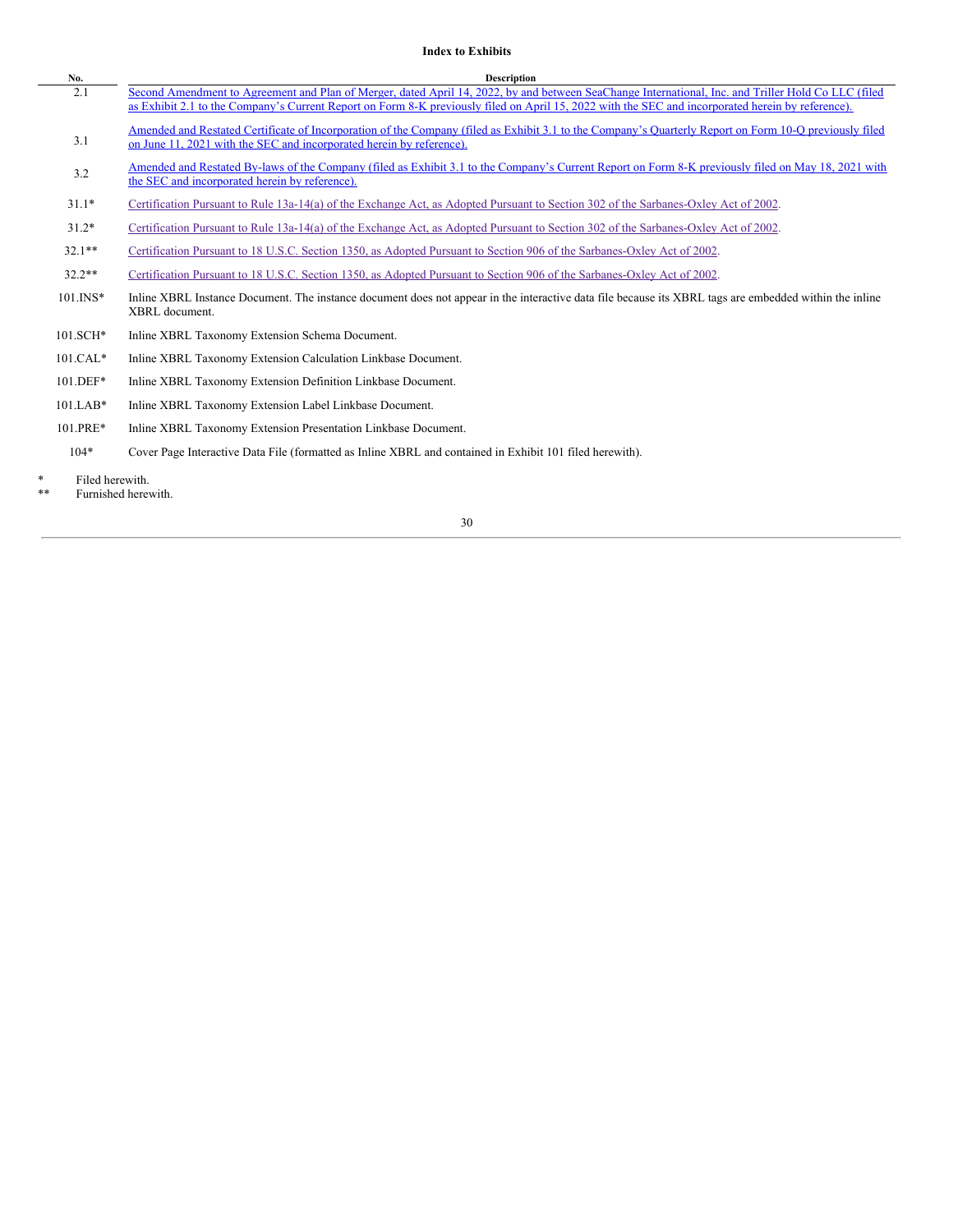### **SIGNATURES**

<span id="page-31-0"></span>Pursuant to the requirements of the Securities Exchange Act of 1934, SeaChange International, Inc. has duly caused this report to be signed on its behalf by the undersigned, thereunto duly authorized.

Dated: June 8, 2022

### **SEACHANGE INTERNATIONAL, INC.**

by: /s/ PETER AQUINO

Peter Aquino *President and Chief Executive Of icer* (Principal Executive Officer)

by: /s/ MICHAEL PRINN

Michael Prinn *Chief Financial Of icer, Executive Vice President and Treasurer* (Principal Financial Officer and Principal Accounting Officer)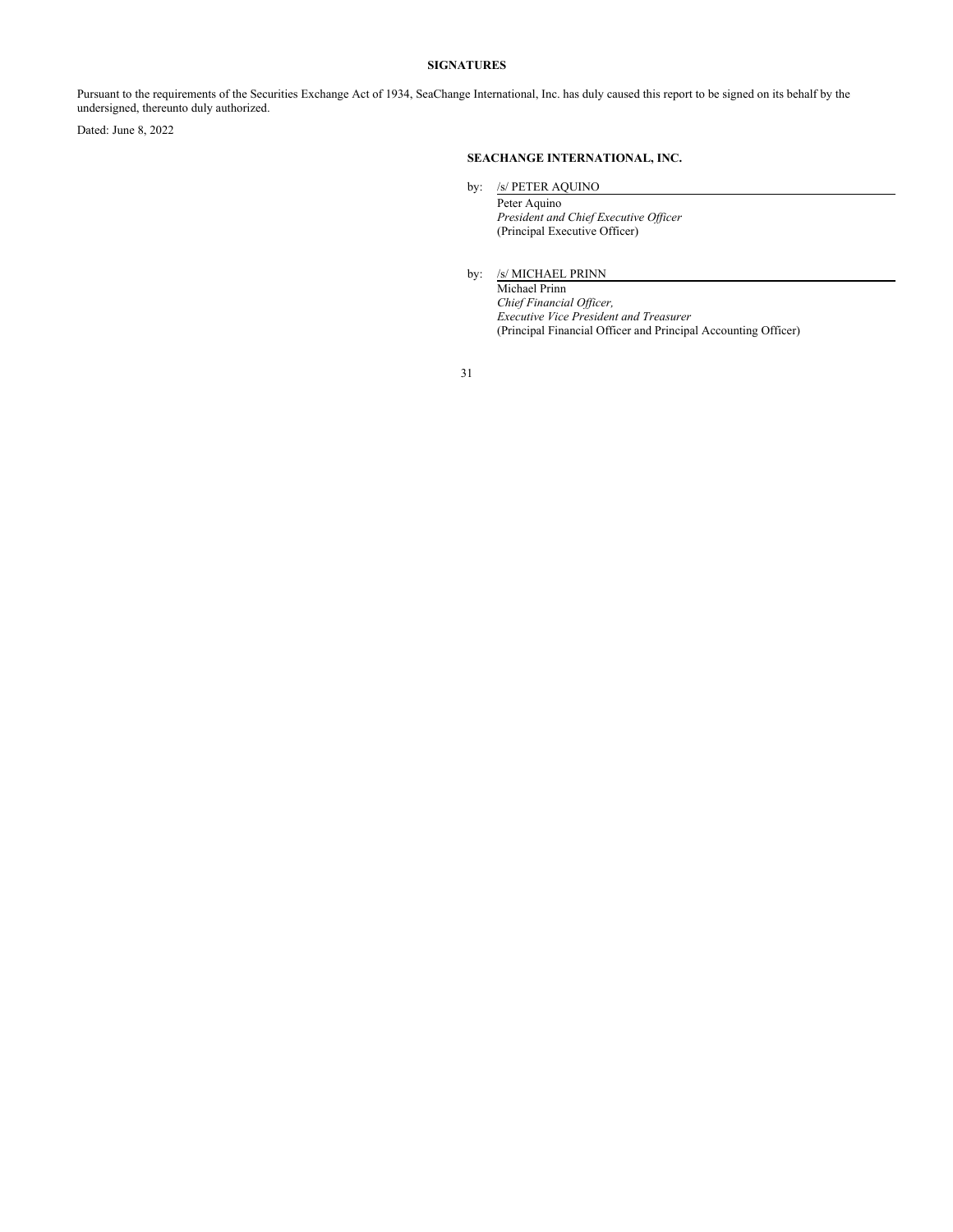### **CERTIFICATION**

<span id="page-32-0"></span>I, Peter Aquino, certify that:

- 1. I have reviewed this quarterly report on Form 10-Q of SeaChange International, Inc.;
- 2. Based on my knowledge, this report does not contain any untrue statement of a material fact or omit to state a material fact necessary to make the statements made, in light of the circumstances under which such statements were made, not misleading with respect to the period covered by this report;
- 3. Based on my knowledge, the financial statements, and other financial information included in this report, fairly present in all material respects the financial condition, results of operations and cash flows of the registrant as of, and for, the periods presented in this report;
- 4. The registrant's other certifying officer and I are responsible for establishing and maintaining disclosure controls and procedures (as defined in Exchange Act Rules 13a-15(e) and 15d-15(e)) and internal control over financial reporting (as defined in Exchange Act Rules 13a – 15(f) and 15d – 15(f)) for the registrant and have:
	- (a) Designed such disclosure controls and procedures, or caused such disclosure controls and procedures to be designed under our supervision, to ensure that material information relating to the registrant, including its consolidated subsidiaries, is made known to us by others within those entities, particularly during the period in which this report is being prepared;
	- (b) Designed such internal control over financial reporting, or caused such internal control over financial reporting to be designed under our supervision, to provide reasonable assurance regarding the reliability of financial reporting and the preparation of financial statements for external purposes in accordance with generally accepted accounting principles;
	- (c) Evaluated the effectiveness of the registrant's disclosure controls and procedures and presented in this report our conclusions about the effectiveness of the disclosure controls and procedures, as of the end of the period covered by this report based on such evaluation; and
	- (d) Disclosed in this report any change in the registrant's internal control over financial reporting that occurred during the registrant's most recent fiscal quarter (the registrant's fourth fiscal quarter in the case of an annual report) that has materially affected, or is reasonably likely to materially affect, the registrant's internal control over financial reporting; and
- 5. The registrant's other certifying officer and I have disclosed, based on our most recent evaluation of internal control over financial reporting, to the registrant's auditors and the audit committee of the registrant's board of directors (or persons performing the equivalent functions):
	- (a) All significant deficiencies and material weaknesses in the design or operation of internal control over financial reporting which are reasonably likely to adversely affect the registrant's ability to record, process, summarize and report financial information; and
	- (b) Any fraud, whether or not material, that involves management or other employees who have a significant role in the registrant's internal control over financial reporting.

Date: June 8, 2022

By: /s/ PETER AQUINO

Peter Aquino *President and Chief Executive Of icer (Principal Executive Of icer)*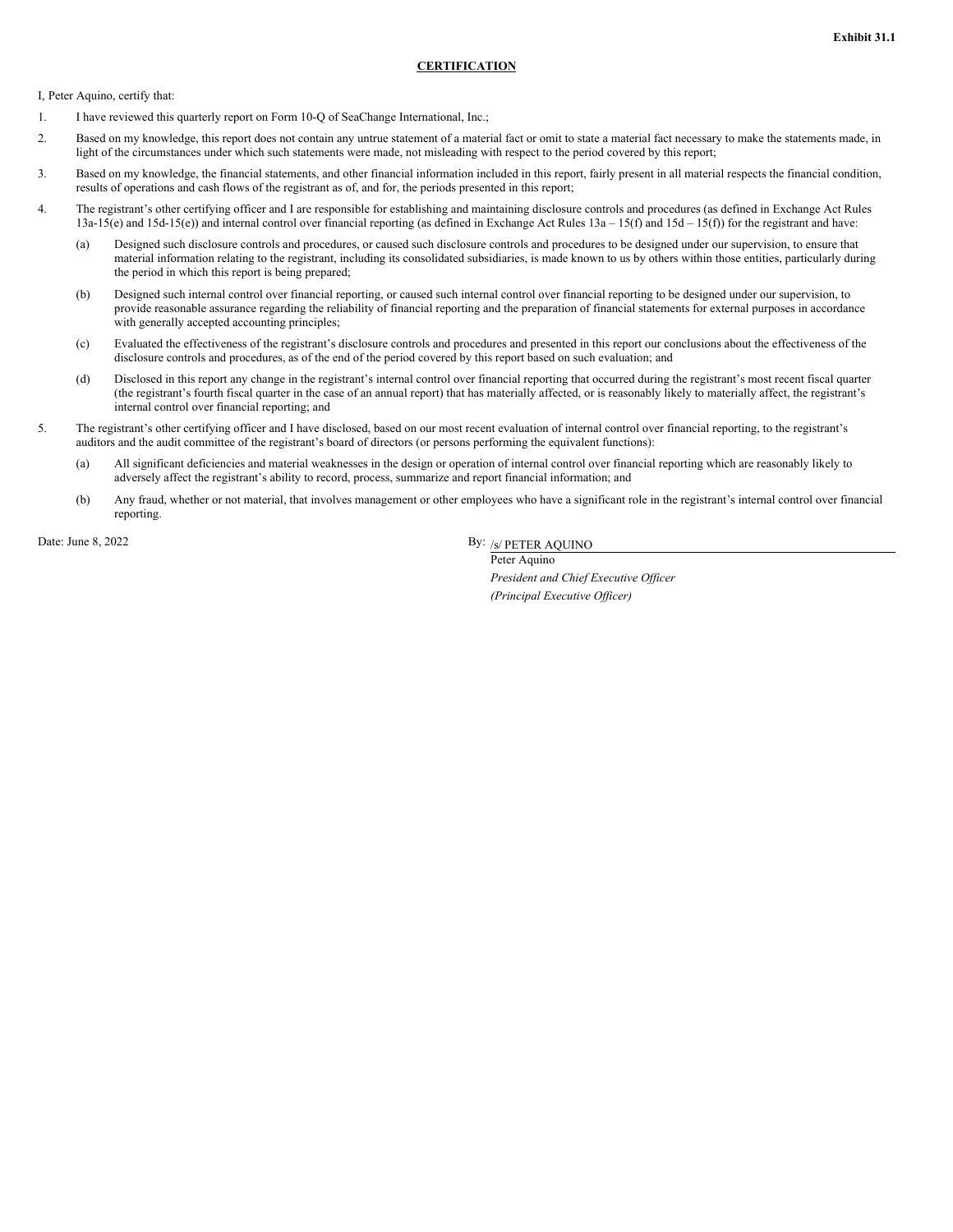### **CERTIFICATION**

<span id="page-33-0"></span>I, Michael Prinn, certify that:

- 1. I have reviewed this quarterly report on Form 10-Q of SeaChange International, Inc.;
- 2. Based on my knowledge, this report does not contain any untrue statement of a material fact or omit to state a material fact necessary to make the statements made, in light of the circumstances under which such statements were made, not misleading with respect to the period covered by this report;
- 3. Based on my knowledge, the financial statements, and other financial information included in this report, fairly present in all material respects the financial condition, results of operations and cash flows of the registrant as of, and for, the periods presented in this report;
- 4. The registrant's other certifying officer and I are responsible for establishing and maintaining disclosure controls and procedures (as defined in Exchange Act Rules 13a-15(e) and 15d-15(e)) and internal control over financial reporting (as defined in Exchange Act Rules 13a – 15(f) and 15d – 15(f)) for the registrant and have:
	- (a) Designed such disclosure controls and procedures, or caused such disclosure controls and procedures to be designed under our supervision, to ensure that material information relating to the registrant, including its consolidated subsidiaries, is made known to us by others within those entities, particularly during the period in which this report is being prepared;
	- (b) Designed such internal control over financial reporting, or caused such internal control over financial reporting to be designed under our supervision, to provide reasonable assurance regarding the reliability of financial reporting and the preparation of financial statements for external purposes in accordance with generally accepted accounting principles;
	- (c) Evaluated the effectiveness of the registrant's disclosure controls and procedures and presented in this report our conclusions about the effectiveness of the disclosure controls and procedures, as of the end of the period covered by this report based on such evaluation; and
	- (d) Disclosed in this report any change in the registrant's internal control over financial reporting that occurred during the registrant's most recent fiscal quarter (the registrant's fourth fiscal quarter in the case of an annual report) that has materially affected, or is reasonably likely to materially affect, the registrant's internal control over financial reporting; and
- 5. The registrant's other certifying officer and I have disclosed, based on our most recent evaluation of internal control over financial reporting, to the registrant's auditors and the audit committee of the registrant's board of directors (or persons performing the equivalent functions):
	- (a) All significant deficiencies and material weaknesses in the design or operation of internal control over financial reporting which are reasonably likely to adversely affect the registrant's ability to record, process, summarize and report financial information; and
	- (b) Any fraud, whether or not material, that involves management or other employees who have a significant role in the registrant's internal control over financial reporting.

Date: June 8, 2022

By: /s/ MICHAEL PRINN Michael Prinn

> *Chief Financial Of icer, Executive Vice President and Treasurer (Principal Financial Of icer)*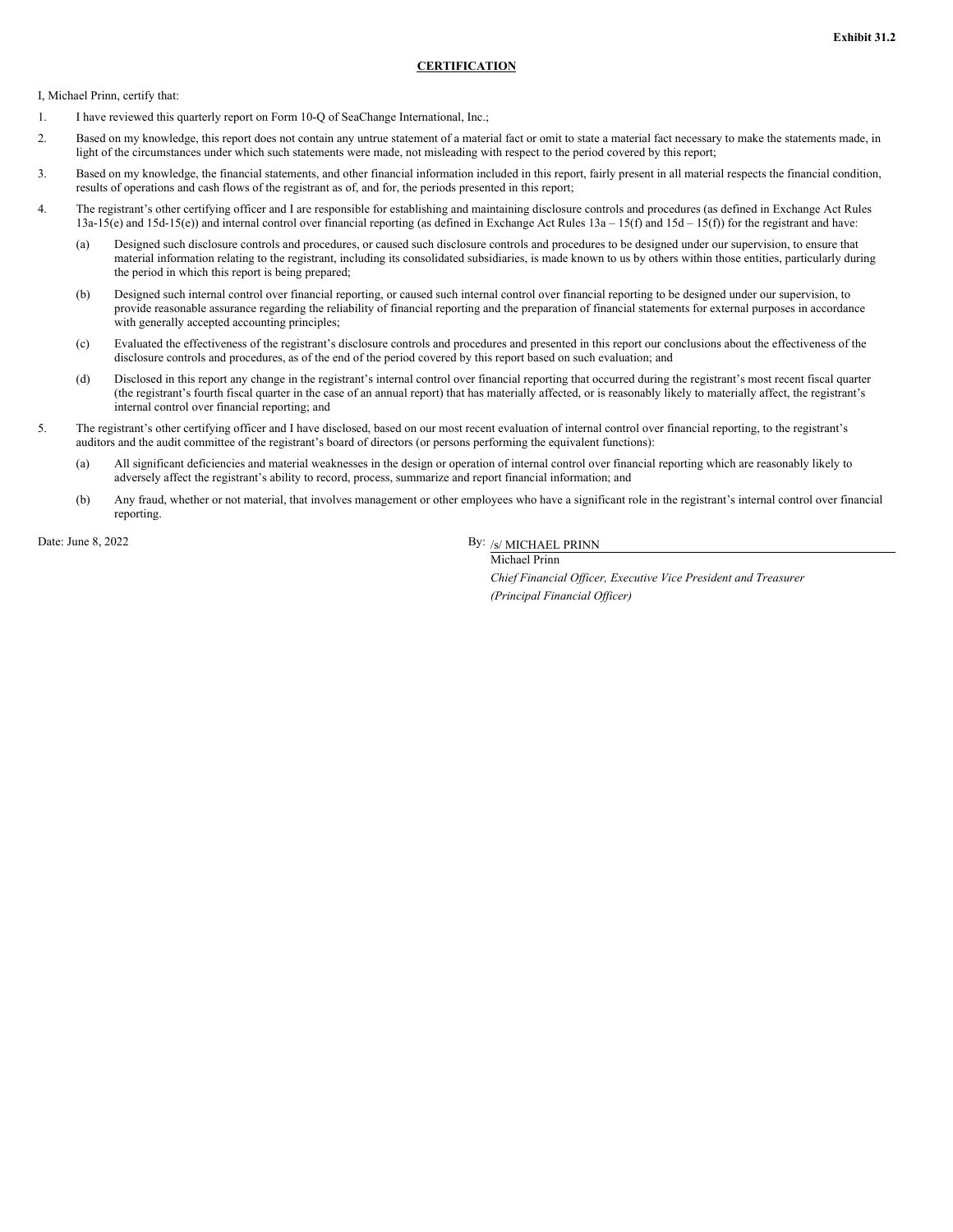### **CERTIFICATION PURSUANT TO 18 U.S.C. SECTION 1350, AS ADOPTED PURSUANT TO SECTION 906 OF THE SARBANES-OXLEY ACT OF 2002**

<span id="page-34-0"></span>In connection with the Quarterly Report of SeaChange International, Inc. (the "*Company*") on Form 10-Q for the period ending April 30, 2022 as filed with the Securities and Exchange Commission on the date hereof (the "*Report*"), I, Peter Aquino, Chief Executive Officer of the Company, certify, pursuant to 18 U.S.C. § 1350, as adopted pursuant to § 906 of the Sarbanes-Oxley Act of 2002, that to my knowledge:

(1) The Report fully complies with the requirements of Section 13(a) or 15(d) of the Securities Exchange Act of 1934, as amended; and

(2) The information contained in the Report fairly presents, in all material respects, the financial condition and results of operations of the Company.

Date: June 8, 2022 /s/ PETER AQUINO

Peter Aquino *President and Chief Executive Of icer (Principal Executive Of icer)*